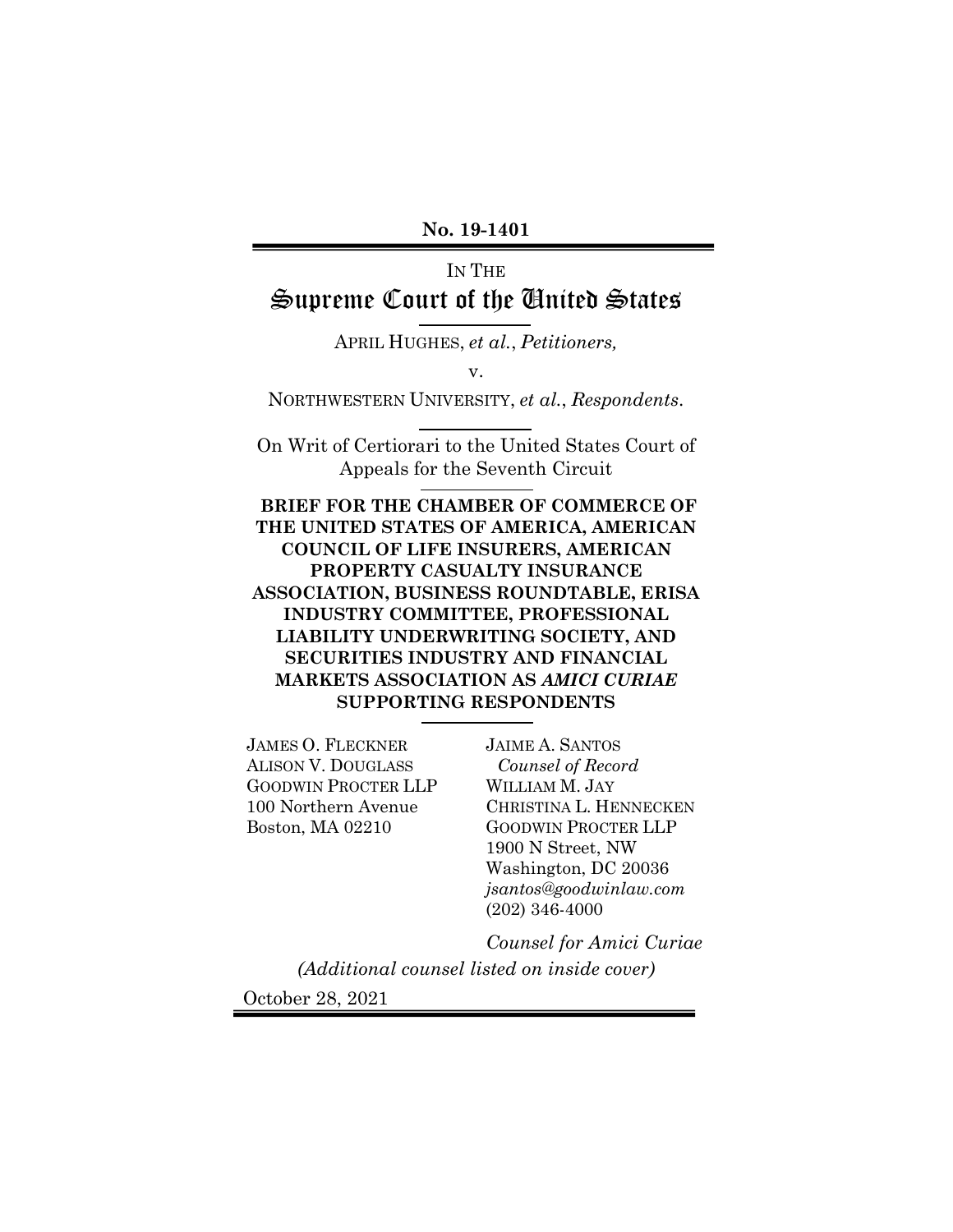TARA S. MORRISSEY PAUL LETTOW U.S. CHAMBER LITIGATION CENTER 1615 H Street, NW Washington, DC 20062

ROBBIE THOMPSON PROFESSIONAL LIABILITY UNDERWRITING SOCIETY 5353 Wayzata Boulevard Minneapolis, MN 55416

KEVIN CARROLL SECURITIES INDUSTRY AND FINANCIAL MARKETS **ASSOCIATION** 1099 New York Avenue, NW Washington, DC 20001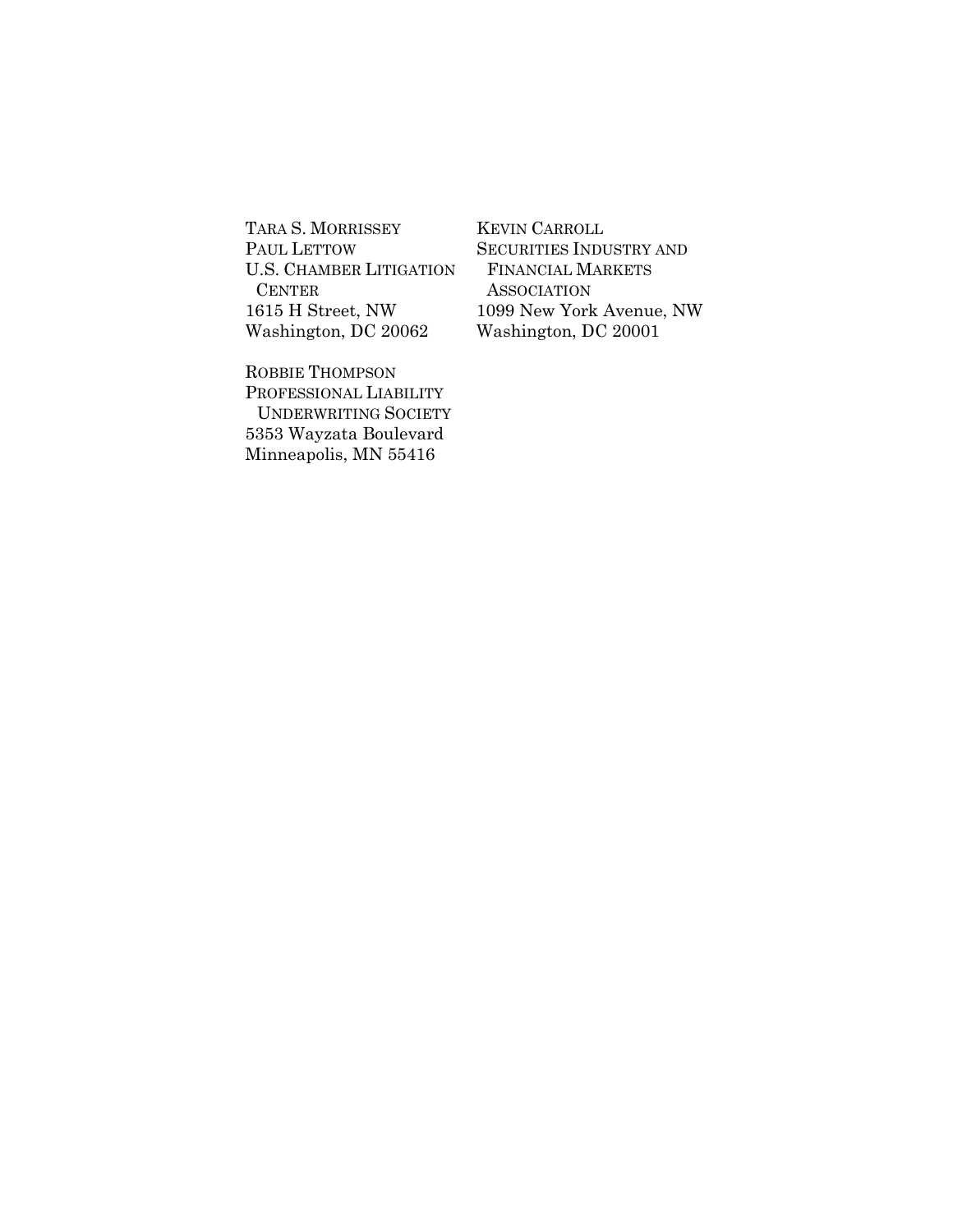# **TABLE OF CONTENTS**

|    | INTEREST OF THE AMICI CURIAE 1                                                                                                                               |  |  |
|----|--------------------------------------------------------------------------------------------------------------------------------------------------------------|--|--|
|    |                                                                                                                                                              |  |  |
|    |                                                                                                                                                              |  |  |
| Ι. | The rigidly outcome-focused nature of<br>most ERISA class-action complaints is<br>contrary to ERISA's focus on process and                                   |  |  |
| А. | ERISA's text and structure give broad                                                                                                                        |  |  |
|    | B. ERISA class-action complaints<br>commonly focus on outcomes, rather                                                                                       |  |  |
|    | II. ERISA complaints should be given the<br>same context-sensitive scrutiny as other<br>complaints that seek inferences of<br>wrongdoing from circumstantial |  |  |
|    | A. Caselaw applying Rule 8(a)'s<br>plausibility standard provides a<br>roadmap for evaluating ERISA class-                                                   |  |  |
| В. | Many common allegations in ERISA<br>complaints resemble the allegations<br>rejected as implausible in Twombly                                                |  |  |
| С. | There should be no ERISA exception to<br>Rule 8(a)'s plausibility requirement.  27                                                                           |  |  |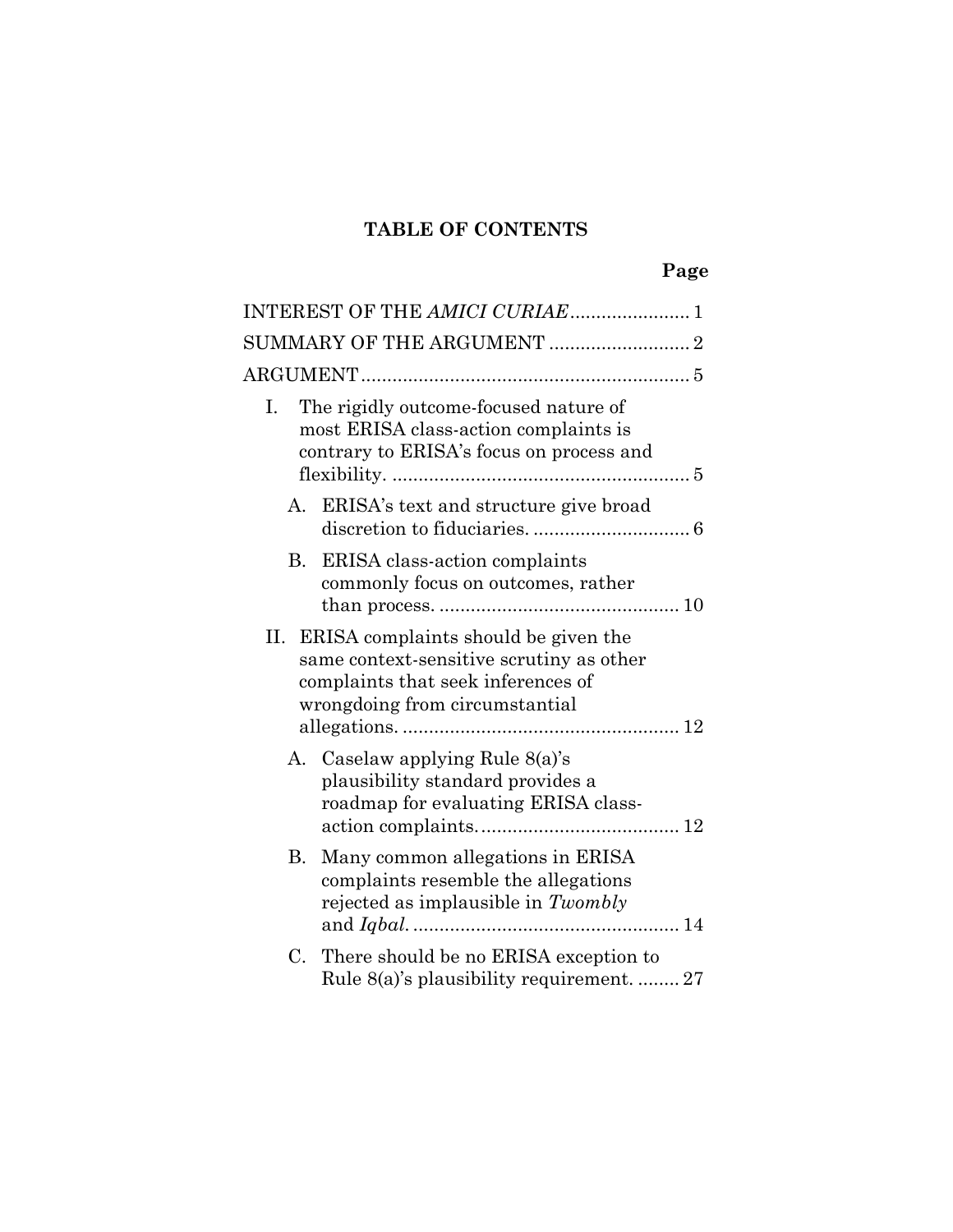| III. Inferring fiduciary breach from common |
|---------------------------------------------|
| characteristics of prudently managed        |
| plans harms plans and participants.  32     |
|                                             |

ii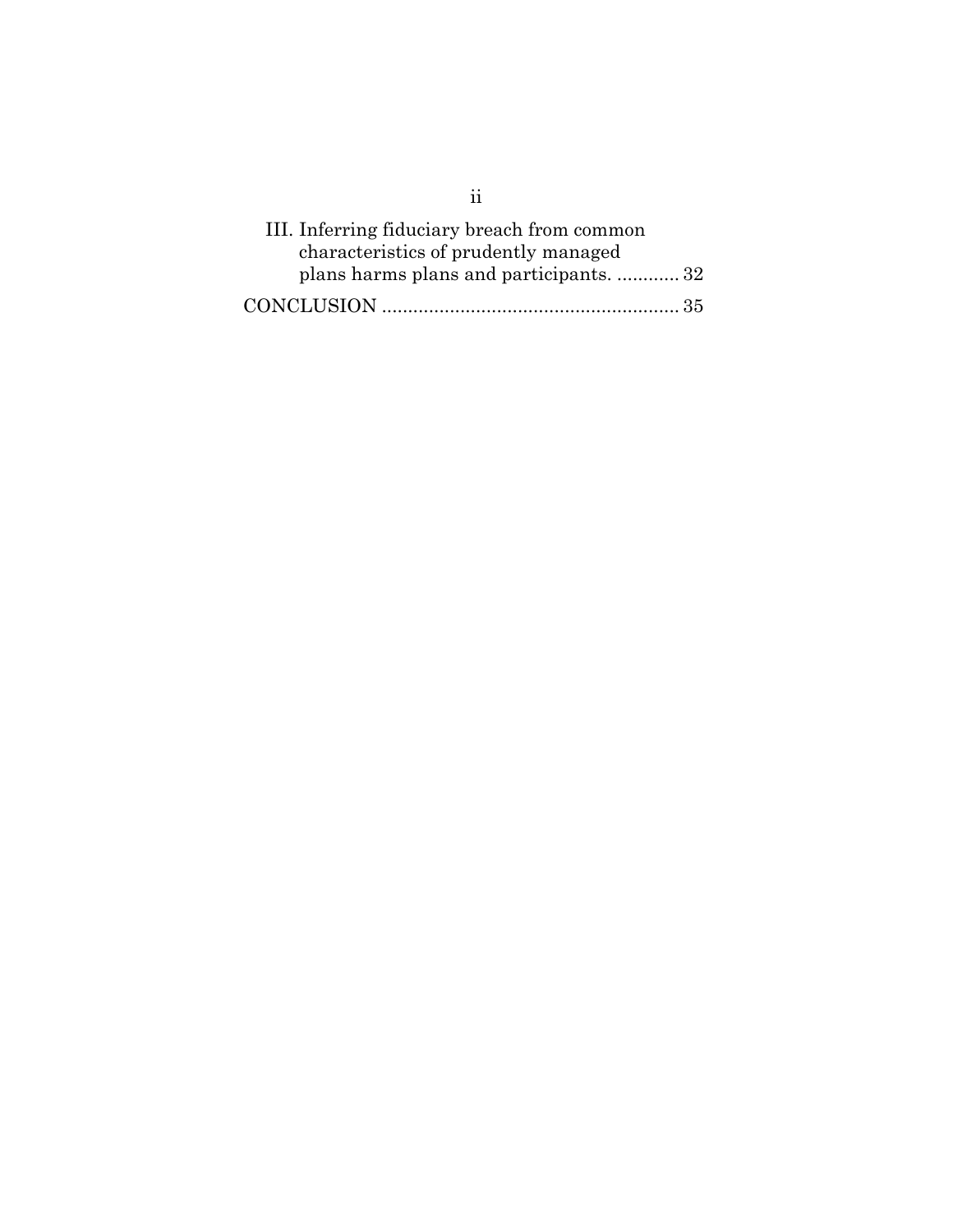# **TABLE OF AUTHORITIES**

# **Page(s)**

# **Cases**

| Ashcroft v. Iqbal,                                                                                             |
|----------------------------------------------------------------------------------------------------------------|
| Becker v. Wells Fargo & Co.,<br>2021 WL 1909632 (D. Minn. May 12, 2021)18                                      |
| Bell Atl. Corp. v. Twombly,<br>550 U.S. 544 (2007)  11, 12, 13, 19, 30                                         |
| Brotherston v. Putnam Invs., LLC,<br>2016 WL 1397427 (D. Mass. Apr. 7, 2016)11                                 |
| Brown v. Am. Life Holdings, Inc.,                                                                              |
| Brown v. Daikin Am., Inc.,<br>2021 WL 1758898 (S.D.N.Y. May 4,                                                 |
| In re Century Aluminum Co. Sec. Litig.,<br>729 F.3d 1104 (9th Cir. 2013)  13, 14, 27                           |
| In re Citigroup ERISA Litig.,<br>104 F. Supp. 3d 599 (S.D.N.Y. 2015),<br>aff'd sub nom., Muehlgay v. Citigroup |
| Conkright v. Frommert,                                                                                         |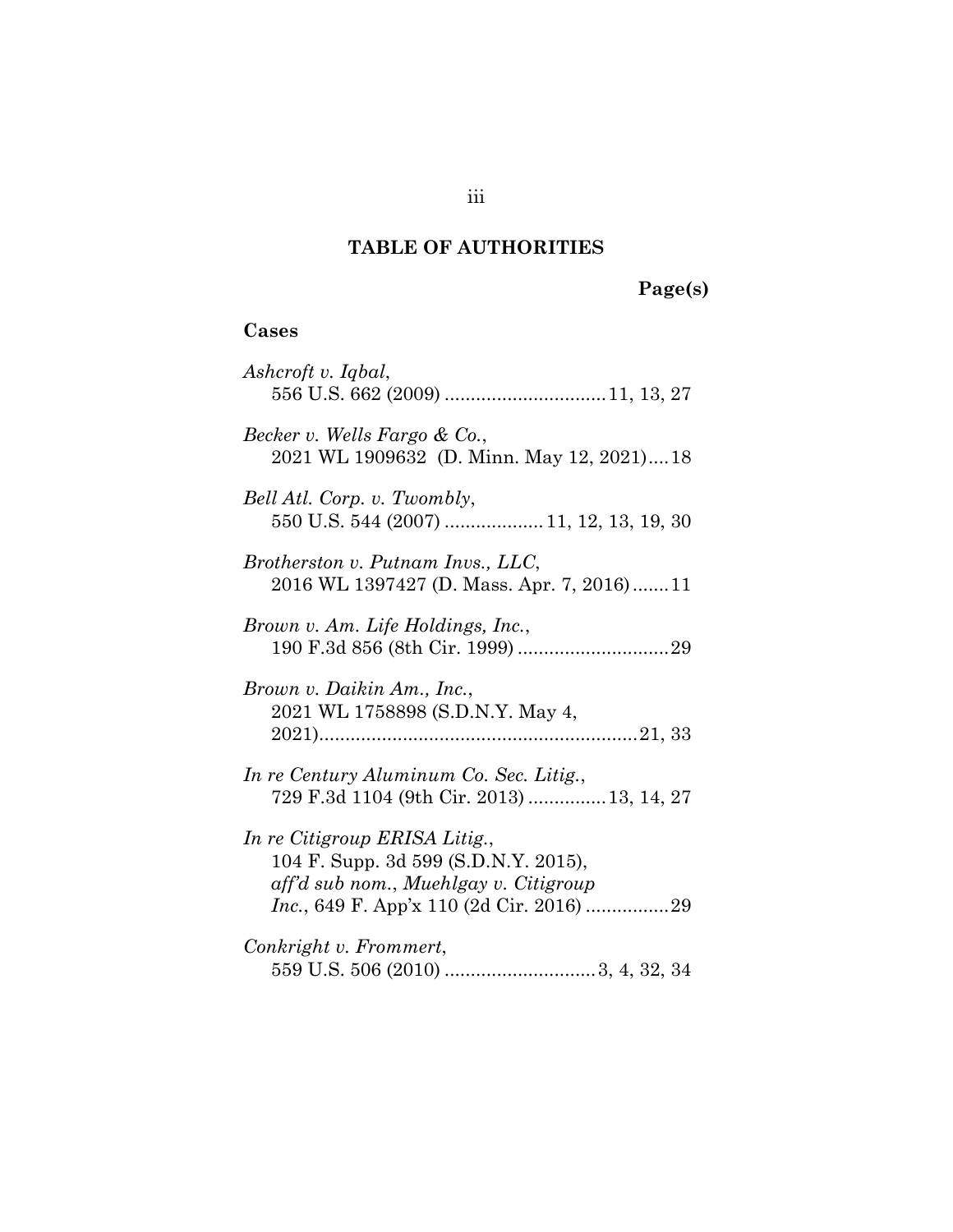| Cunningham v. Cornell Univ.,<br>2018 WL 1088019 (S.D.N.Y. Jan. 19, 2018)30       |
|----------------------------------------------------------------------------------|
| Eclectic Props. E., LLC v. Marcus &<br>Millichap Co.,                            |
| Evans v. Akers,                                                                  |
| Fifth Third Bancorp v. Dudenhoeffer,                                             |
| George v. Rehiel,<br>738 F.3d 562 (3d Cir. 2013) 13                              |
| Hecker v. Deere $\&mathbb{C}^0$ .<br>556 F.3d 575 (7th Cir. 2009)  14            |
| Lockheed Corp. v. Spink,                                                         |
| Loomis v. Exelon Corp.,<br>658 F.3d 667 (7th Cir. 2011)  15, 22, 34              |
| Marks v. Trader Joe's Co.,<br>2020 WL 2504333 (C.D. Cal. Apr. 24, 2020) 23       |
| McGinnes v. FirstGroup Am., Inc.,<br>2021 WL 1056789 (S.D. Ohio Mar. 18, 2021)18 |
| McReynolds v. Merrill Lynch & Co.,<br>694 F.3d 873 (7th Cir. 2012)  13           |
| Meiners v. Wells Fargo & Co.,<br>898 F.3d 820 (8th Cir. 2018) 11, 14, 18         |

iv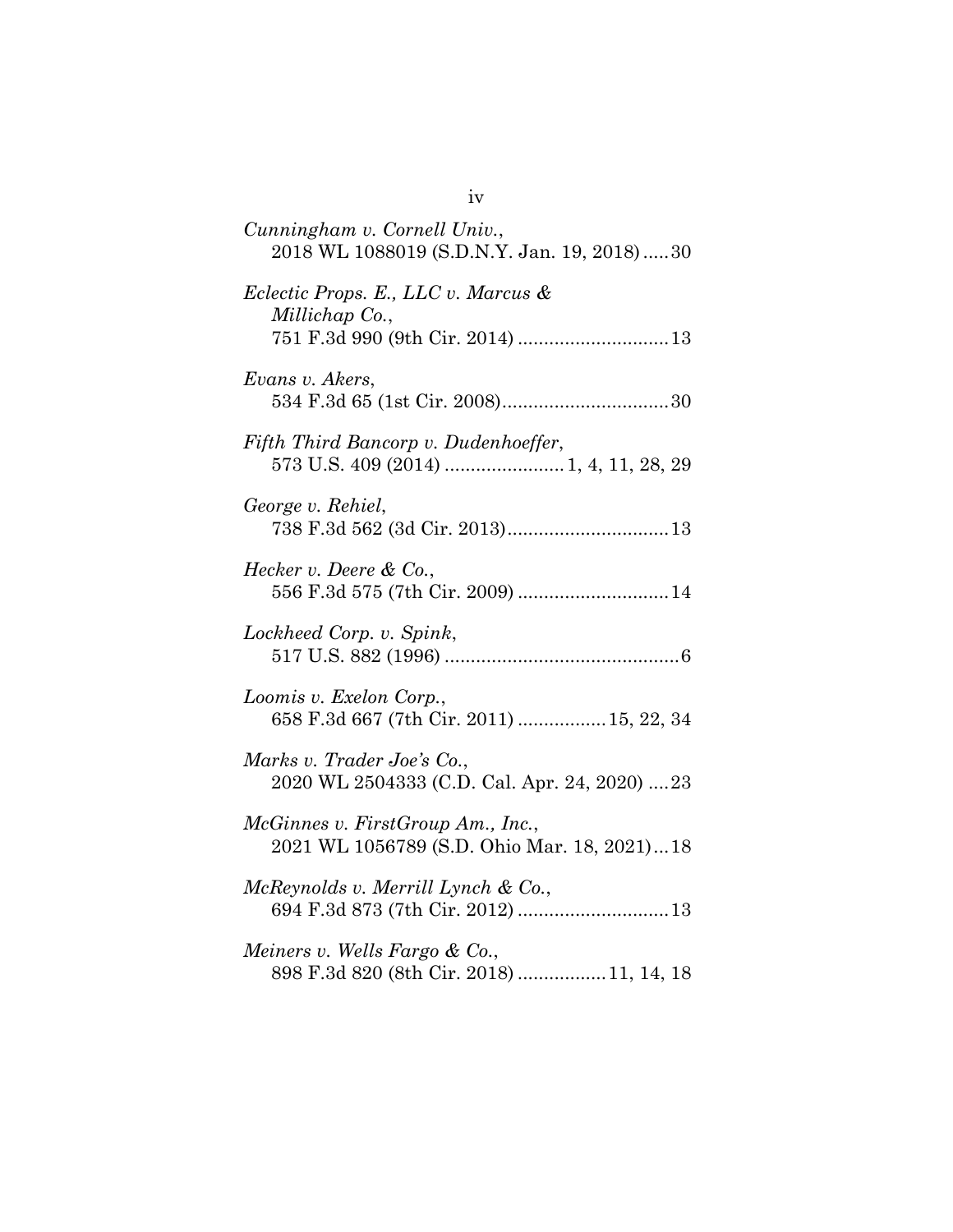| Moreno v. Deutsche Bank Ams. Holding Corp.,<br>2016 WL 5957307 (S.D.N.Y. Oct. 13, 2016)29                                                            |
|------------------------------------------------------------------------------------------------------------------------------------------------------|
| Nemaizer v. Baker,                                                                                                                                   |
| Obeslo v. Great-W. Life & Annuity Ins. Co,<br>6 F.4th 1135 (10th Cir. 2021) 14                                                                       |
| In re RadioShack Corp. ERISA Litig.,                                                                                                                 |
| Roth v. Sawyer-Cleator Lumber Co.,                                                                                                                   |
| Sacerdote v. N.Y. Univ.,<br>328 F. Supp. 3d 273 (S.D.N.Y. 2018),                                                                                     |
| PBGC ex rel. St. Vincent Catholic<br>Med. Ctrs. Ret. Plan v. Morgan<br>Stanley Inv. Mgmt. Inc.,<br>712 F.3d 705 (2d Cir. 2013) 7, 11, 14, 17, 29, 31 |
| Sweda v. Univ. of Pa.,<br>2017 WL 4179752 (E.D. Pa. Sept. 21, 2017),<br>rev'd in part, 923 F.3d 320 (3d Cir. 2019)29                                 |
| Thompson v. Avondale Indus., Inc.,<br>2000 WL 310382 (E.D. La. Mar. 24, 2000)29                                                                      |
| Tibble v. Edison Int'l,                                                                                                                              |

v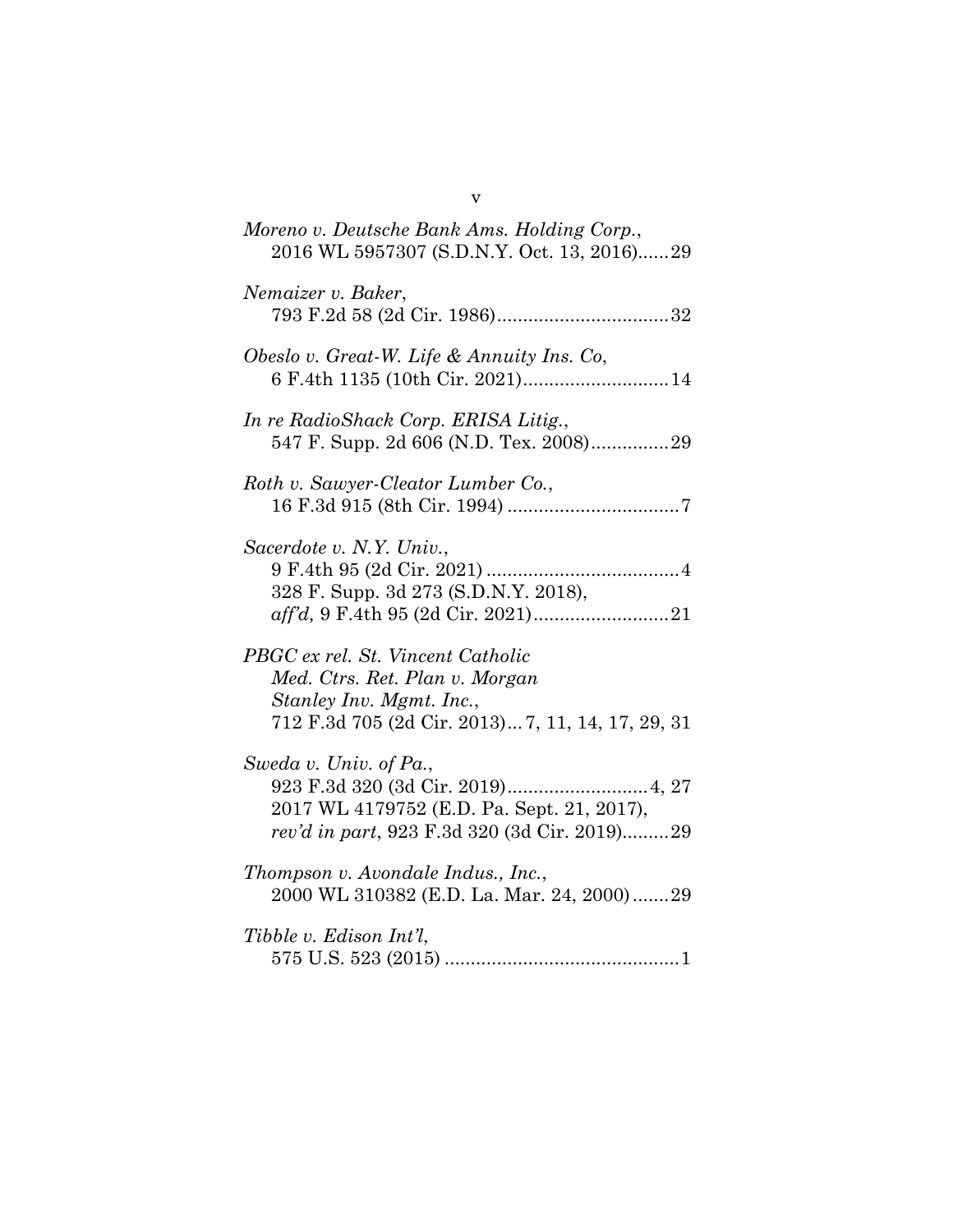| Varity Corp. v. Howe,                                                                                            |
|------------------------------------------------------------------------------------------------------------------|
| White v. Chevron Corp.,<br>752 F. App'x 453 (9th Cir. 2018)11, 14<br>2016 WL 4502808 (N.D. Cal. Aug. 29, 2016)24 |
| <b>Statutes and Regulations</b>                                                                                  |
|                                                                                                                  |
|                                                                                                                  |
|                                                                                                                  |
|                                                                                                                  |
|                                                                                                                  |
|                                                                                                                  |
|                                                                                                                  |
|                                                                                                                  |
|                                                                                                                  |
|                                                                                                                  |
|                                                                                                                  |
| <b>Other Authorities</b>                                                                                         |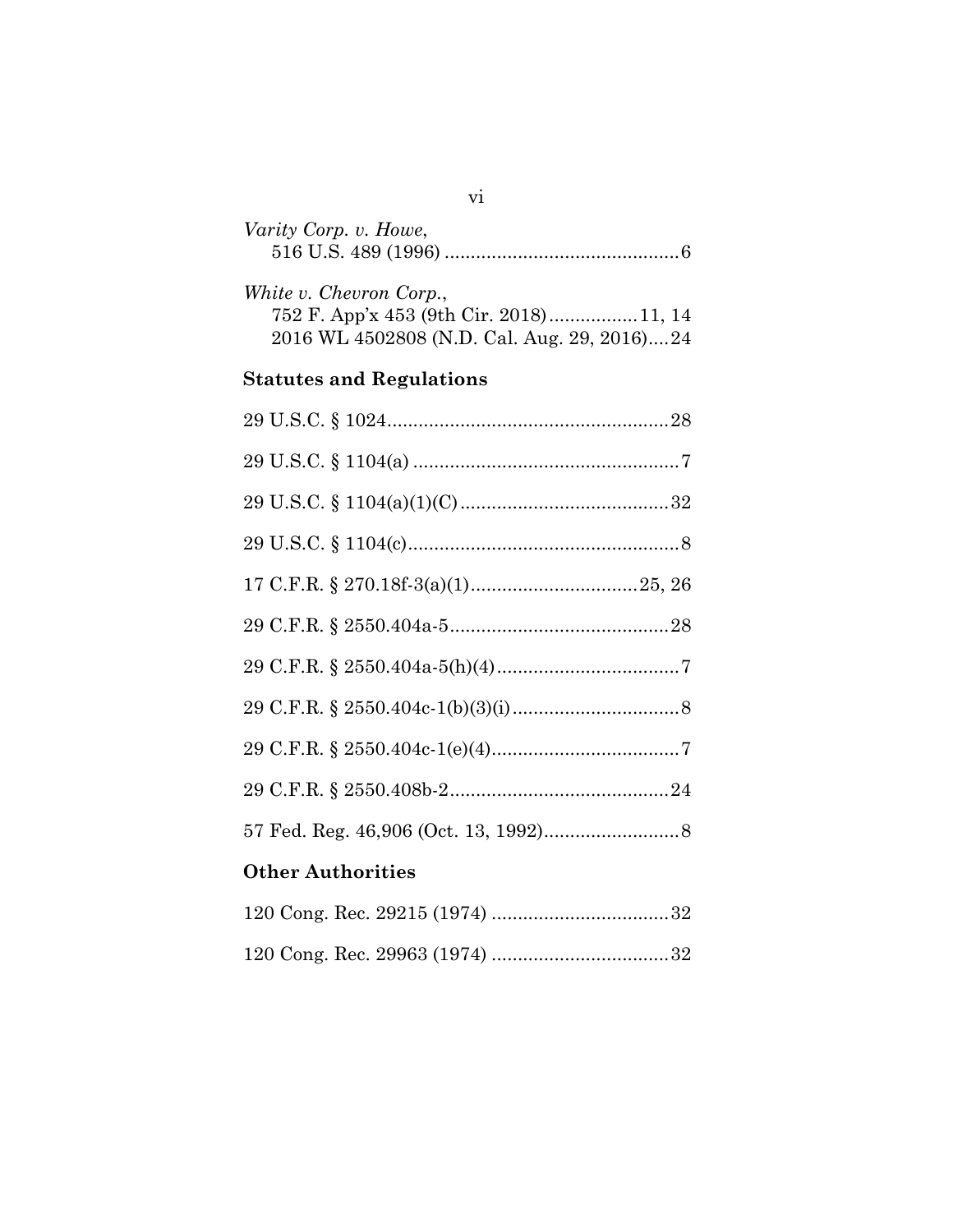| vii                                                                                                                                                                                                                                                                  |
|----------------------------------------------------------------------------------------------------------------------------------------------------------------------------------------------------------------------------------------------------------------------|
| AIG, Understanding the Rapid Rise in<br><i>Excessive Fee Claims (2021),</i><br>https://www.aig.com/content/dam/aig/ame<br>rica-canada/us/documents/business/<br>management-liability/pension-trustee-<br>excess-fees-fiduciary-whitepaper.pdf2                       |
| Daniel Aronowitz, Exposing Excessive Fee<br>Litigation Against America's Defined<br>Contribution Plans, Euclid Specialty<br>(Dec. 2020), https://www.euclidspecialty.<br>com/wp-content/uploads/2021/04/Euclid-<br>Specialty-Whitepaper-Exposing-Excess              |
| Deloitte Development LLC, 2019 Defined<br><b>Contribution Benchmarking Survey</b><br>Report (2019), https://www2.deloitte.com/<br>us/en/pages/human-capital/articles/<br>annual-defined-contribution-<br>benchmarking-survey.html 9, 21, 22, 23, 34                  |
| DOL, A Look at $401(k)$ Plan Fees (Sept.<br>2019), https://www.dol.gov/sites/dolgov/<br>files/ebsa/about-ebsa/our-activities/resou<br>rce-center/publications/a-look-at-401k-                                                                                        |
| DOL, Advisory Council Report of the<br>Working Group on Fiduciary<br>Responsibilities and Revenue Sharing<br>Practices (June 18, 2009),<br>https://www.dol.gov/agencies/ebsa/about-<br>ebsa/about-us/erisa-advisory-council/<br>2007-fiduciary-responsibilities-and- |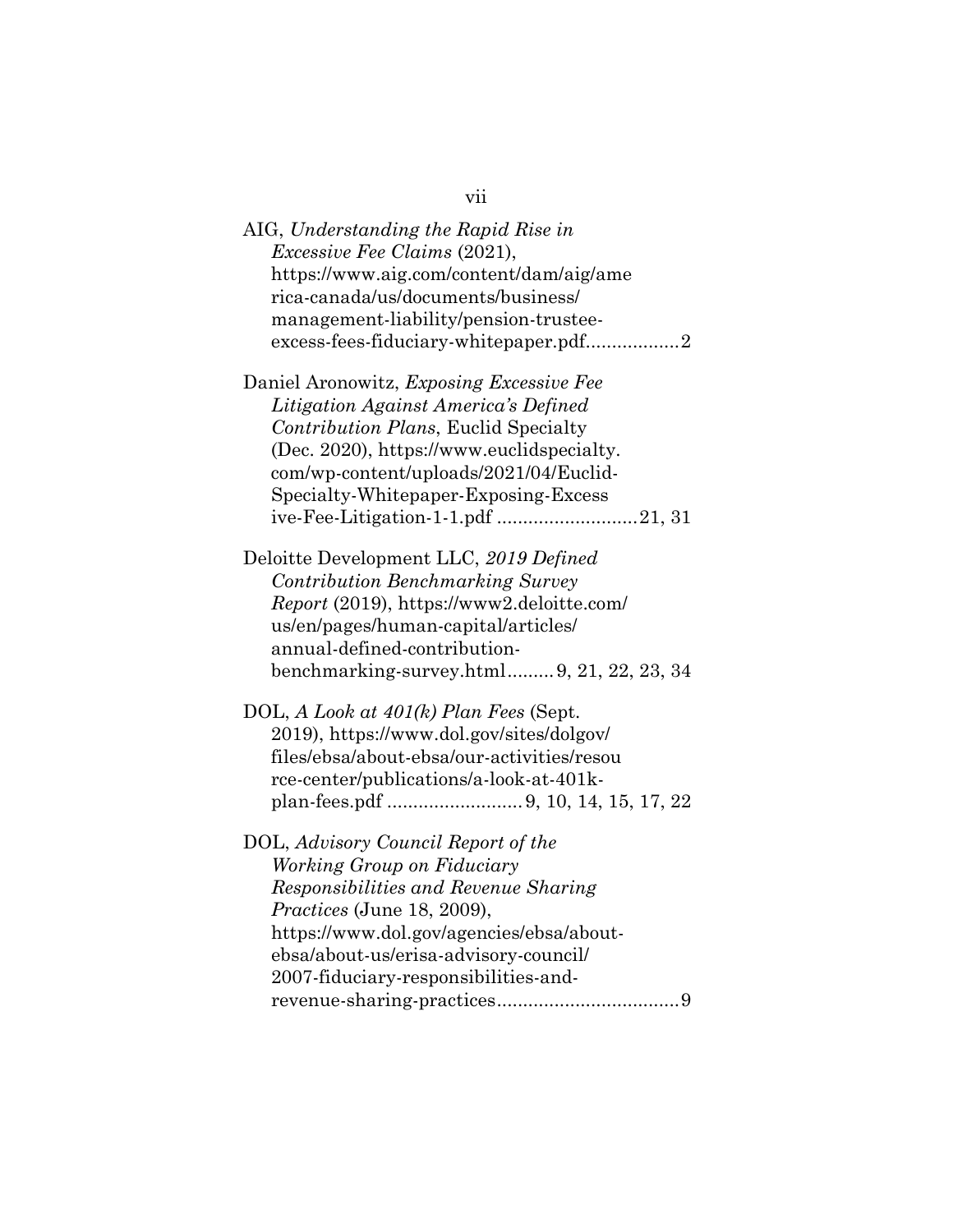| DOL, Advisory Op. 1997-15A (May 22,<br>1997), https://www.dol.gov/agencies/<br>ebsa/about-ebsa/our-activities/resource-                                                                        |
|------------------------------------------------------------------------------------------------------------------------------------------------------------------------------------------------|
| DOL, Advisory Op. 2006-08A (Oct. 3, 2006),<br>https://www.dol.gov/sites/dolgov/files/EB<br>SA/about-ebsa/our-activities/resource-<br>center/advisory-opinions/2006-08a.pdf8                    |
| DOL, EBSA Fact Sheet (2020),<br>https://www.dol.gov/sites/dolgov/files/ebsa<br>/about-ebsa/our-activities/resource-center/<br>fact-sheets/ebsa-monetary-results.pdf19                          |
| DOL, Field Assistance Bulletin No. 2003-03<br>(May 19, 2003), https://www.dol.gov/agen<br>cies/ebsa/employers-and-advisers/guid<br>ance/field-assistance-bulletins/2003-0310, 22               |
| DOL, Meeting Your Fiduciary<br>Responsibilities (2020), https://www.dol.<br>gov/sites/dolgov/files/ebsa/about-ebsa/our-<br>activities/resource-center/publications/<br>meeting-your-fiduciary- |
| DOL, Advisory Op. 2007-04A, 2007 WL                                                                                                                                                            |

## viii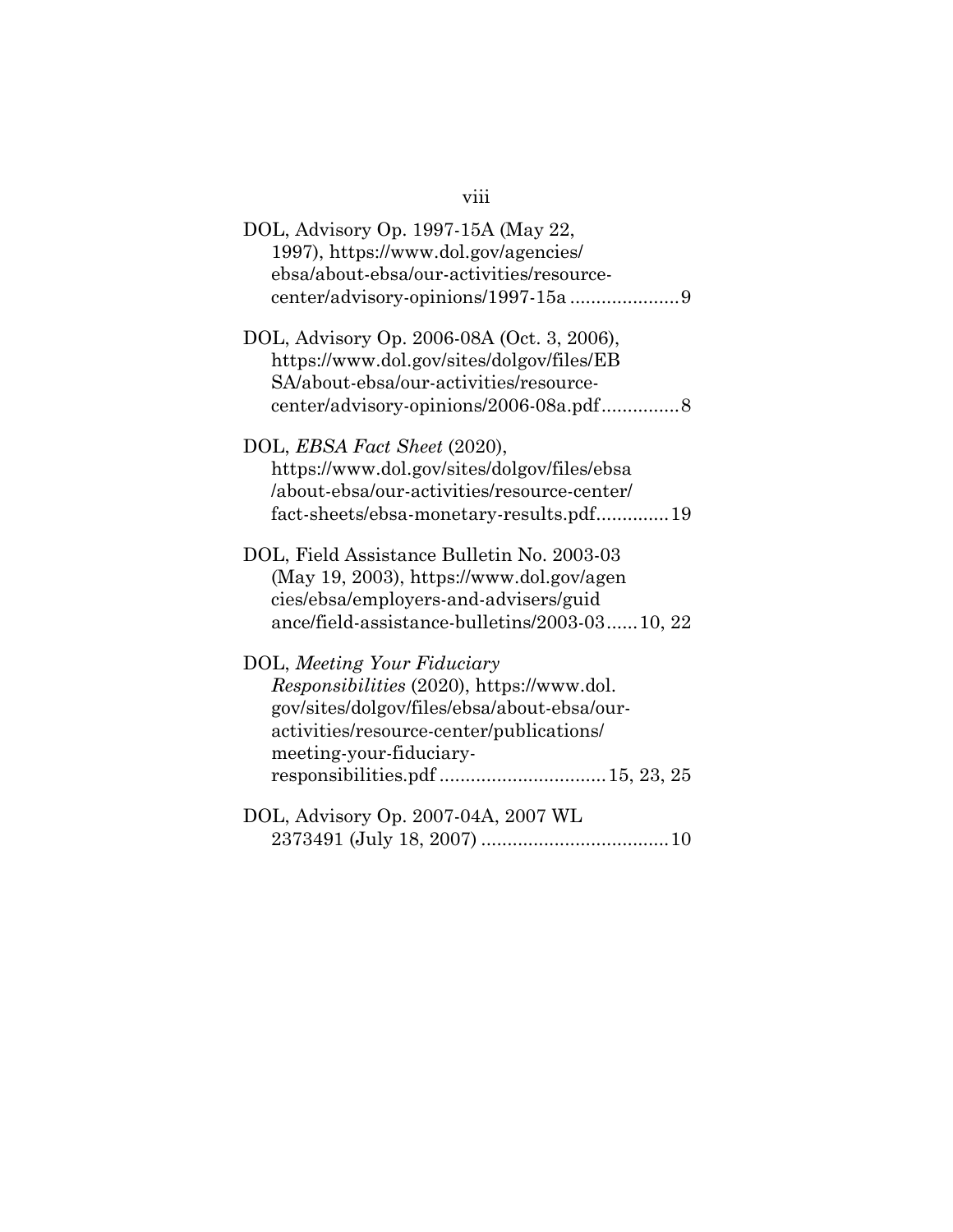| DOL, Tips for Selecting and Monitoring<br><b>Service Providers for Your Employee</b><br>Benefit Plan, https://www.dol.gov/sites/<br>dolgov/files/EBSA/about-ebsa/our-activi<br>ties/resource-center/fact-sheets/tips-for-<br>selecting-and-monitoring-service-     |
|--------------------------------------------------------------------------------------------------------------------------------------------------------------------------------------------------------------------------------------------------------------------|
|                                                                                                                                                                                                                                                                    |
| Fed. R. Civ. P. 8(a) 3, 4, 5, 12, 13, 27, 28                                                                                                                                                                                                                       |
| Judy Greenwald, Litigation Leads to Hard-<br>ening Fiduciary Liability Market, Busi-<br>ness Insurance (Apr. 30, 2021), https://<br>www.businessinsurance.com/article/2021<br>0430/NEWS06/912341566/Litigation-lead<br>s-to-hardening-fiduciary-liability-market31 |
|                                                                                                                                                                                                                                                                    |
| <i>Helping Workers Save For Retirement:</i><br>Hearing Before the S. Comm. On Health,<br><i>Education, Labor, and Pensions, 110th</i>                                                                                                                              |
| Sarah Holden et al., The Economics of<br>Providing 401(k) Plans: Services, Fees,<br>and Expenses, 2020, ICI Research<br>Perspective (June 2021), https://www.ici.<br>org/system/files/2021-06/per27-06.pdf20                                                       |
| Individual Funds, Thrift Savings Plan,<br>https://www.tsp.gov/funds-individual/<br>(last updated Dec. 31, 2020) 16                                                                                                                                                 |

| ł |         |
|---|---------|
|   | ۰,<br>I |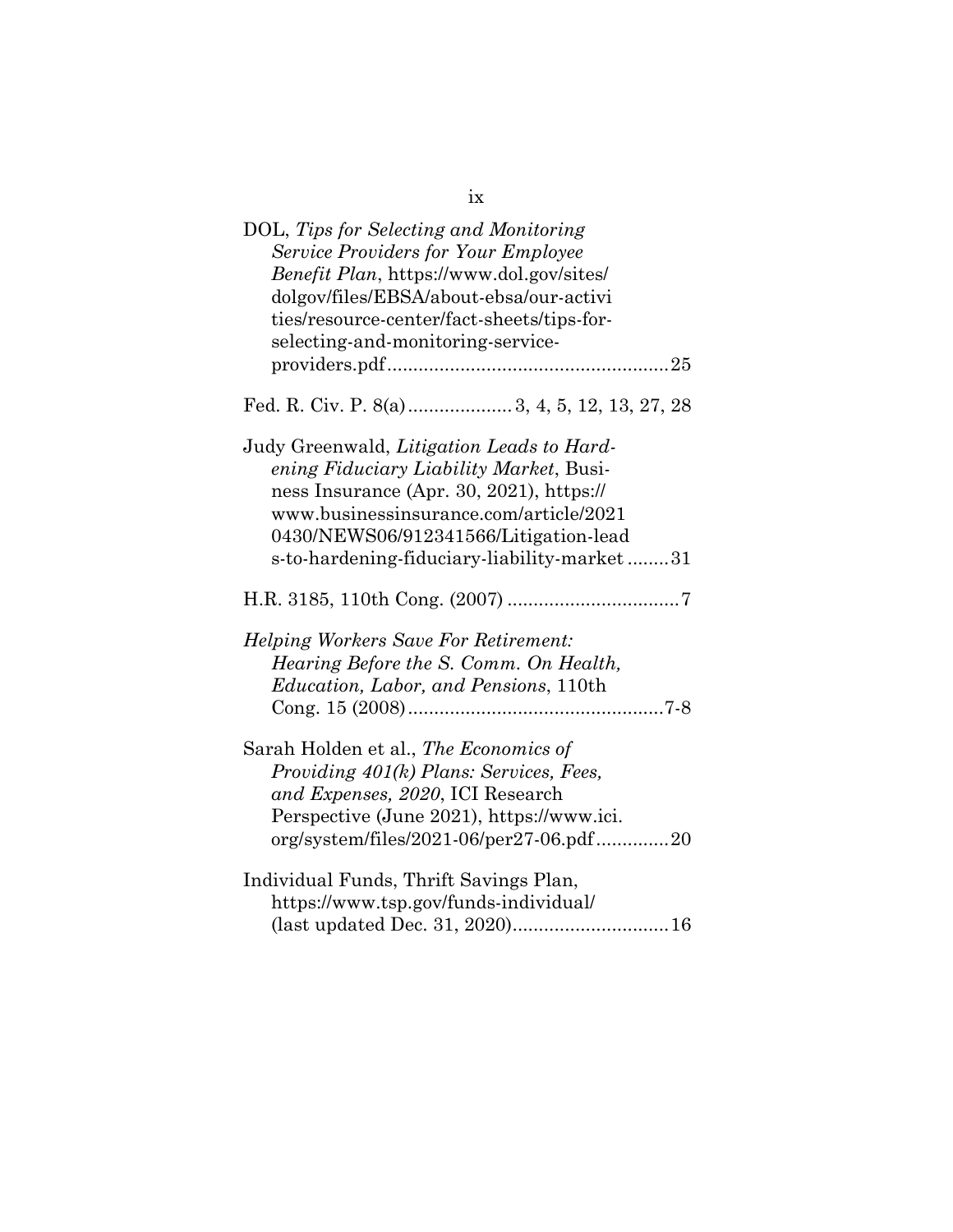| Investment Company Institute, <i>Investment</i><br>Company Fact Book (61st ed. 2021),<br>https://www.ici.org/system/files/2021-                                                                                                                      |
|------------------------------------------------------------------------------------------------------------------------------------------------------------------------------------------------------------------------------------------------------|
| George S. Mellman and Geoffrey T.<br>Sanzenbacher, 401(k) Lawsuits: What are<br>the Causes and Consequences?, Center for<br>Retirement Research at Boston College<br>(May 2018), https://crr.bc.edu/wp-content/<br>uploads/2018/04/IB_18-8.pdf34     |
| Rebecca Moore, Essential Considerations for<br>DC Plan Investment Lineups,<br>PlanSponsor (June 8, 2021), https://www.<br>plansponsor.com/in-depth/essential-consi<br>derations-dc-plan-investment-lineups/9                                         |
|                                                                                                                                                                                                                                                      |
| Segal Grp., Changing DC Plan<br>Recordkeepers Can Be Complex (2021),<br>https://www.segalco.com/media/2443/cha<br>nging-dc-plan-recordkeepers.pdf 23                                                                                                 |
| Kate Stalter, Chasing Performance Is a<br>Quick Way to Disaster, U.S. News (Feb.<br>8, 2017), https://money.usnews.com/<br>money/blogs/the-smarter-mutual-fund-<br>investor/articles/2017-02-08/chasing-<br>performance-is-a-quick-way-to-disaster17 |
| Vanguard, Quantifying the Impact of<br>Chasing Fund Performance (Apr. 2014),<br>https://www.vanguard.com.hk/documents<br>/quantifying-the-impact-en.pdf17                                                                                            |

x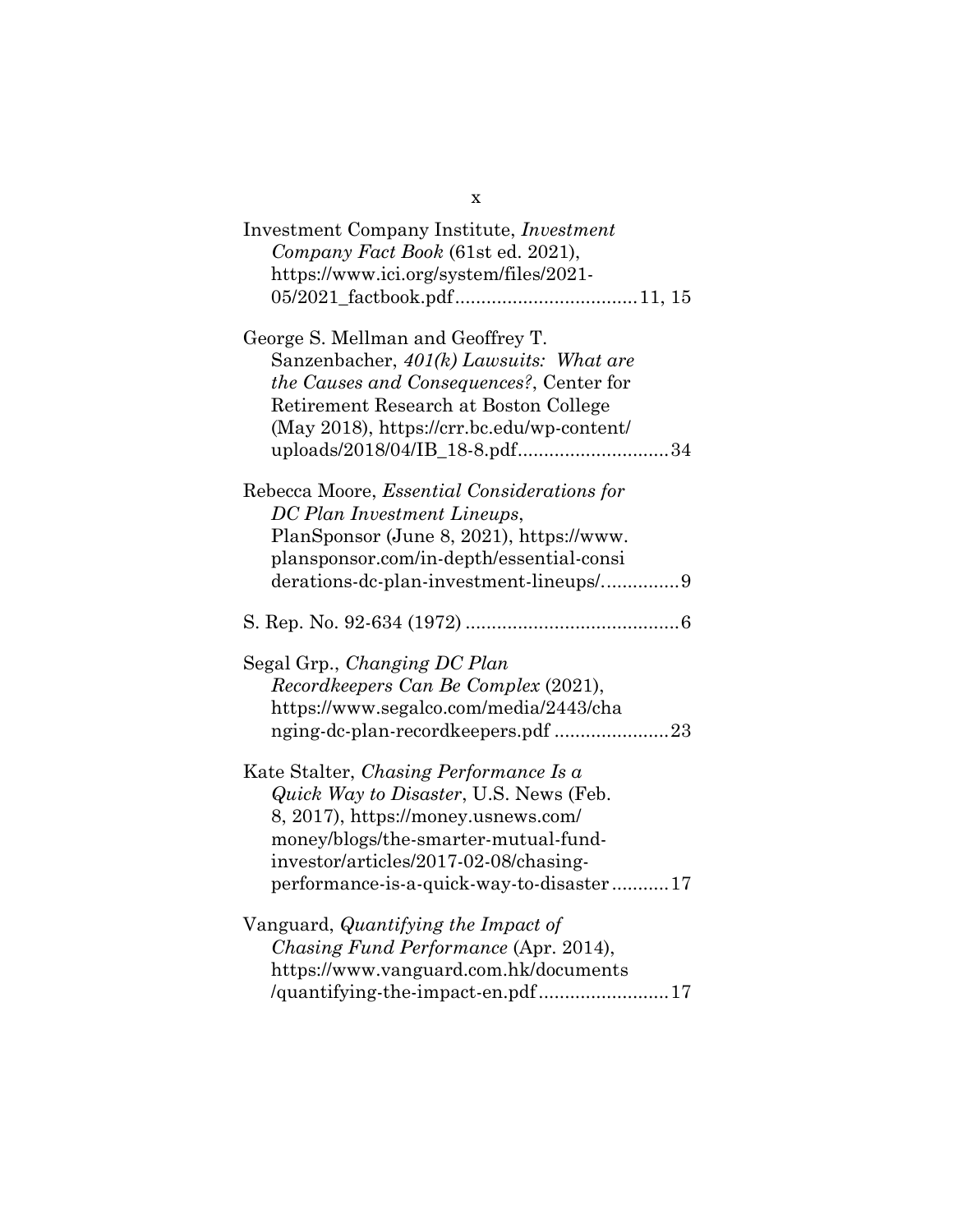| Jacklyn Wille, 401(k) Fee Suits Flood<br>Courts, Set for Fivefold Jump in 2020,<br>Bloomberg Law (Aug. 31, 2020), |
|-------------------------------------------------------------------------------------------------------------------|
| https://news.bloomberglaw.com/employee                                                                            |
| -benefits/401k-fee-suits-flood-courts-on-                                                                         |
|                                                                                                                   |
| Jacklyn Wille, Spike in 401(k) Lawsuits                                                                           |
| Scrambles Fiduciary Insurance Market,                                                                             |
| Bloomberg (Oct. 18, 2021), https://news.                                                                          |
| bloomberglaw.com/employee-benefits/                                                                               |
| spike-in-401k-lawsuits-scrambles-                                                                                 |
| fiduciary-insurance-market31                                                                                      |

xi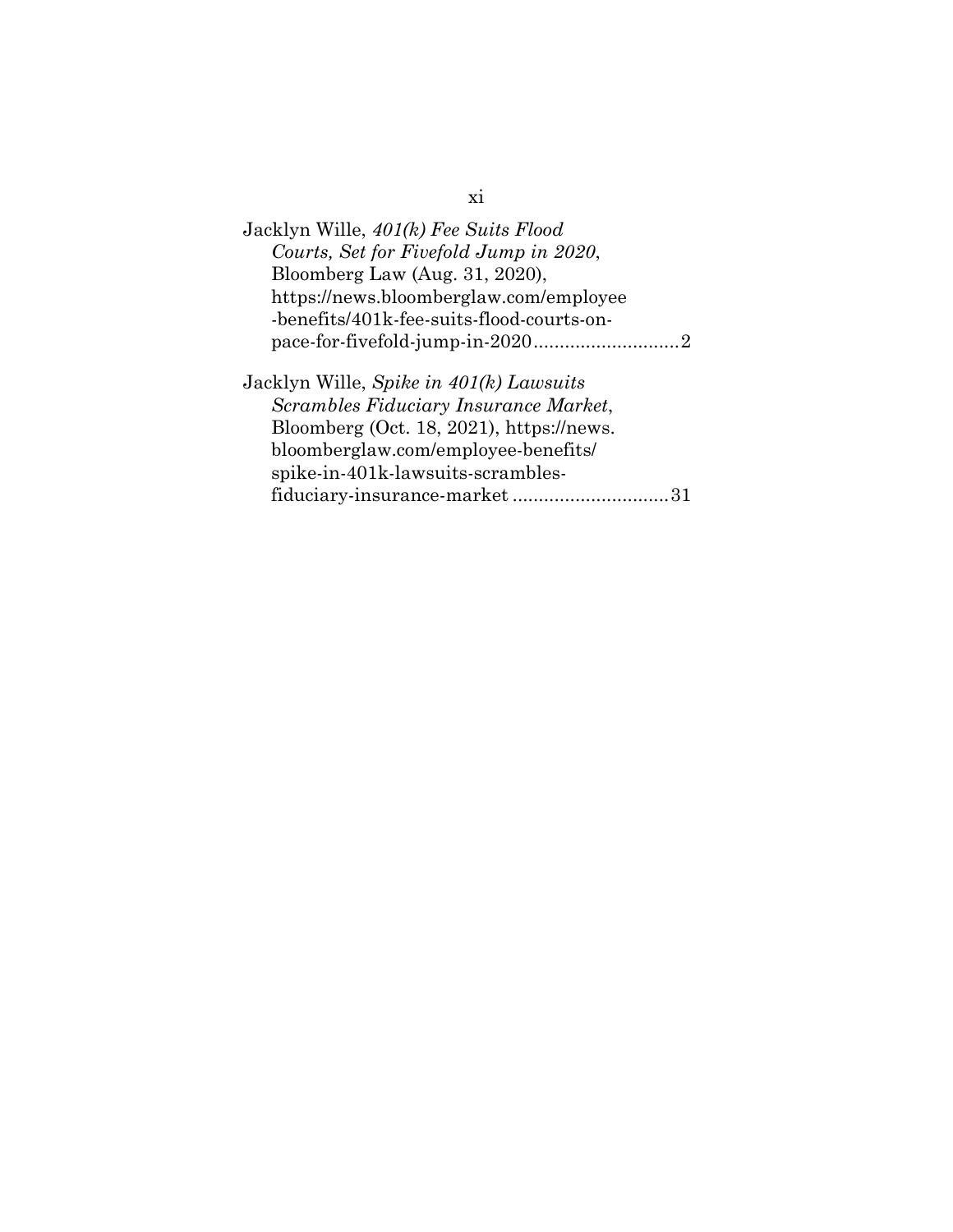#### **INTEREST OF THE** *AMICI CURIAE***[1](#page-13-3)**

<span id="page-13-0"></span>The Chamber of Commerce of the United States of America, American Council of Life Insurers, American Property Casualty Insurance Association, Business Roundtable, ERISA Industry Committee, Professional Liability Underwriting Society, and Securities Industry and Financial Markets Association are the nation's leading organizations representing American businesses that sponsor, provide services to, and insure ERISA-governed retirement plans.

<span id="page-13-1"></span>*Amici*'s hundreds of thousands of collective members directly sponsor or support retirement plans covering virtually every American participating in employer-sponsored benefit programs. They are dedicated to protecting employer-sponsored benefit plans and developing and advancing policies to strengthen Americans' retirement security. Accordingly, they frequently participate as *amici* in ERISA cases concerning employee-benefit plan design or administration. *See, e.g.*, *Fifth Third Bancorp v. Dudenhoeffer*, 573 U.S. 409 (2014); *Tibble v. Edison Int'l*, 575 U.S. 523 (2015).

<span id="page-13-3"></span><span id="page-13-2"></span><sup>&</sup>lt;sup>1</sup> All parties consented to the filing of this brief. No counsel for a party authored any part of this brief; no party or party's counsel made a monetary contribution intended to fund the preparation or submission of this brief; and no person other than *amici curiae*, their members, or their counsel made a monetary contribution to the brief's preparation or submission.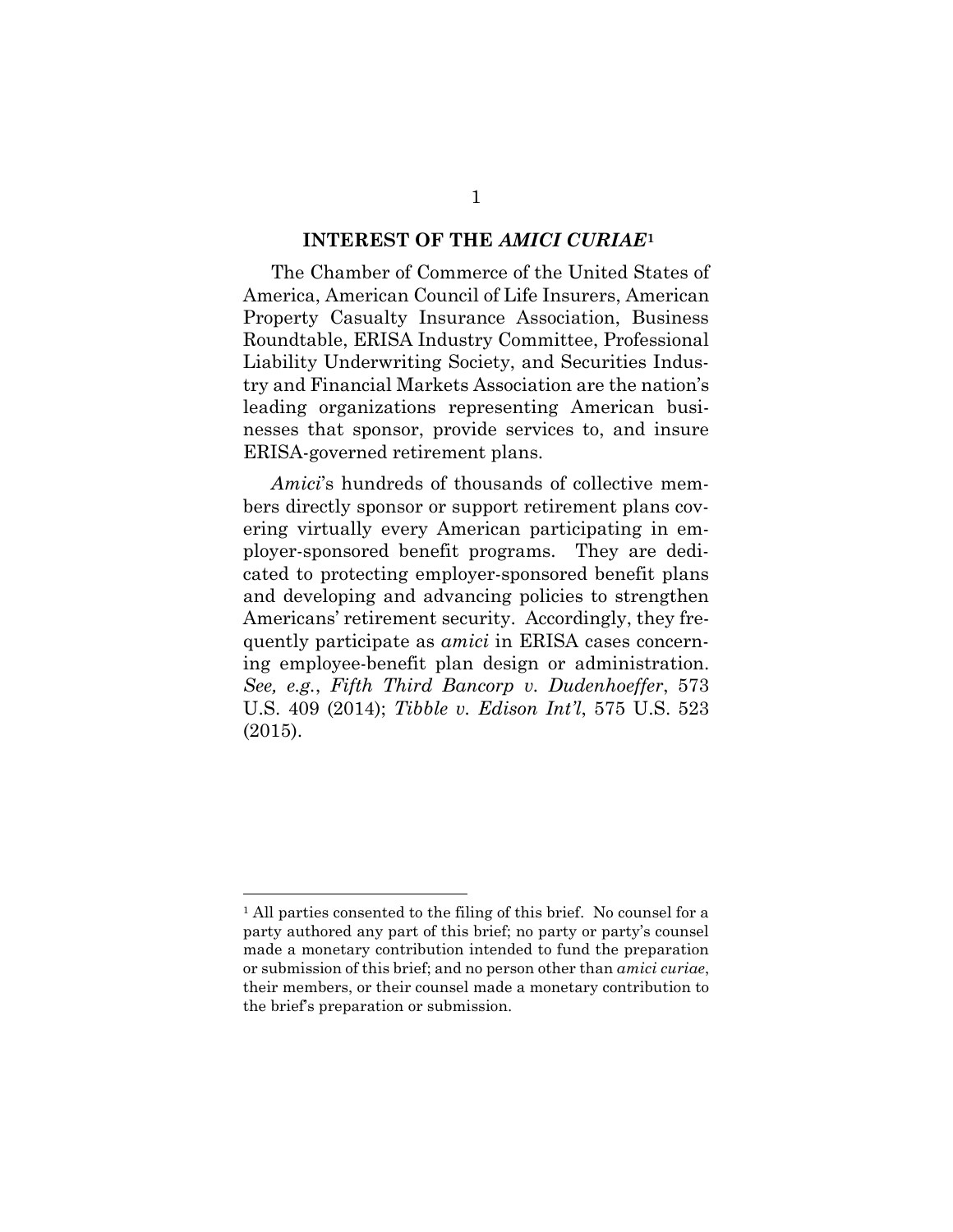#### **SUMMARY OF THE ARGUMENT**

<span id="page-14-0"></span>This case involves one of the most basic, but important, questions in ERISA litigation today: what facts must a plaintiff allege to state a plausible claim that her retirement plan's fiduciaries breached their duty of prudence in maintaining the plan's investment line-up or its arrangements with service providers?

The reason why this seemingly technical question is so important is simple: ERISA class actions are one of the fastest-growing areas of litigation. What began as a trickle in the early 2000s (mostly lawsuits against large public companies) has in recent years become a tidal wave. Cases increased five-fold from 2019 to 2020, targeting not just for-profit businesses large and small, but also healthcare systems, universities, and other nonprofits[2—](#page-14-3)even the Red Cross.[3](#page-14-4)

Congress designed ERISA to provide plan sponsors and fiduciaries with wide discretion and flexibility. That way, plans could be designed based on the unique circumstances of each plan and the unique needs and preferences of each plan's participants. And because maintaining retirement benefits is completely voluntary, a flexible system helped to ensure that ERISA would not be "so complex that administrative costs, or litigation expenses" would discourage employers from

<span id="page-14-4"></span><span id="page-14-3"></span><span id="page-14-2"></span><span id="page-14-1"></span><sup>2</sup> AIG, *Understanding the Rapid Rise in Excessive Fee Claims* (2021), https://www.aig.com/content/dam/aig/america-canada/us/ documents/business/management-liability/pension-trustee-exces s-fees-fiduciary-whitepaper.pdf; Jacklyn Wille, *401(k) Fee Suits Flood Courts, Set for Fivefold Jump in 2020*, Bloomberg Law (Aug. 31, 2020), https://news.bloomberglaw.com/employee-benefi ts/401k-fee-suits-flood-courts-on-pace-for-fivefold-jump-in-2020. <sup>3</sup> *In re Am. Nat'l Red Cross ERISA Litig.*, No. 1:21-cv-00620-EGS (D.D.C.).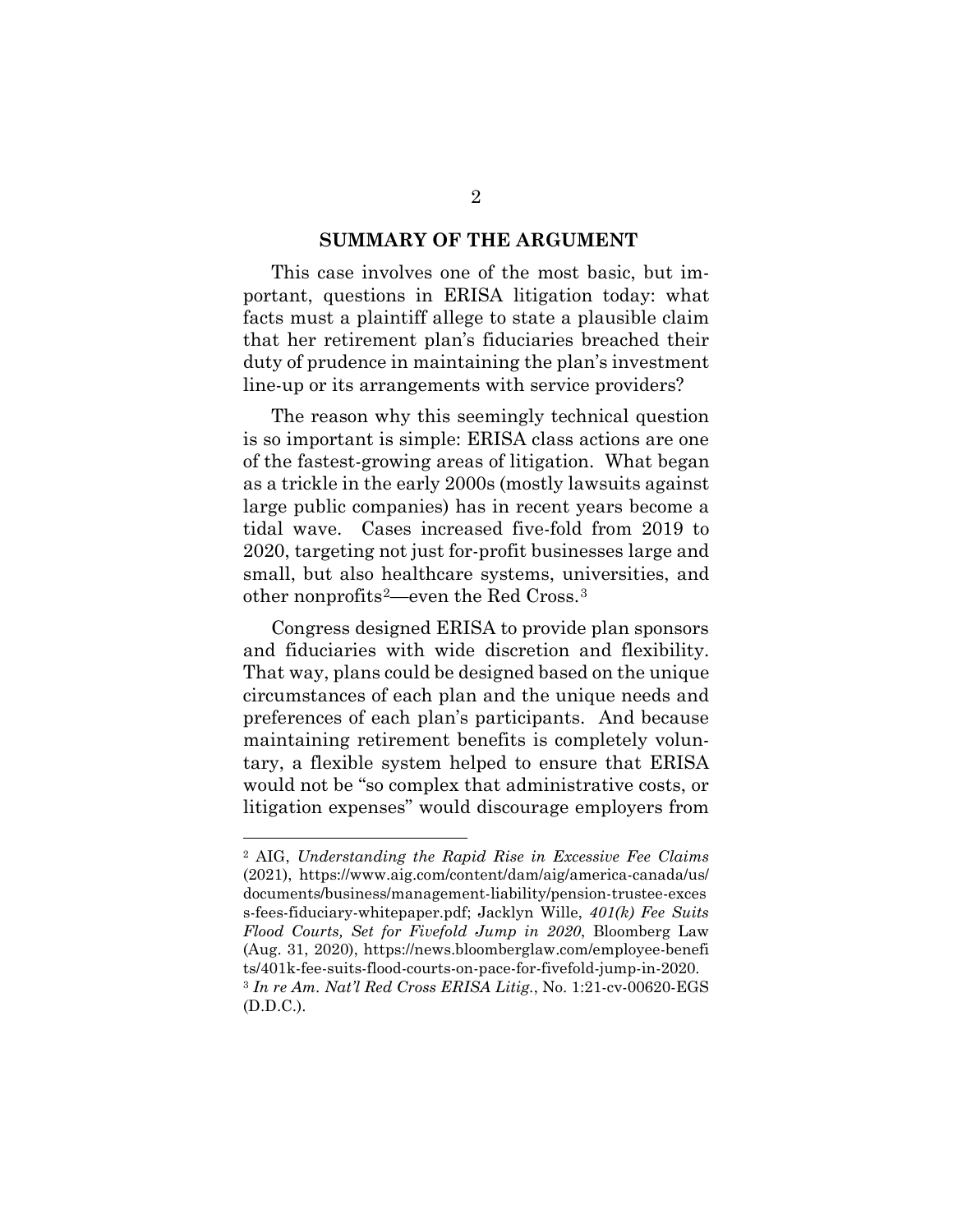<span id="page-15-0"></span>sponsoring plans in the first place. *Conkright v. Frommert*, 559 U.S. 506, 517 (2010) (citation omitted). ERISA does not require or forbid any specific investment option or service-provider arrangement. Instead, under ERISA process is king—ERISA simply requires fiduciaries to use a prudent *process* for making decisions.

ERISA class-action complaints, however, typically include *no* allegations about process and focus entirely on outcomes that the plaintiffs claim (with 20/20 hindsight) were suboptimal. These complaints generally compare the fees or performance of particular investments against the fees or performance of one or more of the thousands of alternative investments available in the market. Or they compare the fees paid to a plan's recordkeeper to the recordkeeping fees paid by a different plan or reported in a median survey of some subset of plans. Then they ask courts to infer from those outcomes that plan fiduciaries' decision-making *process* must have been inadequate, and they seek hundreds of millions of dollars in "losses" from the individuals serving as fiduciaries.

<span id="page-15-1"></span>*Amici* file this brief to provide a roadmap for evaluating the plausibility of inference-based claims like those asserted in petitioners' complaint and the countless other ERISA class-action complaints that have flooded federal courts in recent years. Rule 8(a)'s plausibility requirement, elucidated by *Twombly* and *Iqbal*, provides the appropriate framework for evaluating these types of complaints. Under ERISA as elsewhere, circumstantial allegations should be rigorously analyzed, *in context*. For claims of fiduciary breach, context includes both the broad discretion and flexibil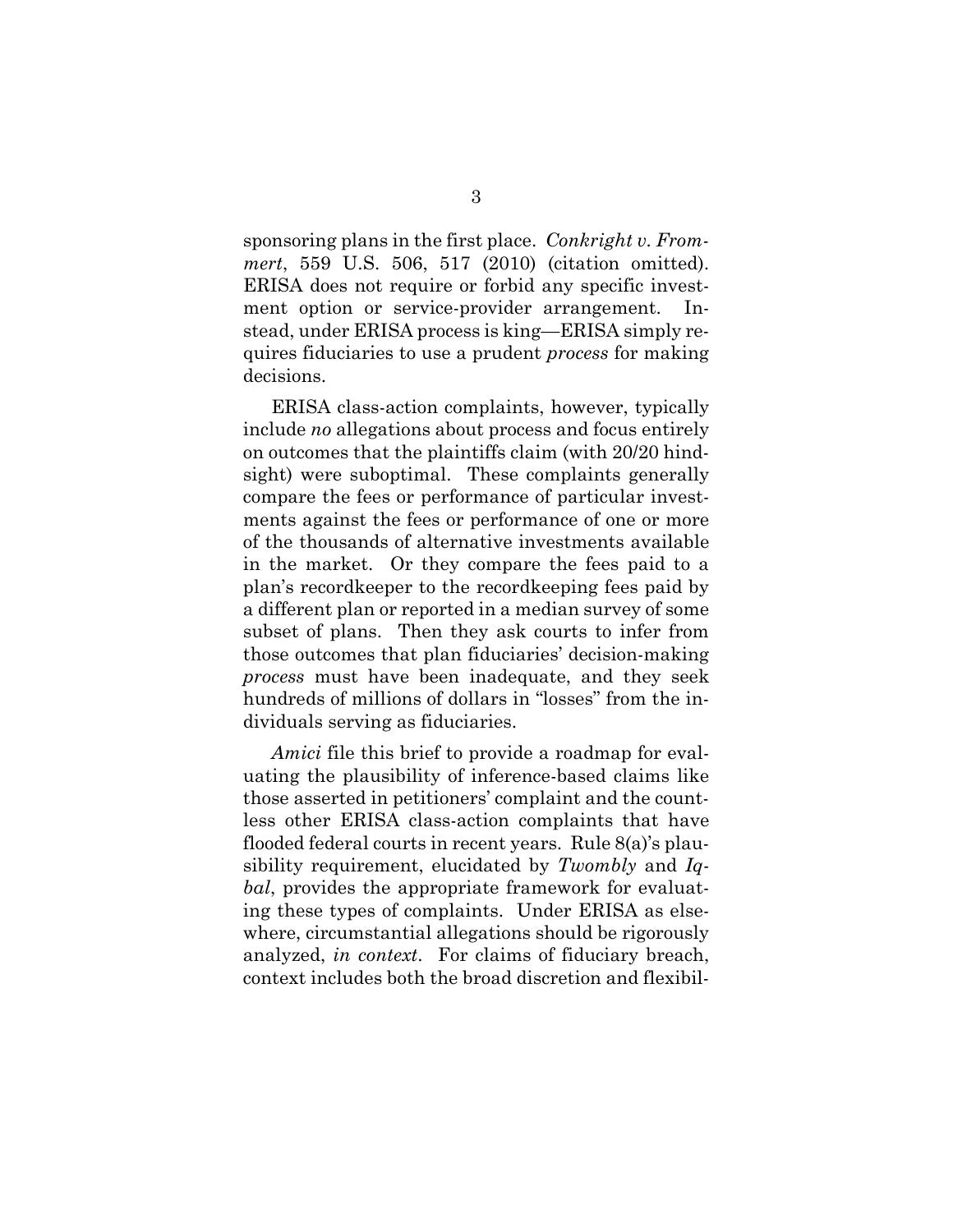ity that fiduciaries enjoy under ERISA, and the realities of plan management that fiduciaries face. Fiduciaries choose among many reasonable options—often thousands—and consider a variety of factors, of which cost is only one. Cheapest is not always best.

<span id="page-16-3"></span><span id="page-16-2"></span><span id="page-16-1"></span>ERISA plaintiffs have convinced some courts to adopt a lower pleading standard in ERISA cases—an ERISA exception to Rule 8(a)'s plausibility pleading as articulated in *Twombly* and *Iqbal*. *See Sweda v. Univ. of Pa.*, 923 F.3d 320, 326 (3d Cir. 2019); *Sacerdote v. N.Y. Univ.*, 9 F.4th 95, 108 & n.47 (2d Cir. 2021) (citing *Sweda)*. But this Court has already explained why a "careful, context-sensitive scrutiny of a complaint's allegations" is particularly important in ERISA cases: because fiduciaries commonly find themselves "between a rock and a hard place," sued no matter *what* decision they make. *Fifth Third Bancorp v. Dudenhoeffer*, 573 U.S. 409, 424-425 (2014).

<span id="page-16-0"></span>That is equally true of challenges to plan line-ups and service-provider relationships, which have flooded courts in recent years. Fiduciaries, attempting to fulfill their fiduciary obligations and take into account the unique context and needs of their plans and participants, as ERISA and the Department of Labor (DOL) have instructed, risk a lawsuit any time they consider any factor other than cost. That constant threat is untenable for plans and harmful for participants. It is leading to less innovation, less participant choice, less-tailored plans, and a virtual inability of plans to obtain adequate insurance coverage. This means that plan sponsors are bearing the brunt of huge "administration costs" and "litigation expenses" that Congress was specifically trying to avoid. *Conkright*, 559 U.S. at 517.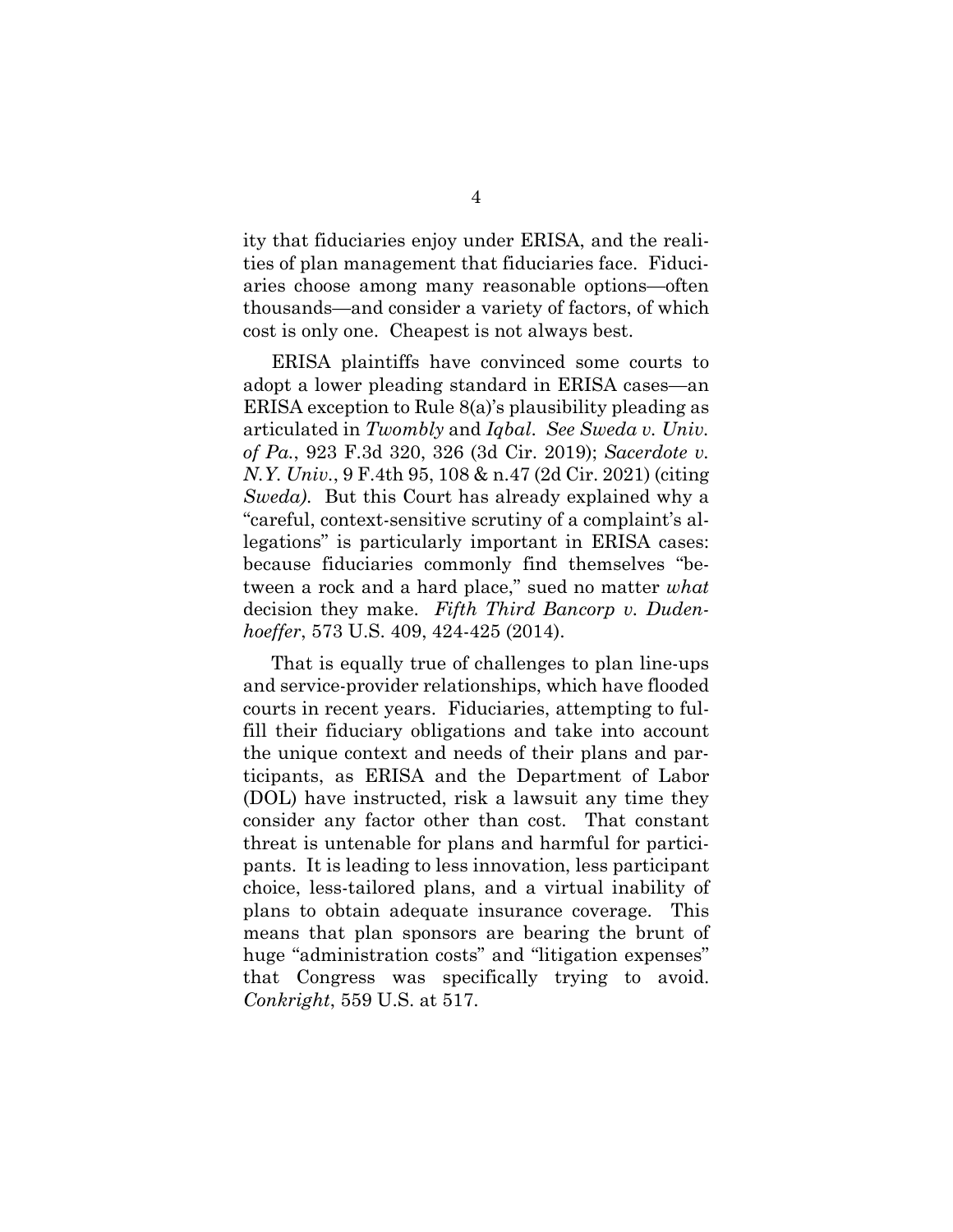<span id="page-17-2"></span>This Court should provide clear instruction to lower courts that circumstantial allegations in ERISA complaints should be evaluated with the same contextsensitive scrutiny as circumstantial allegations in antitrust or discrimination complaints. A claim does not satisfy Rule 8(a)'s plausibility requirement when the facts alleged do not make an imprudent plan-management process any more likely than a prudent one. Under a proper application of that long-established pleading standard, petitioners' complaint was properly dismissed.

#### **ARGUMENT**

### <span id="page-17-1"></span><span id="page-17-0"></span>**I. The rigidly outcome-focused nature of most ERISA class-action complaints is contrary to ERISA's focus on process and flexibility.**

ERISA's duty of prudence requires a careful process; it does not require particular outcomes. In creating a *voluntary* system of employer-provided benefits, Congress gave plan sponsors and fiduciaries flexibility and discretion to make decisions based on the unique characteristics of their individual plans and participants. Consistent with that discretion, ERISA does not impose liability on fiduciaries who use a prudent process for selecting and monitoring designated investment options and service providers.

Many ERISA class-action complaints, like petitioners', seek to reverse that grant of discretion. Where ERISA focuses on process, they focus on outcomes and petitioners are asking this Court to adopt a pleading rule that does the same. They fault fiduciaries for failing to make specific choices or achieve specific results that plaintiffs or their counsel view as optimal.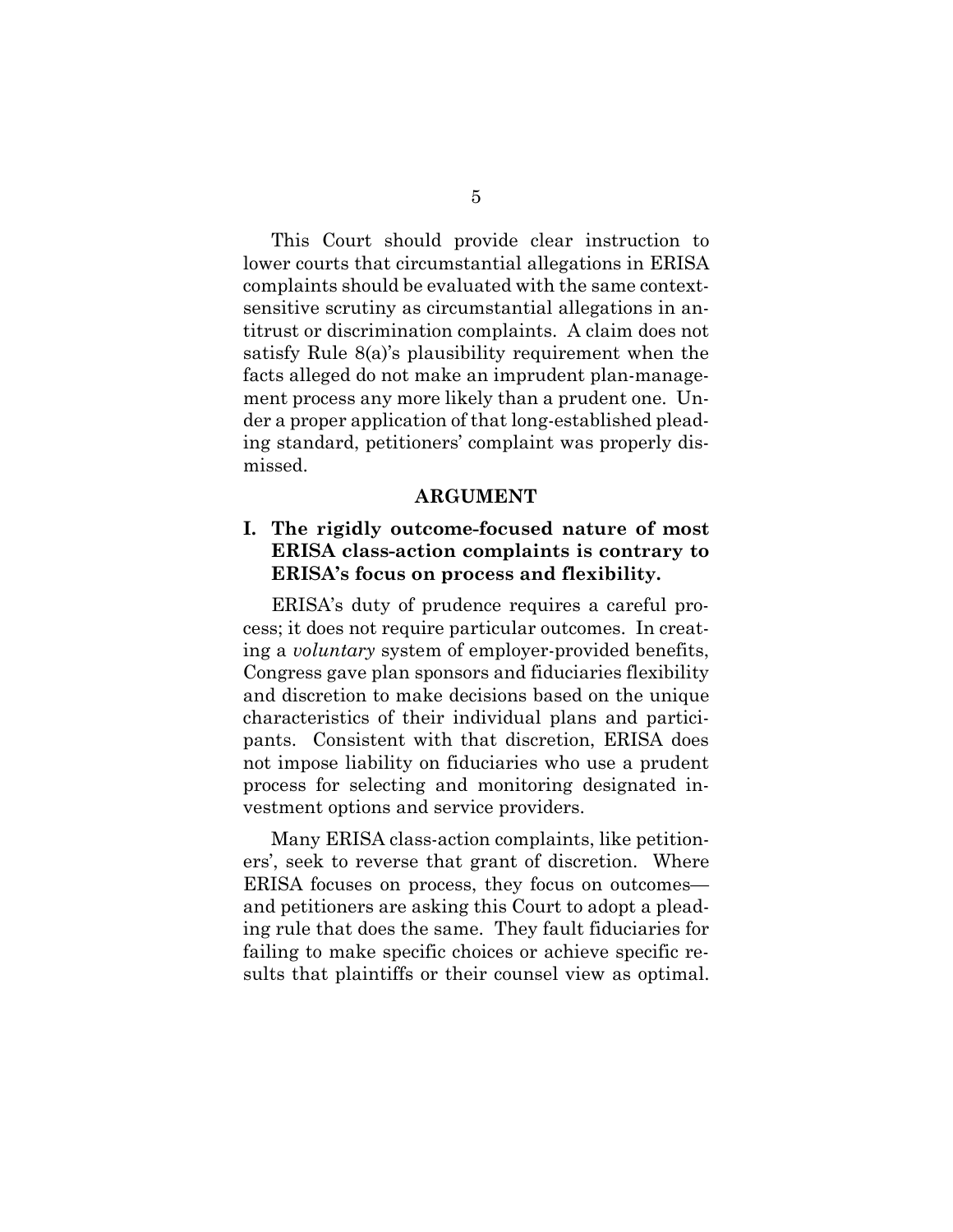Then they ask courts to infer that the fiduciaries' process must have been inadequate—using hindsight to strip away discretion.

#### <span id="page-18-0"></span>**A. ERISA's text and structure give broad discretion to fiduciaries.**

ERISA adopted a voluntary system of employerprovided benefits. Congress knew that if it created a system that was too "complex," or created significant "administration costs" or "litigation expenses," it would "unduly discourage employers from offering … plans in the first place." *Varity Corp. v. Howe*, 516 U.S. 489, 497 (1996).

<span id="page-18-2"></span><span id="page-18-1"></span>Congress therefore created a system imbued with flexibility and discretion: just as ERISA does not require employers to establish plans, it also does not "mandate what kind of benefits employers must provide if they choose to have such a plan." *Lockheed Corp. v. Spink*, 517 U.S. 882, 887 (1996). Congress viewed this flexibility as "essential to achieve the basic objectives of private pension plans because of the variety of factors which structure and mold the plans to individual and collective needs of different workers, industries, and locations." S. Rep. No. 92-634, at 16 (1972). Each plan is unique, and each plan's participants may have a different range of financial sophistication, risk sensitivities, retirement needs, and investment goals and preferences.

<span id="page-18-3"></span>Thus, fiduciaries have broad discretion to make decisions tailored to their specific participants: what investment options to offer from among the many thousands available in the market (how many, which types,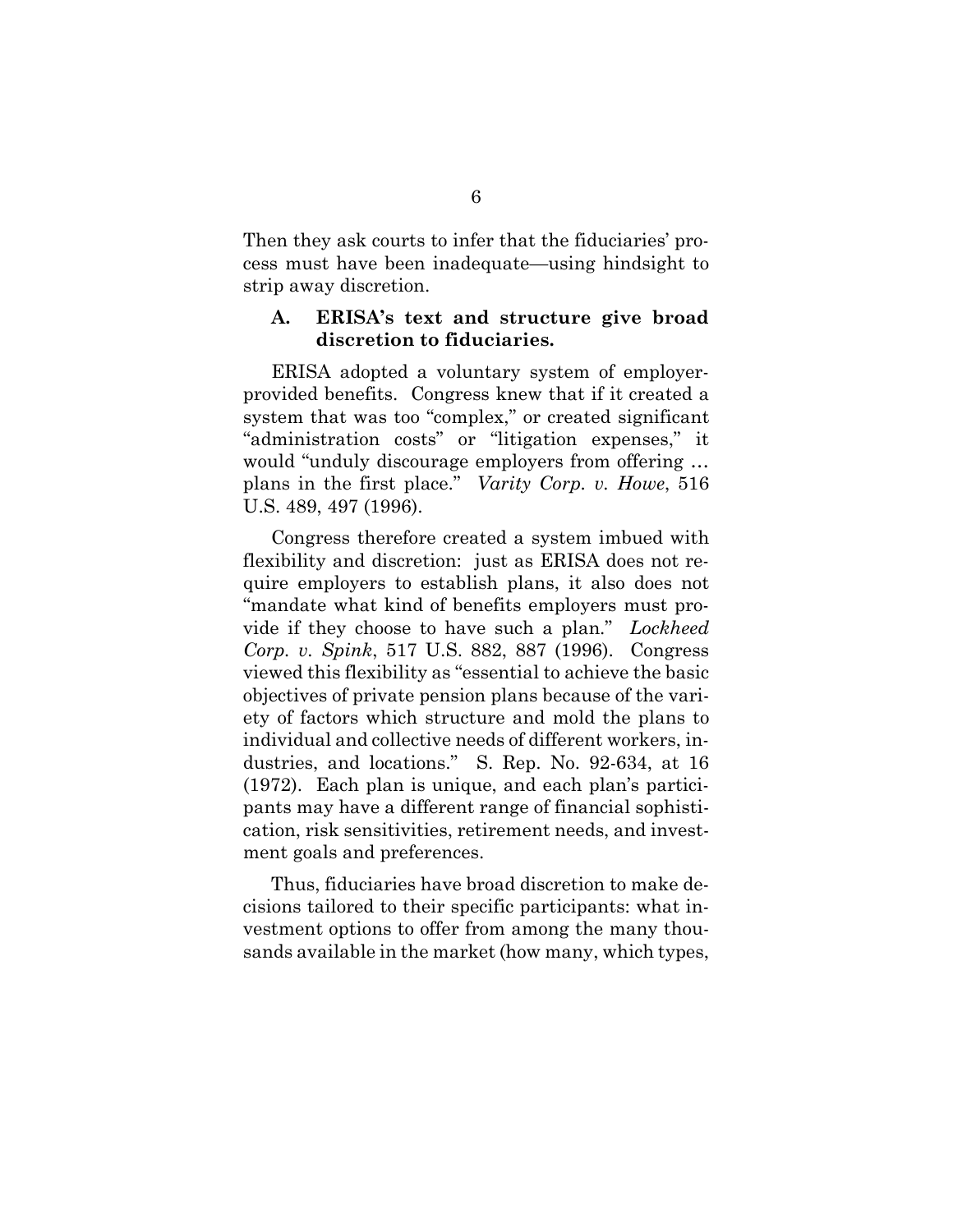at what risk/reward levels, and at what fee levels)[4](#page-19-7); what services to make available; who should provide those services; and how to compensate those service providers. ERISA does not dictate the answers to any of these questions. Instead, Congress chose the flexible "prudent man" standard, requiring only that fiduciaries make decisions using "the care, skill, prudence, and diligence under the circumstances then prevailing that a prudent man acting in a like capacity … would use in the conduct of an enterprise of a like character and with like aims." 29 U.S.C. § 1104(a).

<span id="page-19-2"></span><span id="page-19-1"></span><span id="page-19-0"></span>Under this standard, fiduciaries are judged not for the outcome or "results" of their decisions, but by the process or "methods" by which they make them. *PBGC ex rel. St. Vincent Catholic Med. Ctrs. Ret. Plan v. Morgan Stanley Inv. Mgmt. Inc.*, 712 F.3d 705, 716 (2d Cir. 2013); *see also Roth v. Sawyer-Cleator Lumber Co.*, 16 F.3d 915, 918 (8th Cir. 1994). ERISA does not forbid or mandate specific investments or service-provider arrangements. And when Congress considered requiring plans to offer at least one index fund, the proposal failed. *See* H.R. 3185, 110th Cong. (2007). DOL expressed "concern[]" that "[r]equiring specific investment options would limit the ability of employers and workers together to design plans that best serve their mutual needs in a changing marketplace." *Helping* 

<span id="page-19-7"></span><span id="page-19-6"></span><span id="page-19-5"></span><span id="page-19-4"></span><span id="page-19-3"></span><sup>4</sup> Notably, ERISA's fiduciary duties attach only with respect to "designated investment alternatives." 29 C.F.R. § 2550.404c-1(e)(4)); U.S. Br. 24. Where plans provide for an "open architecture" structure that uses "brokerage windows" or "self-directed brokerage accounts," participants can gain access to thousands of investments that are not designated and need not be individually monitored by a fiduciary. 29 C.F.R.  $\S 2550.404a.5(h)(4)$  (excluding these types of open-architecture products from the definition of "designated investment alternative").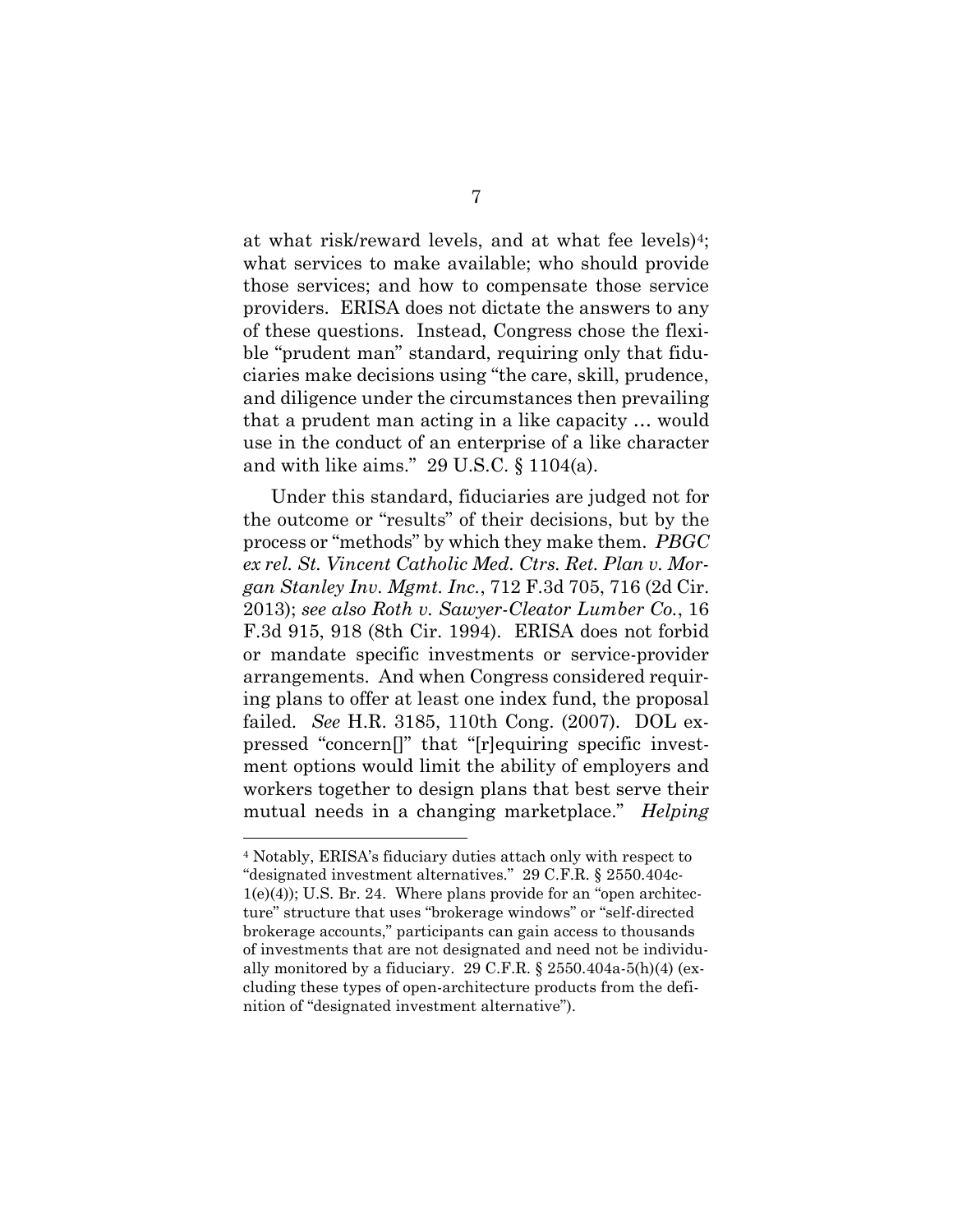*Workers Save For Retirement: Hearing Before the S. Comm. On Health, Education, Labor, and Pensions*, 110th Cong. 15 (2008) (statement of Bradford P. Campbell, Assistant Sec'y of Labor).

<span id="page-20-2"></span><span id="page-20-0"></span>DOL has declined to provide even *examples* of appropriate investment options out of fear that doing so would "limit … flexibility in plan design." 57 Fed. Reg. 46,906, 46,919 (Oct. 13, 1992). Instead, it has focused on diversification and participant choice. For example, in promulgating regulations under 29 U.S.C. § 1104(c), which provides fiduciaries with a safe harbor from liability where participants exercise control over the assets in their individual accounts, DOL required plans to offer "a broad range of investment alternatives," including "at least three" with "materially different risk and return characteristics," and provide participants with "sufficient information to make informed investment decisions." 29 C.F.R. § 2550.404c-1(b)(3)(i). This flexible approach, it said, would "better serve the needs of both plan sponsors and participants and beneficiaries than would an approach which attempts to specify particular investment alternatives." 57 Fed. Reg. at 46,919.

<span id="page-20-3"></span><span id="page-20-1"></span>That broad latitude extends both to fiduciaries' determination of what factors to "take into account" as part of a prudent decision-making process and also to their substantive decisions about what "investment strategies" are "appropriate [for] their plans" when designating investment options. DOL, Advisory Op. 2006-08A, at 3 (Oct. 3, 2006), https://www.dol.gov/site s/dolgov/files/EBSA/about-ebsa/our-activities/resource -center/advisory-opinions/2006-08a.pdf. If, for example, "the population is mostly young and has time to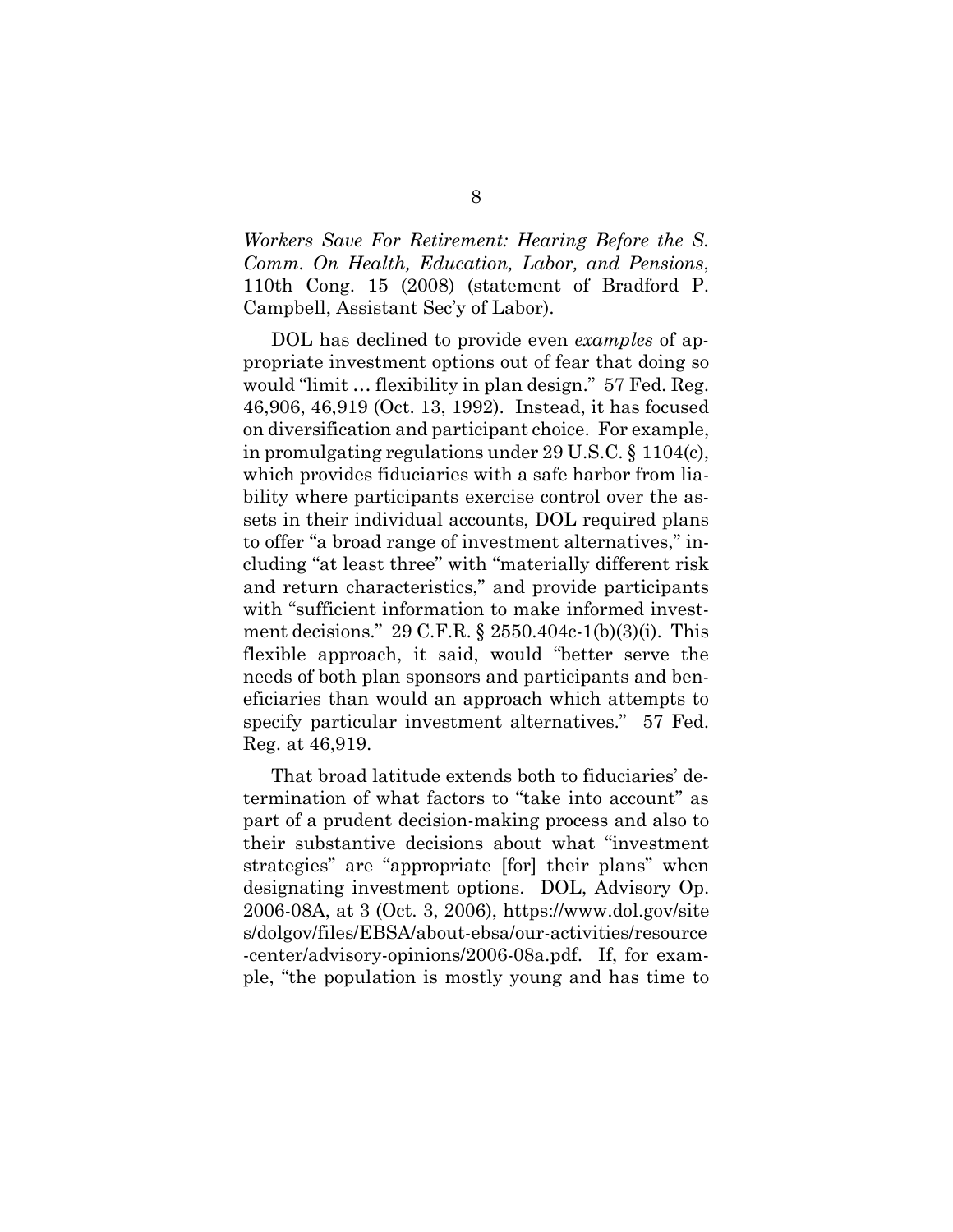grow assets, the investment lineup can focus more on accumulation."[5](#page-21-5)

Fiduciaries have the same latitude in retaining service providers. DOL has made clear that services "may be provided through a variety of arrangements."[6](#page-21-6) For example, DOL recognizes that, depending on a fiduciary's evaluation of the needs of the plan and its participants, it may choose either a fixed-fee structure, which generally requires the deduction of a fixed amount from each participant's account, or it can choose a bundled-pricing arrangement through which fees are covered by revenue-sharing—a common practice whereby an investment manager shares a percentage of the fees it receives from plan investments with the plan's recordkeeper.[7](#page-21-7) Under a revenue-sharing

<span id="page-21-5"></span><span id="page-21-4"></span><sup>5</sup> Rebecca Moore, *Essential Considerations for DC Plan Investment Lineups*, PlanSponsor (June 8, 2021), https://www.planspon sor.com/in-depth/essential-considerations-dc-plan-investment-li neups/.

<span id="page-21-6"></span><span id="page-21-1"></span><sup>6</sup> DOL, *A Look at 401(k) Plan Fees* 3 (Sept. 2019), https:// www.dol.gov/sites/dolgov/files/ebsa/about-ebsa/our-activities/resource-center/publications/a-look-at-401k-plan-fees.pdf ("*A Look at Fees"*).

<span id="page-21-7"></span><span id="page-21-3"></span><span id="page-21-2"></span><span id="page-21-0"></span><sup>7</sup> DOL, Advisory Op. 1997-15A, at 1-2 (May 22, 1997), https://www.dol.gov/agencies/ebsa/about-ebsa/our-activities/reso urce-center/advisory-opinions/1997-15a; DOL, *Advisory Council Report of the Working Group on Fiduciary Responsibilities and Revenue Sharing Practices* (June 18, 2009), https://www.dol.gov/ agencies/ebsa/about-ebsa/about-us/erisa-advisory-council/2007-fi duciary-responsibilities-and-revenue-sharing-practices; Deloitte Development LLC, *2019 Defined Contribution Benchmarking Survey Report* 20 (2019), https://www2.deloitte.com/us/en/pages /human-capital/articles/annual-defined-contribution-benchmarking-survey.html ("*Deloitte Benchmarking Survey*").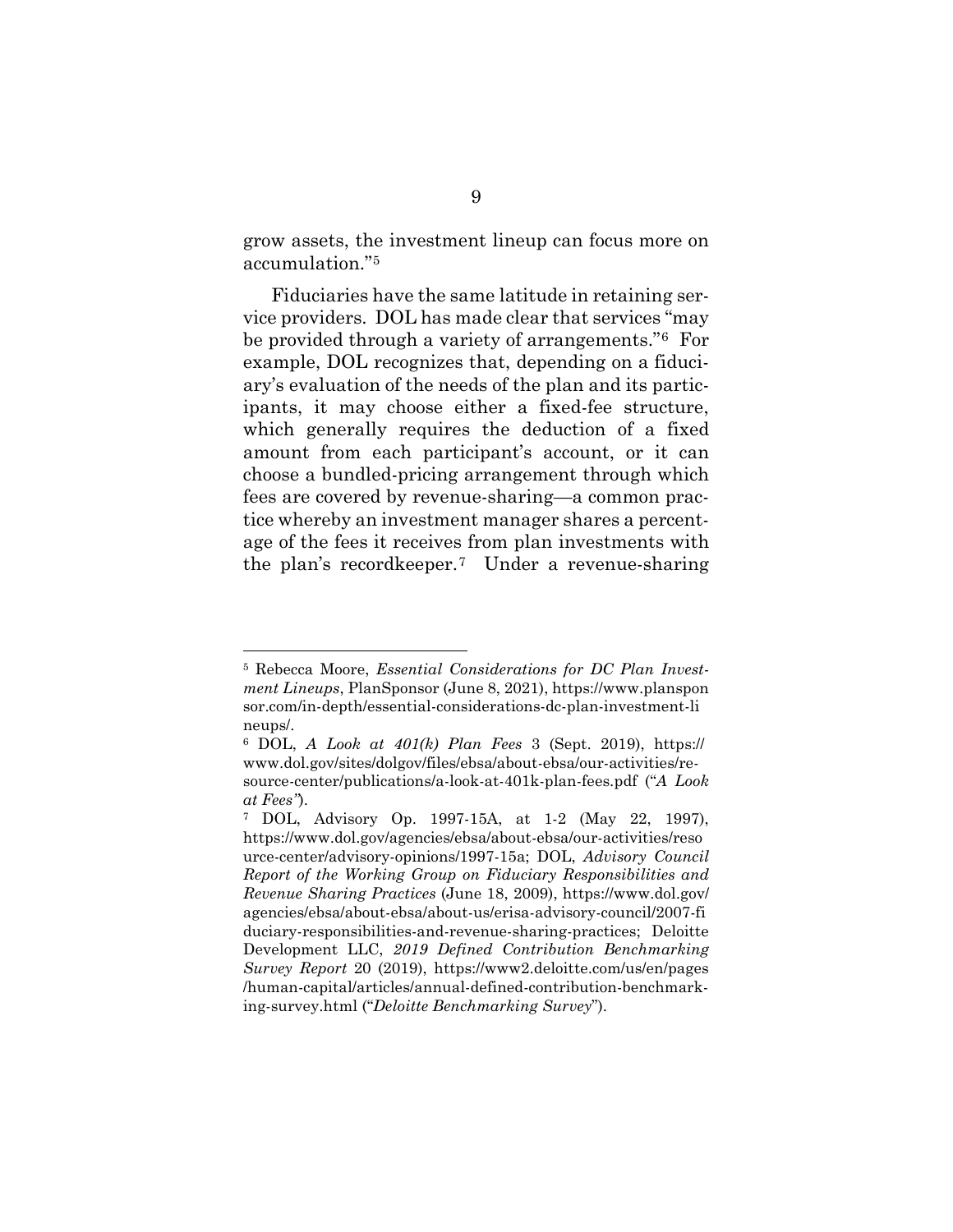model, higher-balance participants with larger investments in funds that provide revenue-sharing are re-sponsible for a higher proportion of fees.<sup>[8](#page-22-4)</sup>

Nor has DOL set particular compensation levels as *per se* or presumptively reasonable or excessive. While explicitly recognizing that "cheaper is not necessarily better,"[9](#page-22-5) DOL considers service-provider compensation to be so context-dependent that it generally *refuses to opine on* whether a compensation arrangement is reasonable; instead, it instructs "the appropriate plan fiduciaries" to make that determination.[10](#page-22-6)

Courts must evaluate the plausibility of ERISA claims in light of this unique statutory and regulatory structure.

## <span id="page-22-0"></span>**B. ERISA class-action complaints commonly focus on outcomes, rather than process.**

Whereas ERISA focuses on process, rather than outcomes, ERISA class-action complaints—including petitioners'—generally allege *no* facts about process. Instead, they focus entirely on cookie-cutter attacks on investment performance or fees that the plaintiffs believe are suboptimal. For example, they often allege that certain investment options were more expensive than or underperformed one or more of the thousands

<span id="page-22-4"></span><span id="page-22-2"></span><sup>8</sup> DOL, Field Assistance Bulletin No. 2003-03 (May 19, 2003), https://www.dol.gov/agencies/ebsa/employers-and-advisers/guidance/field-assistance-bulletins/2003-03 ("FAB No. 2003-03").

<span id="page-22-1"></span><sup>9</sup> *A Look at Fees* 1.

<span id="page-22-6"></span><span id="page-22-5"></span><span id="page-22-3"></span><sup>10</sup> DOL, Advisory Op. 2007-04A, 2007 WL 2373491, at \*3 (July 18, 2007).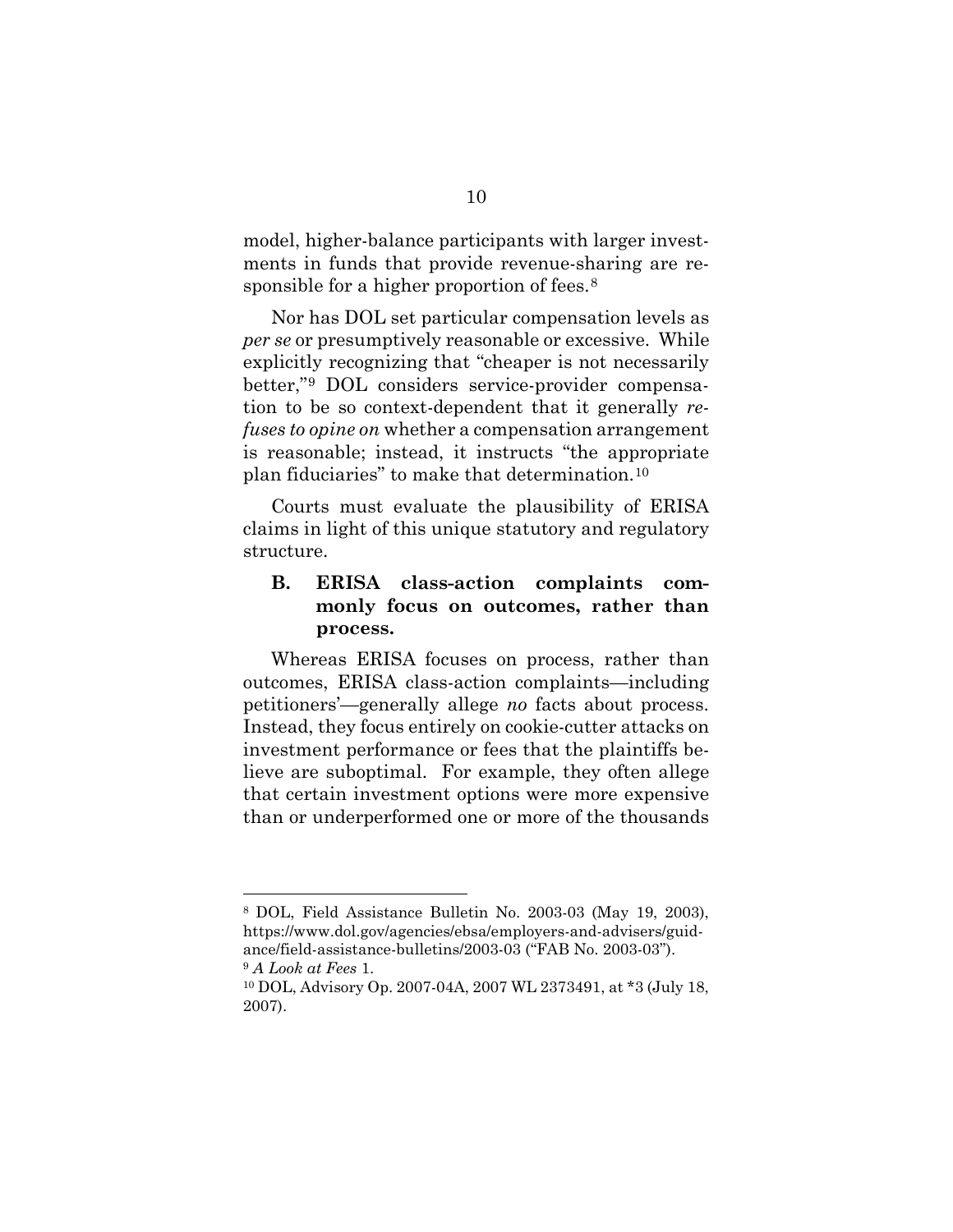of funds available on the market,  $11$  or that the plan's service-provider arrangements did not employ the compensation structure or fee level negotiated by a different plan or reported in a median survey of some subset of plans. *See, e.g.*, *Meiners v. Wells Fargo & Co.*, 898 F.3d 820, 823-824 (8th Cir. 2018); *White v. Chevron Corp.*, 752 F. App'x 453, 455 (9th Cir. 2018).

<span id="page-23-6"></span><span id="page-23-4"></span>Then, the plaintiffs ask the court to *infer* from those outcomes that the plan's fiduciaries had an imprudent decision-making process. *E.g.*, Pet. Br. 31, 35, 37. And while fiduciaries' actions are supposed to be evaluated "based upon information available to the fiduciary at the time of each investment decision," these allegations operate "from the vantage point of hindsight," cherry-picking a time period when the investment's historical performance maximizes "loss" calculations. *PBGC*, 712 F.3d at 716 (citation omitted).

<span id="page-23-5"></span><span id="page-23-2"></span><span id="page-23-1"></span>Some courts, faced with long complaints filled with seemingly complex comparative data, appear to have thrown up their hands, deeming ERISA class-action complaints almost categorically unsuitable for resolution at the motion-to-dismiss stage. *See, e.g.*, *Brotherston v. Putnam Invs., LLC*, 2016 WL 1397427, at \*1 (D. Mass. Apr. 7, 2016) (two-paragraph denial). But as explained below, this Court's decisions in *Bell Atlantic Corp. v. Twombly*, 550 U.S. 544 (2007), *Ashcroft v. Iqbal*, 556 U.S. 662 (2009), and *Fifth Third Bancorp*, 573 U.S. 409, provide the tools necessary to evaluate plead-

<span id="page-23-8"></span><span id="page-23-7"></span><span id="page-23-3"></span><span id="page-23-0"></span><sup>&</sup>lt;sup>11</sup> There are nearly 10,000 mutual funds alone. Investment Company Institute, *Investment Company Fact Book* 40 (61st ed. 2021), https://www.ici.org/system/files/2021-05/2021\_factbook.pdf ("*Investment Company Fact Book*").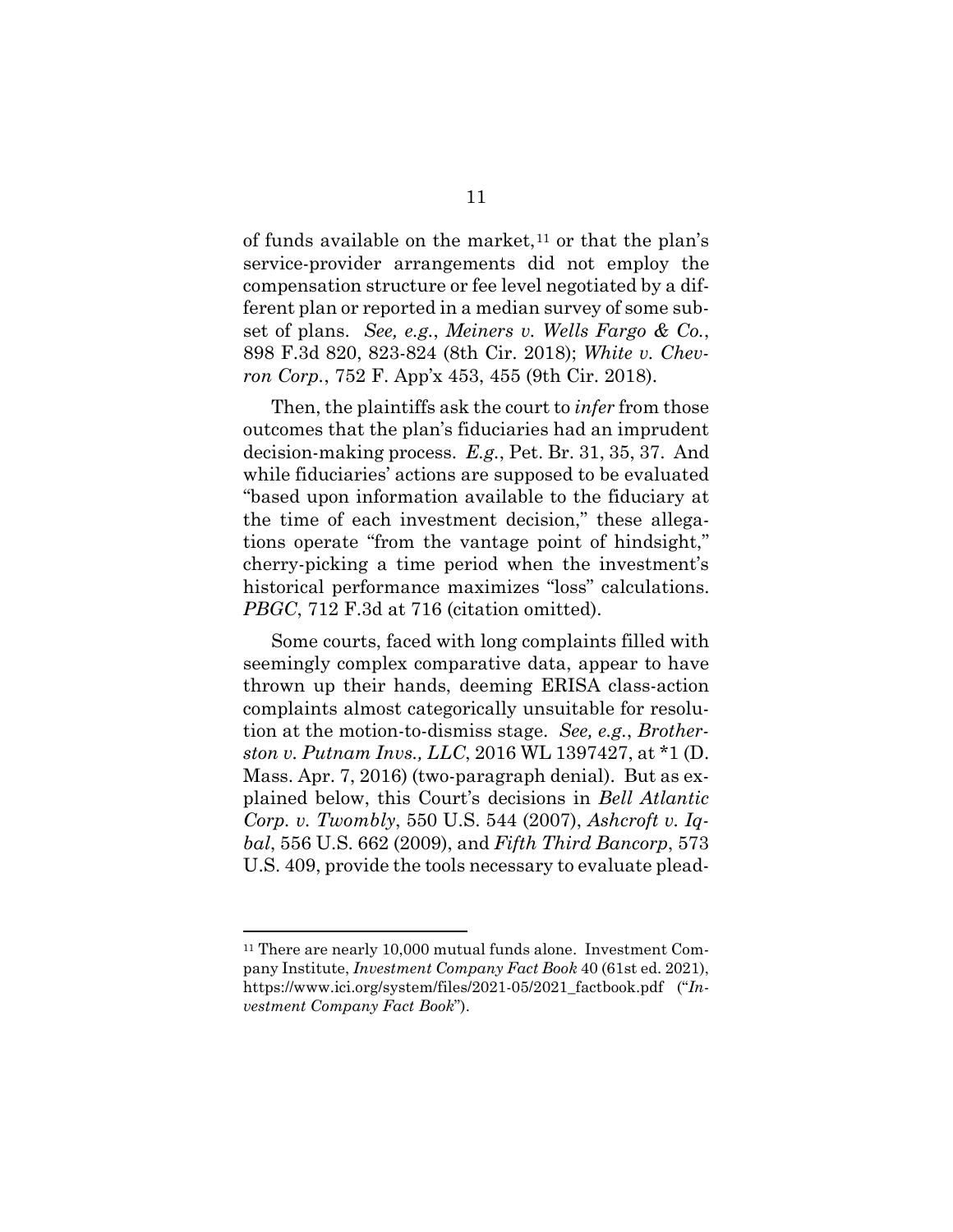<span id="page-24-3"></span>ing-by-inference complaints under Rule 8(a). The supposed complexity of retirement-plan management provides no reason for a contrary ERISA-specific rule. If anything, the discretion and flexibility ERISA affords should make pleading through hindsight-based circumstantial allegations *more* difficult, not less.

## <span id="page-24-0"></span>**II. ERISA complaints should be given the same context-sensitive scrutiny as other complaints that seek inferences of wrongdoing from circumstantial allegations.**

This Court has already established a clear roadmap for evaluating pleading-by-inference complaints: circumstantial allegations must be carefully scrutinized in context, and any inferences of wrongdoing must be *plausible* in light of that context, not merely conceivable. ERISA cases should be treated no differently.

### <span id="page-24-1"></span>**A. Caselaw applying Rule 8(a)'s plausibility standard provides a roadmap for evaluating ERISA class-action complaints.**

<span id="page-24-2"></span>Pleading-by-inference is not unique to ERISA. The plaintiffs likewise attempted to plead-by-inference in *Twombly*, a case claiming a conspiracy to restrain trade based on circumstantial descriptions of parallel conduct without any direct allegations of an agreement among competitors. This Court instructed lower courts that circumstantial allegations should be rigorously analyzed, in "context," to determine whether they plausibly suggest wrongdoing or are instead equally suggestive of lawful behavior. 550 U.S. at 554, 557. When the alleged facts, even when accepted as true, are "just as much in line with" lawful behavior when there is an "obvious alternative explanation" to the inference of wrongdoing the plaintiffs seek—the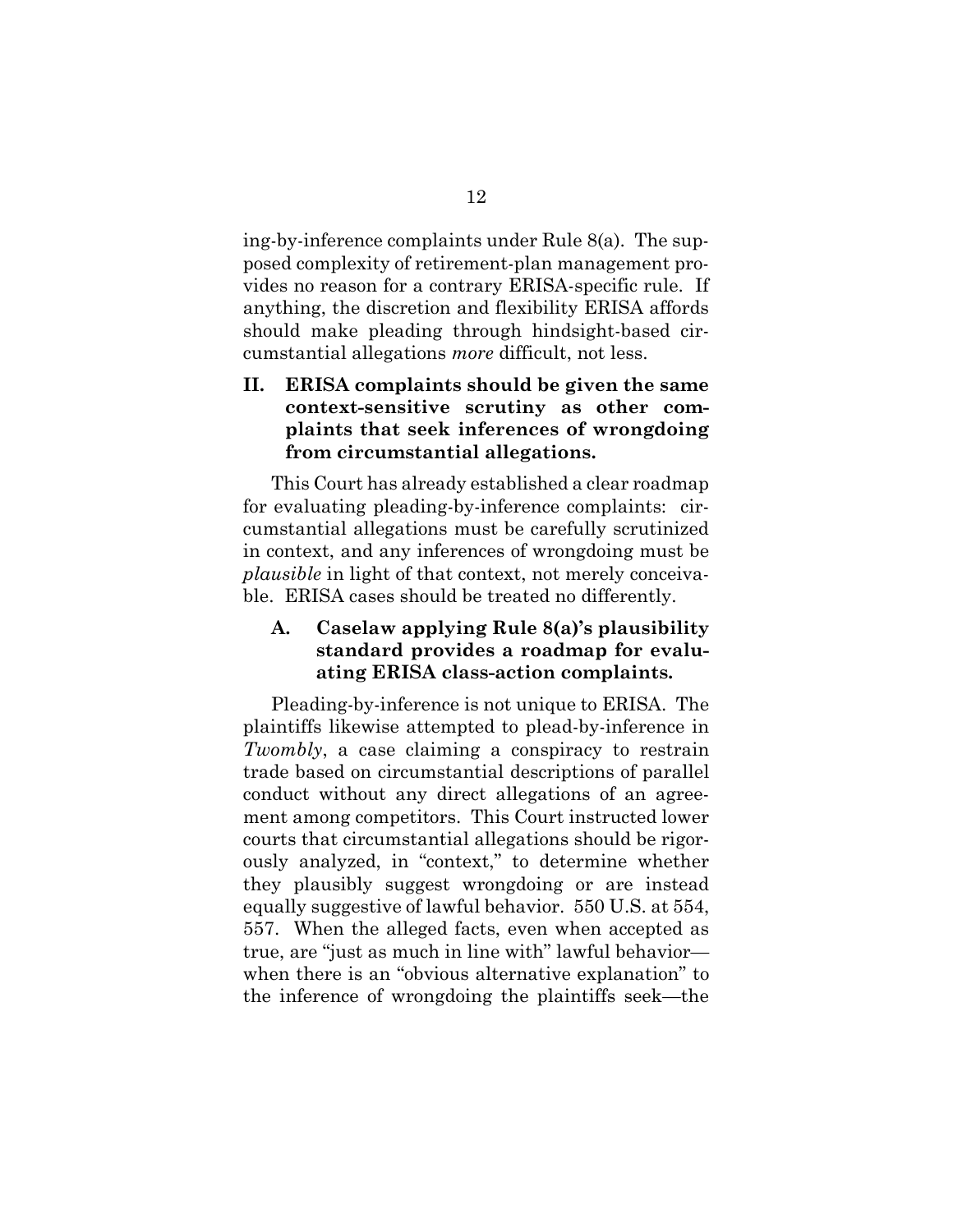<span id="page-25-6"></span><span id="page-25-1"></span>complaint fails Rule 8(a)'s plausibility requirement and must be dismissed. *Id.* at 554, 567. In light of the statutory context of antitrust laws and the pragmatic realities of market competition, this Court held that the plaintiffs' allegations of parallel conduct did not "nudge[] their claims across the line from conceivable to plausible." *Id.* at 564-570.

<span id="page-25-0"></span>The Court undertook the same analysis in *Iqbal*, a case alleging intentional discrimination against Arab Muslim men. As in *Twombly*, the Court examined the legal and factual context (a discrimination challenge to post-9/11 security measures) and held that there was an "obvious alternative explanation": a "nondiscriminatory intent to detain aliens who were illegally present in the United States and who had potential connections to those who committed terrorist acts." 556 U.S. at 682 (citation omitted). The inference the plaintiffs sought was not plausible, and the complaint had to be dismissed.

<span id="page-25-5"></span><span id="page-25-4"></span><span id="page-25-3"></span><span id="page-25-2"></span>Lower courts have applied the same analysis to inference-seeking circumstantial allegations in RICO cases, *e.g.*, *Eclectic Props. E., LLC v. Marcus & Millichap Co.*, 751 F.3d 990 (9th Cir. 2014), retaliation cases, *e.g.*, *George v. Rehiel*, 738 F.3d 562 (3d Cir. 2013), discrimination cases, *e.g.*, *McReynolds v. Merrill Lynch & Co.*, 694 F.3d 873 (7th Cir. 2012), and securities cases (even outside the context of heightened pleading), *e.g.*, *In re Century Aluminum Co. Sec. Litig.*, 729 F.3d 1104 (9th Cir. 2013). For good reason—in all of these contexts, plaintiffs frequently rely on circumstantial allegations to raise an inference of misconduct, rather than directly alleging unlawful acts. But "[w]hen faced with two possible explanations, only one of which can be true and only one of which results in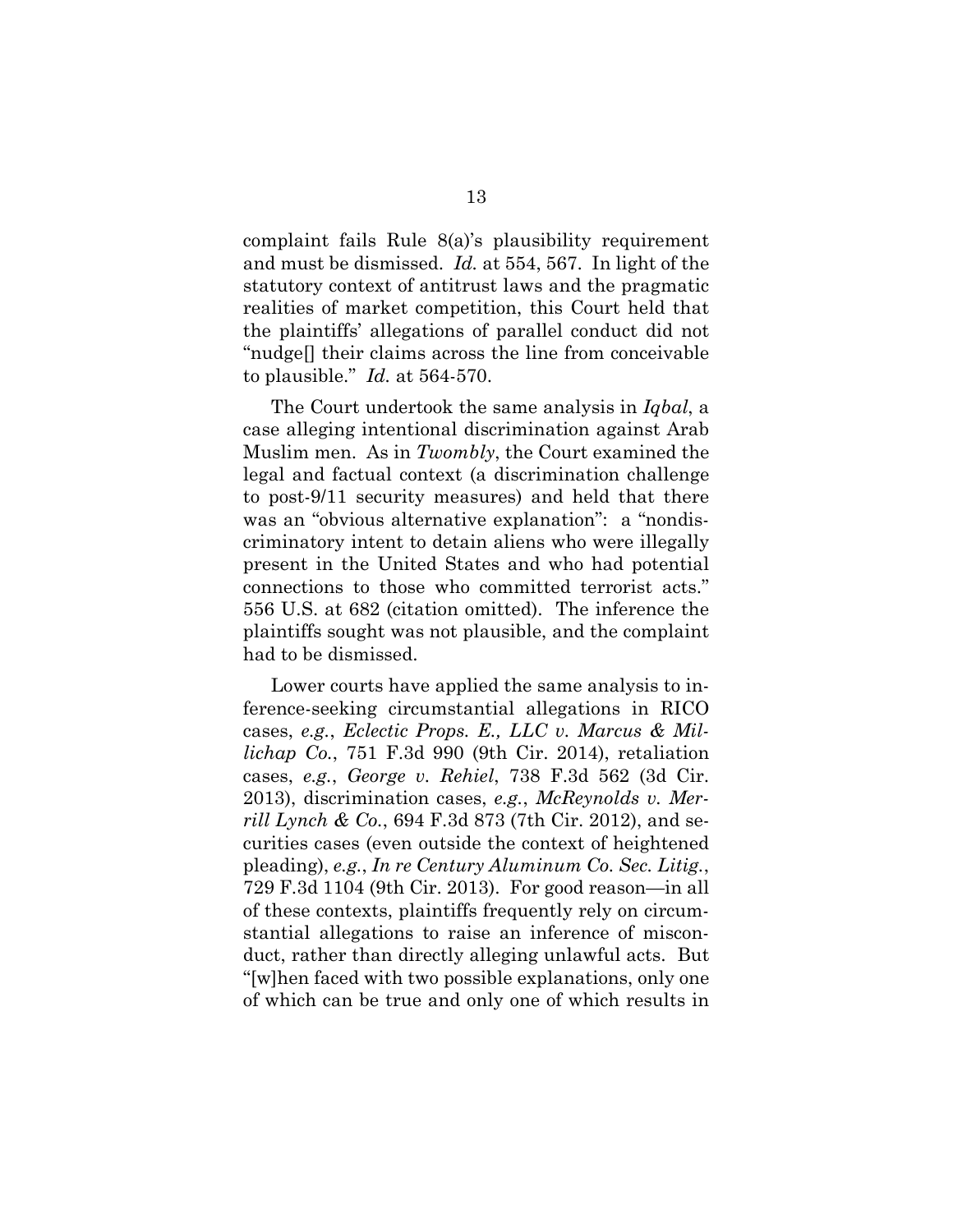liability, plaintiffs cannot offer allegations that are 'merely consistent with' their favored explanation but are also consistent with the alternative explanation." *Century Aluminum*, 729 F.3d at 1108 (citation omitted). Instead, "[s]omething more is needed." *Id.*

## <span id="page-26-1"></span><span id="page-26-0"></span>**B. Many common allegations in ERISA complaints resemble the allegations rejected as implausible in** *Twombly* **and** *Iqbal***.**

Petitioners' complaint, and similar allegations common in other ERISA class-action complaints, taken in the context of ERISA's fiduciary standards and the realities of plan management, closely resemble the types of implausible allegations with obvious alternative explanations this Court rejected in *Twombly*  and *Iqbal*.

*1. Investment Fees.—*Like many ERISA complaints, petitioners' complaint seeks an inference of a deficient process based on allegations that funds in the plan's line-up had higher expense ratios than alternatives in the market.[12](#page-26-8) JA71, 89-96, 122-126; *see, e.g.*, *White*, 752 F. App'x at 455. But inferring imprudence from fees in this context is implausible.

<span id="page-26-6"></span><span id="page-26-5"></span><span id="page-26-2"></span>First, "nothing in ERISA requires every fiduciary to scour the market to find and offer the cheapest possible fund (which might, of course, be plagued by other problems)." *Hecker v. Deere & Co.*, 556 F.3d 575, 586 (7th Cir. 2009); *accord PBGC*, 712 F.3d at 718; *Meiners*, 898 F.3d at 823-824. There are many sound

<span id="page-26-8"></span><span id="page-26-7"></span><span id="page-26-4"></span><span id="page-26-3"></span><sup>12</sup> A fund's "expense ratio" is the sum of an investment's fees expressed as a percentage of assets under management. *See, e.g.*, *Obeslo v. Great-W. Life & Annuity Ins. Co*, 6 F.4th 1135, 1155 n.15 (10th Cir. 2021); *A Look at Fees* 6.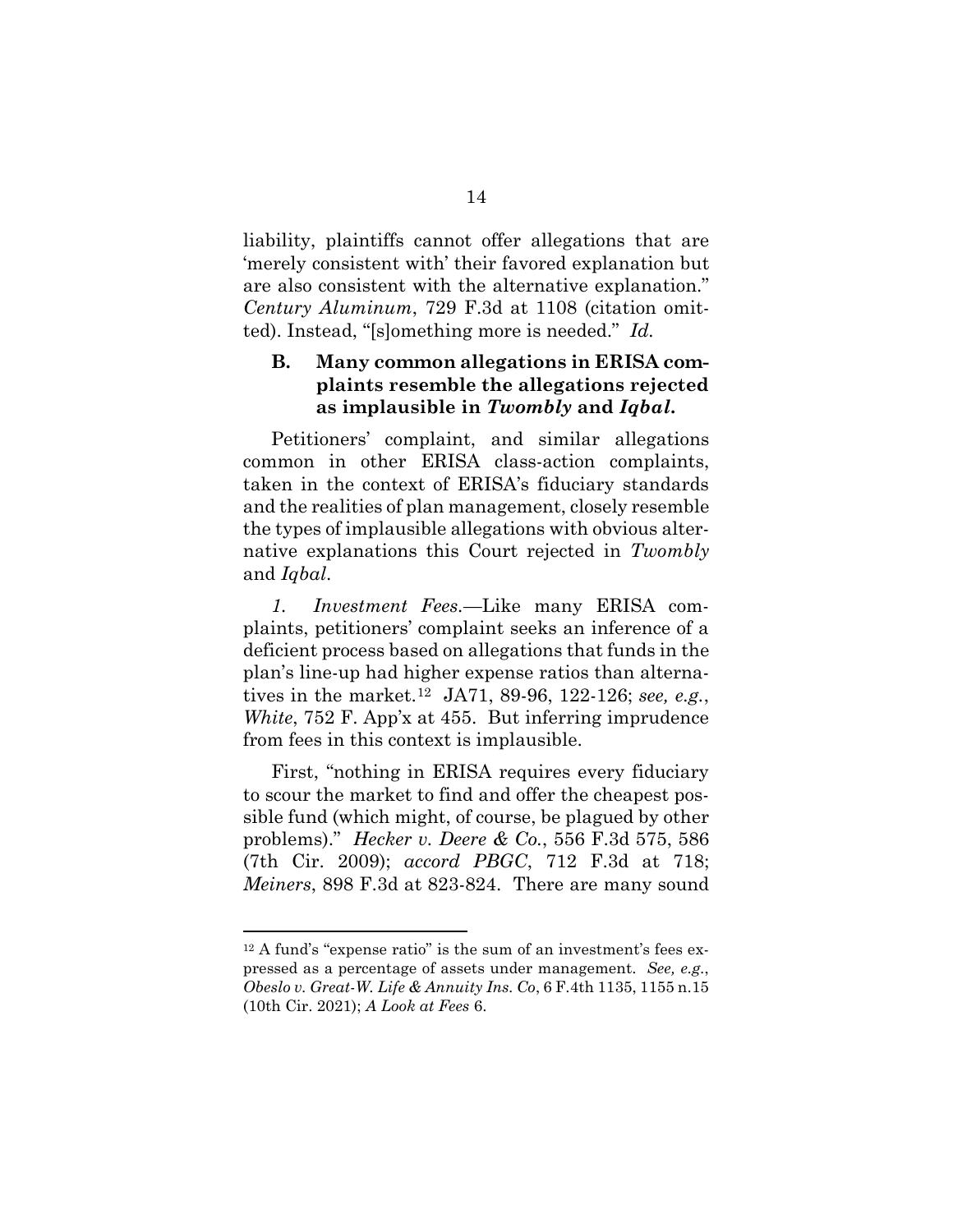reasons why a prudent fiduciary, crafting and monitoring a plan line-up as a whole, would include some options that do not have rock-bottom fees, particularly when those options appear alongside lower-cost options—fiduciaries must "consider each plan investment as part of the plan's entire portfolio."[13](#page-27-4) 

<span id="page-27-1"></span>Fiduciaries may wish to offer actively managed options, which make up 60% of the \$24.9 trillion invested in mutual funds and exchange-traded funds each year.[14](#page-27-5) Active management is more expensive but offers the opportunity for higher upsides or less-severe downsides than funds that merely duplicate a market index, like the S&P 500. *See A Look at Fees* 7. Or they may wish to offer mutual funds, which come with greater transparency, ease of valuation, and regulatory safeguards than other types of institutional products, which tend to have lower expense ratios. *See Loomis v. Exelon Corp.*, 658 F.3d 667, 671-672 (7th Cir. 2011). Or, having received information about the various market options, they may simply believe that the chosen funds fall within the wide range of reasonableness. As the government agrees, there are nearly limitless prudent reasons for retaining some funds besides the cheapest options in a diversified plan line-up, and doing so does not plausibly suggest an imprudent process. U.S. Br. 20.

<span id="page-27-0"></span>Second, it is all too easy to make a fiduciary's choices look suboptimal in hindsight, because plain-

<span id="page-27-4"></span><span id="page-27-2"></span><sup>13</sup> DOL, *Meeting Your Fiduciary Responsibilities* 3 (2020), https:/ /www.dol.gov/sites/dolgov/files/ebsa/about-ebsa/our-activities/resource-center/publications/meeting-your-fiduciary-responsibilities.pdf ("*Fiduciary Responsibilities*").

<span id="page-27-5"></span><span id="page-27-3"></span><sup>14</sup> *Investment Company Fact Book* 49.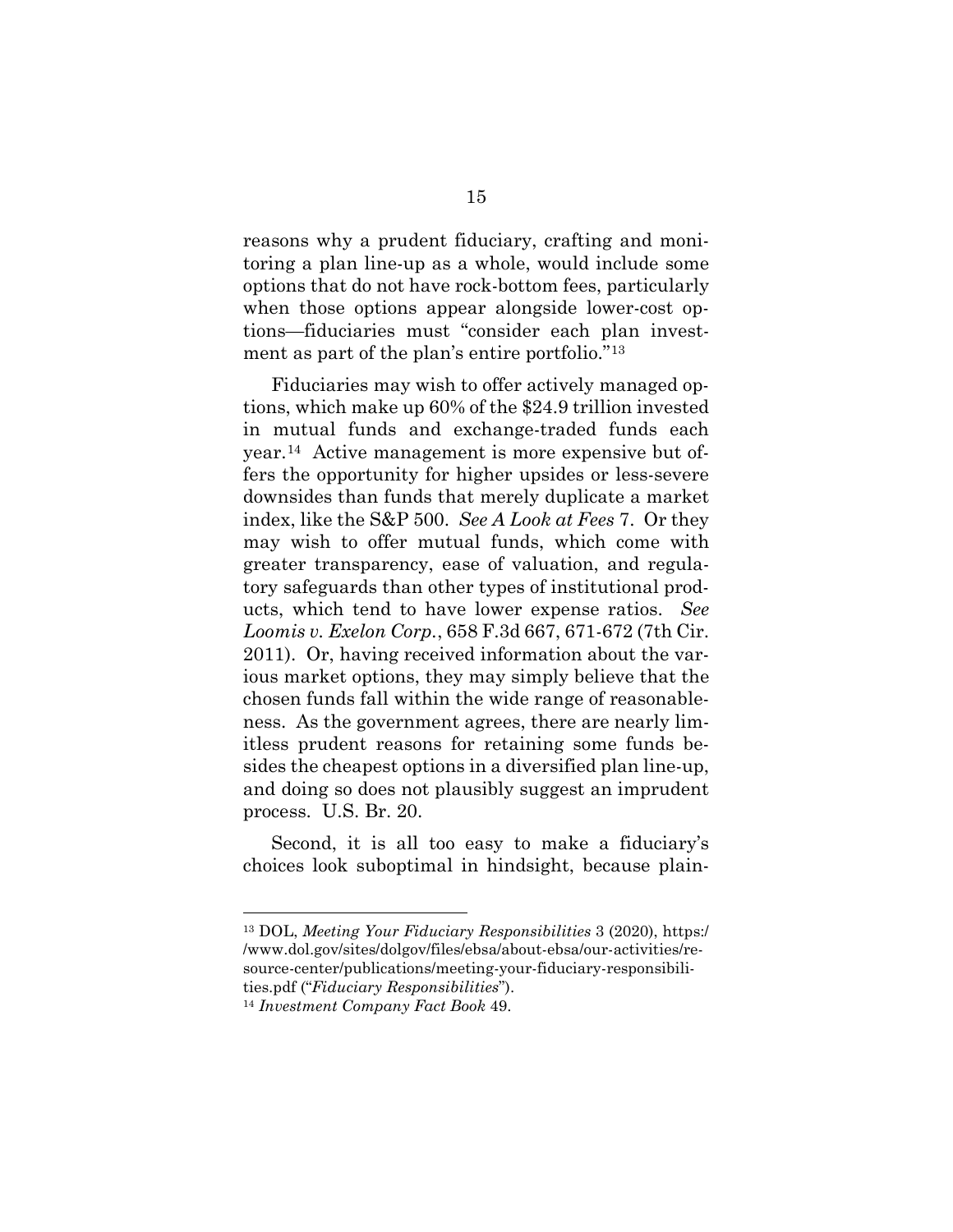tiffs' counsel can cherry-pick any alternative investment as their comparator. Take the federal Thrift Savings Plan (TSP), which plaintiffs often tout as the "gold standard" and use as a comparator in challenging a plan's performance or fees.[15](#page-28-1) Even the TSP could be made to look mismanaged by cherry-picking comparators with *even lower* fees at a given point in time[16](#page-28-2):

| Fund                                | Expense  |
|-------------------------------------|----------|
|                                     | Ratio    |
| TSP Fixed Income Index Investment   | 0.06%    |
| Fund (F Fund)                       |          |
| iShares Core US Aggregate Bond ETF  | $0.04\%$ |
| Vanguard Total Bond Market Index    | 0.03%    |
| Fund (Institutional Plus Shares)    |          |
|                                     |          |
| TSP Common Stock Index              | 0.051%   |
| Investment Fund (C Fund)            |          |
| Fidelity 500 Index Fund             | 0.015%   |
| iShares S&P 500 Index Fund (Class   | 0.030%   |
| K)                                  |          |
|                                     |          |
| TSP Small Cap Stock Index           | 0.068%   |
| Investment Fund (S Fund)            |          |
| Fidelity Extended Market Index Fund | 0.036%   |

<span id="page-28-1"></span><sup>15</sup> *See, e.g.*, Appellants' Br., *Brotherston v. Putnam Invs., LLC,* 2017 WL 5127942, at \*23 (1st Cir. Nov. 1, 2017) (describing TSP as "a quintessential example of a prudently-designed plan"). The TSP is a particularly inapt exemplar given that the U.S. government subsidizes administrative and investment-management expenses for TSP-offered funds.

<span id="page-28-2"></span><span id="page-28-0"></span><sup>16</sup> *See* Individual Funds, Thrift Savings Plan, https://www.tsp.gov/funds-individual/ (last updated Dec. 31, 2020).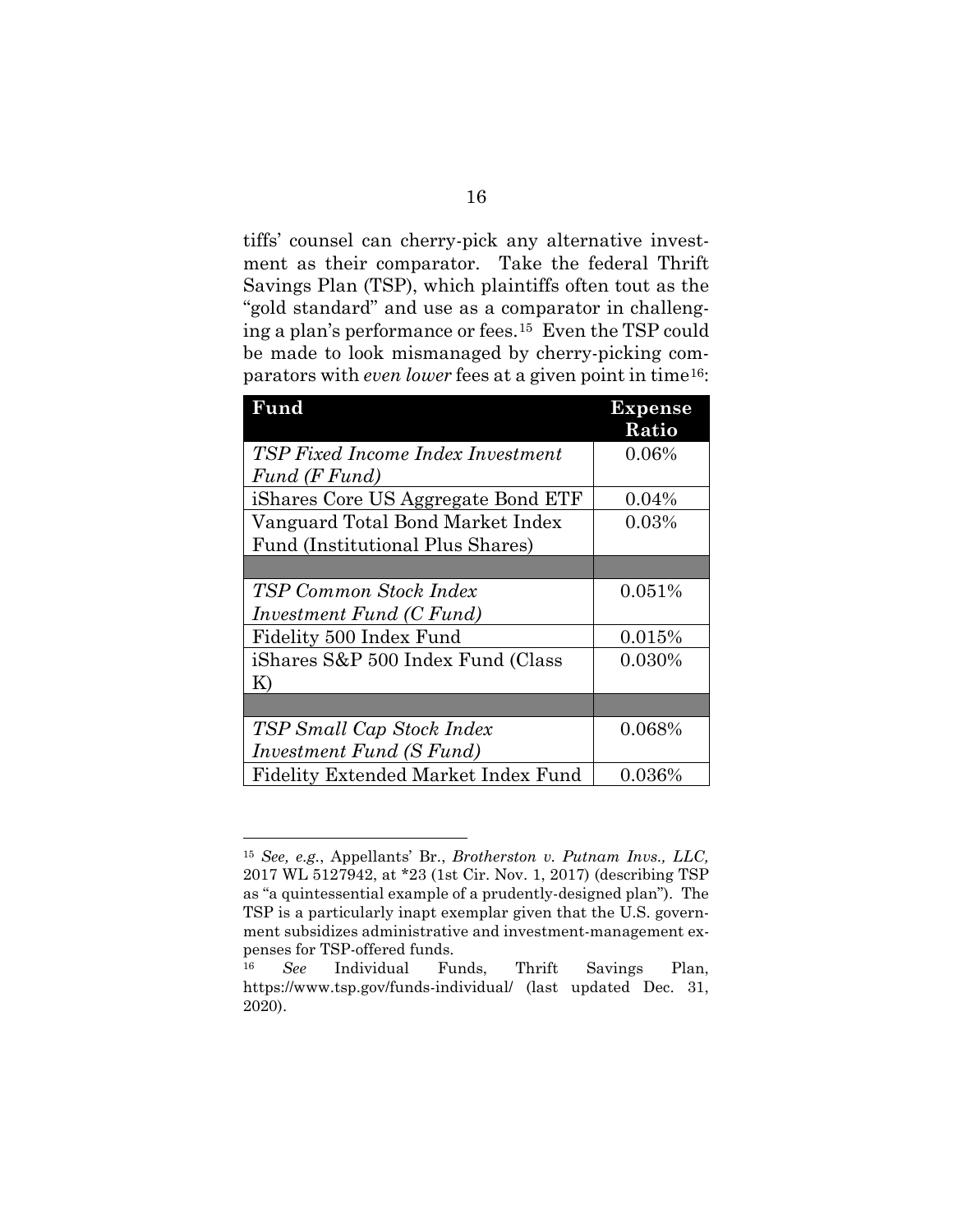There are thousands of funds available in the market, with fees that change over time. If fees were the only relevant measure, it would always be possible to find a supposedly "better" fund. That is not a plausible sign of imprudence—fees are only "one of several factors" that fiduciaries are supposed to consider. *A Look at Fees* 1.

<span id="page-29-1"></span>*2. Investment performance.—*ERISA complaints like petitioners' (JA126-150) also commonly ask courts to infer a deficient process because some funds in the plan line-up had suboptimal returns, often during cherry-picked time periods. This inference—which petitioners appear to have abandoned in this Court and the government does not endorse—is just as flawed as the fee-based challenges discussed above.

<span id="page-29-3"></span>The notion that fiduciaries act imprudently by not chasing performance is a misguided investment approach "generally doomed to some kind of failure."[17](#page-29-4) It hinges on the idea that future performance can be predicted from past performance—something that only clairvoyant fiduciaries could accomplish with any accuracy. *See* Vanguard, *Quantifying the Impact of Chasing Fund Performance* (Apr. 2014), https://www.vanguard.com.hk/documents/quantifying -the-impact-en.pdf. But fiduciaries are expected to act with "prudence, not prescience." *PBGC*, 712 F.3d at 716 (citation omitted). Investing for retirement is a *long-term* endeavor; selling low and buying high is a

<span id="page-29-4"></span><span id="page-29-2"></span><span id="page-29-0"></span><sup>17</sup> Kate Stalter, *Chasing Performance Is a Quick Way to Disaster*, U.S. News (Feb. 8, 2017), https://money.usnews.com/money/blogs /the-smarter-mutual-fund-investor/articles/2017-02-08/chasingperformance-is-a-quick-way-to-disaster.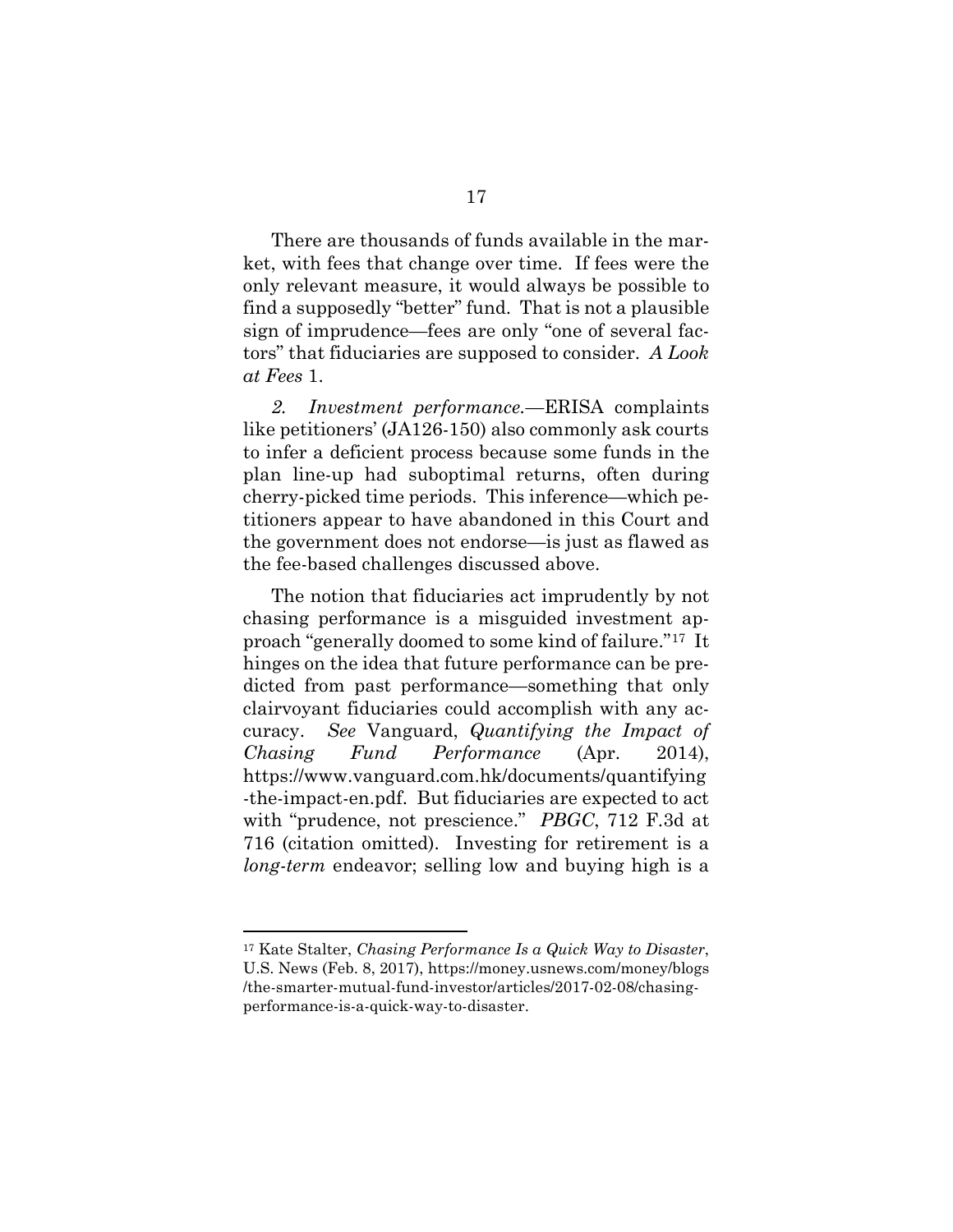recipe for locking in losses. That is why prudent fiduciaries consider past performance as only one of many factors when evaluating an investment line-up.

Furthermore, "underperformance" is often alleged using comparators that are not just cherry-picked but also inapposite—*e.g.*, by comparing the performance of a "growth" fund with the performance of a "value" fund or a fund that measures its own performance using different benchmarks. *See, e.g.*, *Meiners*, 898 F.3d at 823. A fund's failure to reach a goal it never had cannot plausibly suggest that the fund was included through a deficient process.

<span id="page-30-2"></span>Furthermore, it will *always* be possible for a plaintiff, with the benefit of 20/20 hindsight, to find *some*  option (or many options) among the thousands on the market that outperformed investments in *any* given plan. Indeed, one complaint's supposedly underperforming option is often another complaint's better-performing exemplar. For example, while some lawsuits allege that offering Fidelity Freedom Funds suggests imprudence,[18](#page-30-3) others hold out those same funds as models of prudent plan management.[19](#page-30-4)

Fiduciaries are not guarantors of optimal plan performance; every plan line-up will include funds with

<span id="page-30-3"></span><sup>18</sup> *E.g.*, Compl. ¶¶ 22-26, *Maisonette v. Omnicom Grp. Inc.*, No. 1:20-cv-06007-CM (S.D.N.Y. July 31, 2020), ECF No. 1.

<span id="page-30-4"></span><span id="page-30-1"></span><span id="page-30-0"></span><sup>19</sup> *E.g.*, Am. Compl. ¶ 160, *Anderson v. Intel Corp. Inv. Pol'y Comm.*, No. 5:19-cv-04618-LHK (N.D. Cal. Mar. 22, 2021), ECF No. 113; *compare also Becker v. Wells Fargo & Co.*, 2021 WL 1909632, at \*1 n.1 (D. Minn. May 12, 2021) (alleging imprudence from offering Wells Fargo Stable Value Fund), *with McGinnes v. FirstGroup Am., Inc.*, 2021 WL 1056789, at \*2 (S.D. Ohio Mar. 18, 2021) (Wells Fargo Stable Value Fund is part of a "diverse portfolio of well-established funds").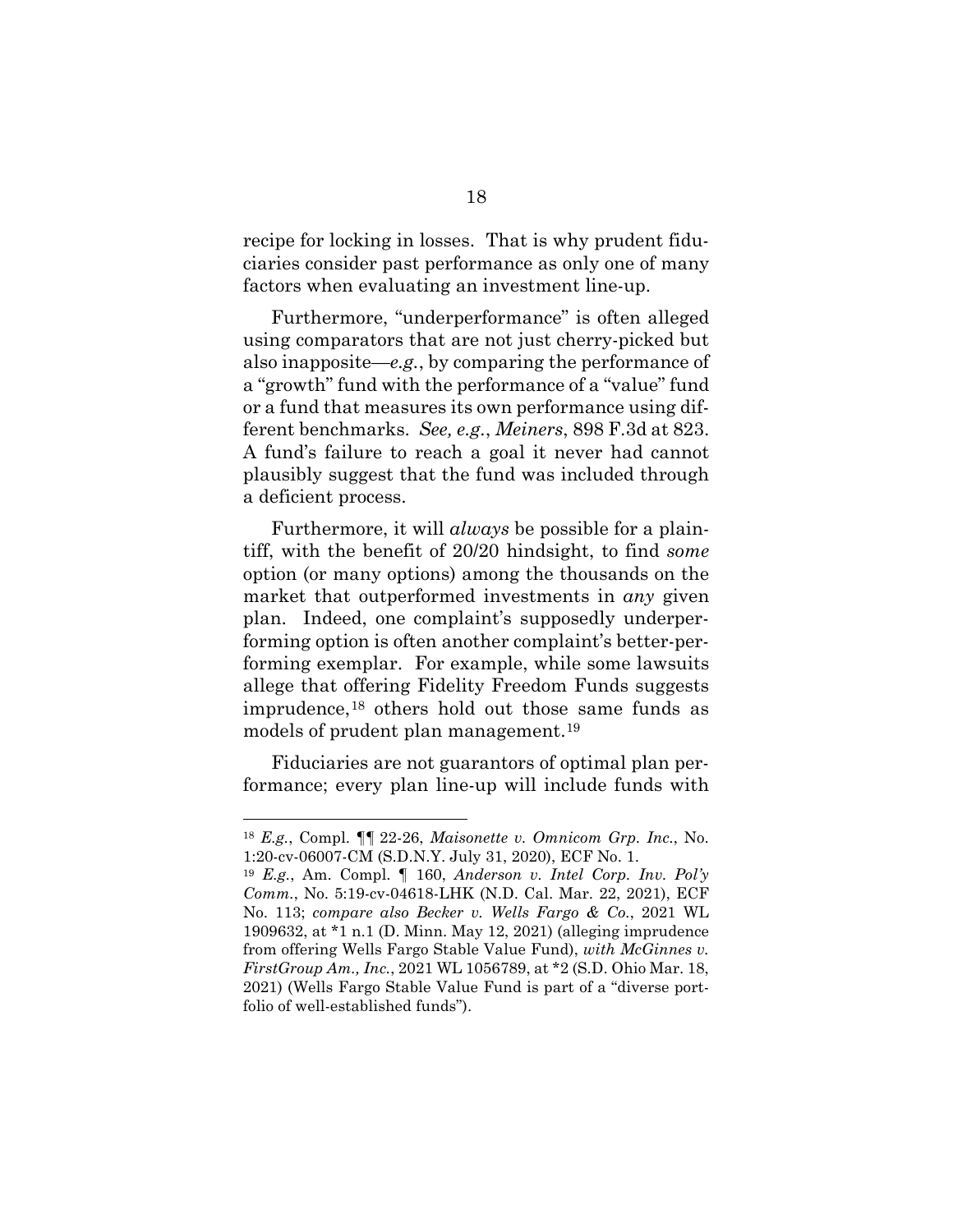<span id="page-31-0"></span>periods of suboptimal performance. Under *Twombly*, hinging a prudence claim on circumstantial allegations of underperformance—allegations that are "just as much in line with" a prudently run plan as with an inference of misconduct—is insufficient to state a claim. 550 U.S. at 554.

*3. Service-provider arrangements.—*Like many ERISA plaintiffs, petitioners challenge the arrangements fiduciaries negotiate with third parties that provide services to plans (including recordkeeping services). Most plaintiffs complain about fiduciaries' failure to obtain services at the same fee level as one or more of the other 700,000+ retirement plans in the country,[20](#page-31-2) or they complain that a plan's negotiated fees are excessive according to median surveys of some subset of plans or some seemingly arbitrarily chosen level that plaintiffs often nakedly contend is "reasonable"—typically \$25, \$35, or \$45 per participant. Some complain about plan fiduciaries' decision to pay for recordkeeping expenses through revenue-sharing (described *supra,* pp. 9-10), rather than negotiating "fixed" recordkeeping fees that are the same for each participant and paid from their individual plan accounts. But inferring imprudence from these types of allegations requires one to ignore obvious realities of plan management and ERISA's statutory structure.

*First*, neither recordkeepers nor recordkeeping services are interchangeable widgets—recordkeeping services are highly customizable depending on the needs

<span id="page-31-2"></span><span id="page-31-1"></span><sup>20</sup> DOL, *EBSA Fact Sheet* (2020), https://www.dol.gov/sites/dolgov/files/ebsa/about-ebsa/our-activities/resource-center/fact-shee ts/ebsa-monetary-results.pdf.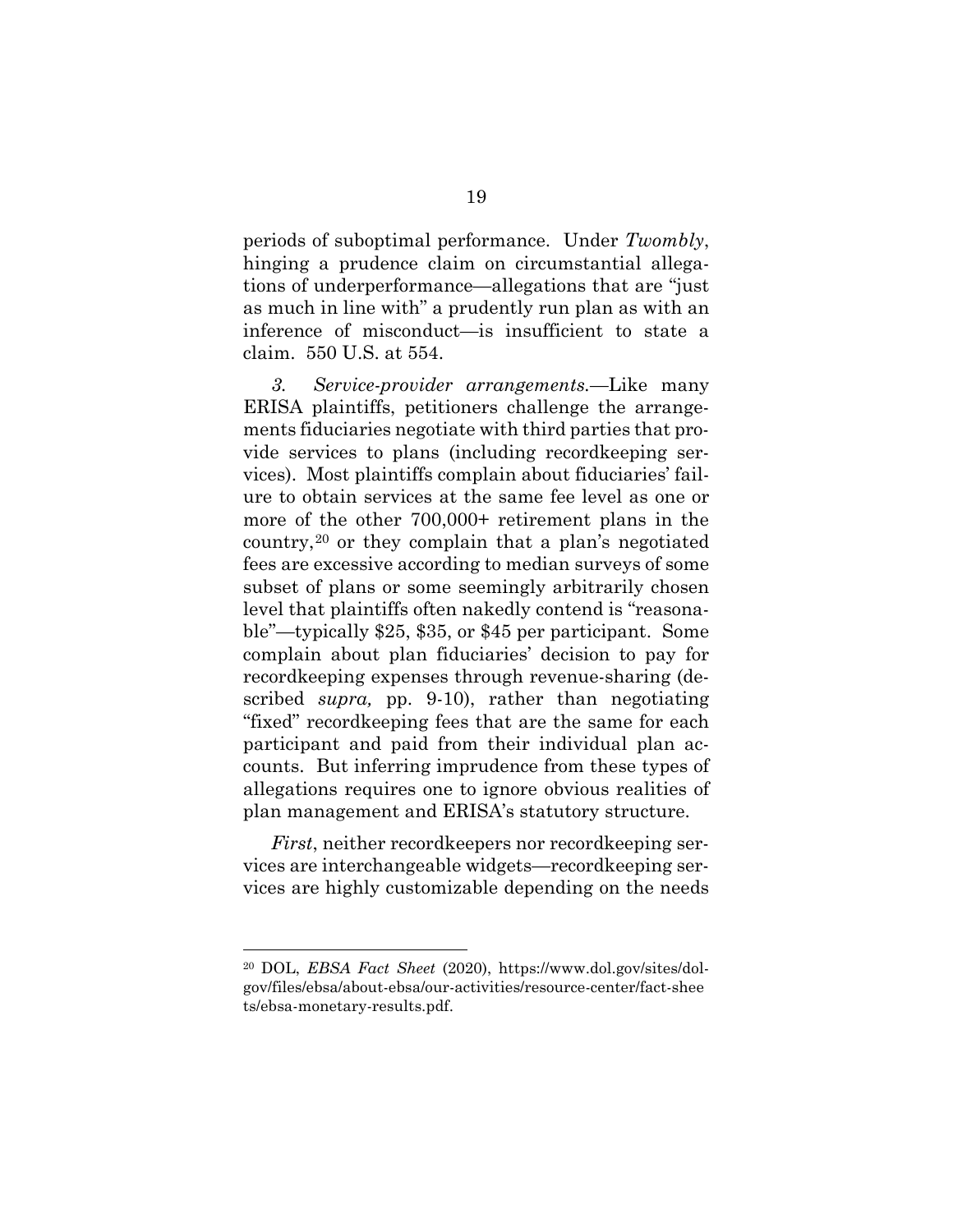of each plan, its participant population, the capabilities and resources of the plan's administrator or the sponsor's human-resources department, and other factors. Myriad possible services are available at different fee levels, including:

- core operational services (maintaining plan records, processing enrollment, processing investment elections and contributions, issuing account statements, processing transactions);
- participant communication (employee meetings, call centers, voice-response systems, web access);
- participant education, including access to online financial tools;
- implementation of plan mergers, lineup changes, and terminations;
- brokerage windows;
- loan processing;
- insurance and annuity services; and
- compliance services, including preparation and distribution of legally required notices.<sup>[21](#page-32-1)</sup>

Different types of investment vehicles might also cost more to recordkeep than others, and not every recordkeeper is able—or willing—to recordkeep every type of investment, such as TIAA's guaranteed-benefit annuities that involve greater recordkeeping legwork

<span id="page-32-1"></span><span id="page-32-0"></span><sup>21</sup> *See, e.g.*, Sarah Holden et al., *The Economics of Providing 401(k) Plans: Services, Fees, and Expenses, 2020*, at 4, ICI Research Perspective (June 2021), https://www.ici.org/system/files/2021-06/per27-06.pdf.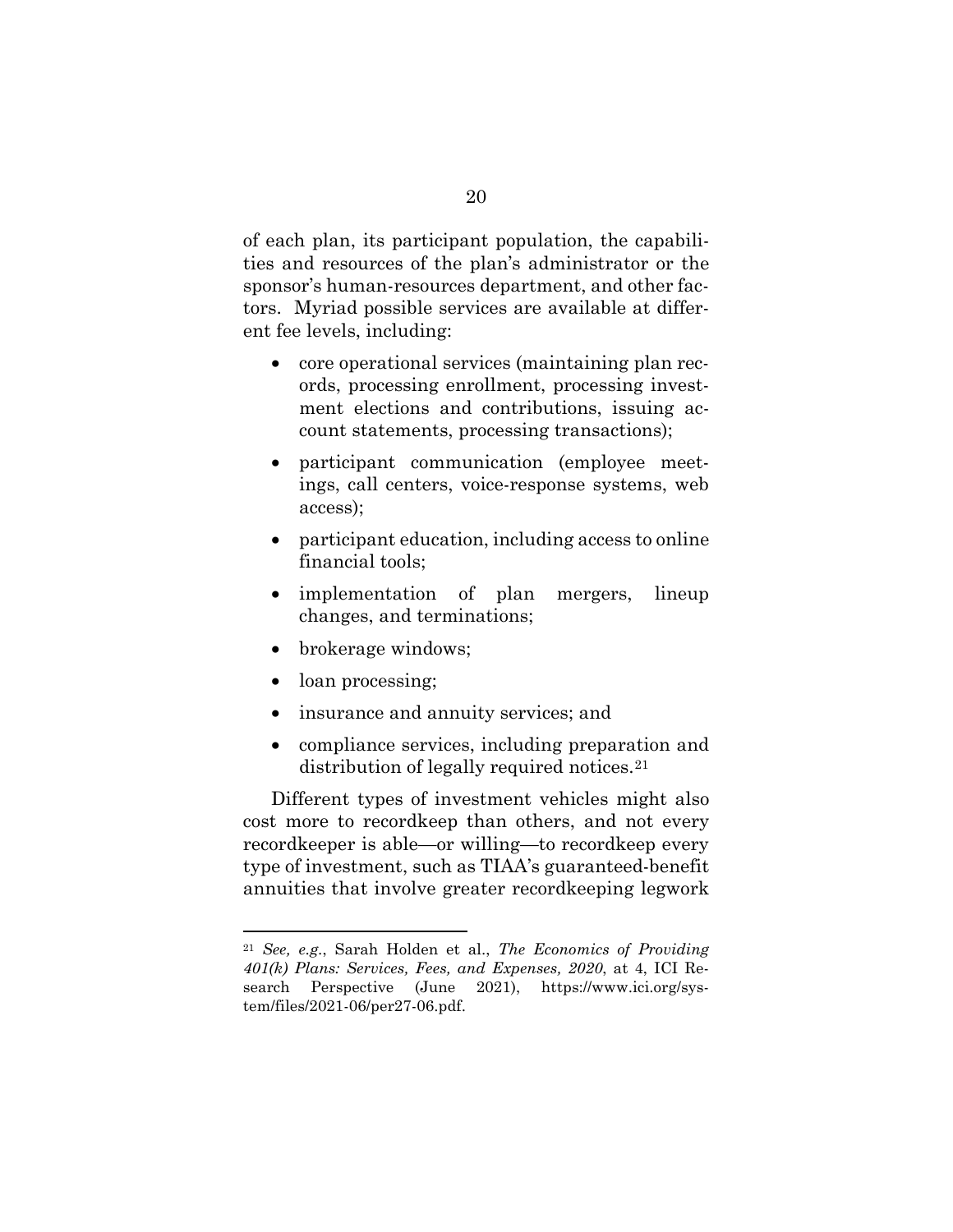<span id="page-33-1"></span>than mutual funds. *See Sacerdote v. N.Y. Univ.*, 328 F. Supp. 3d 273, 303 (S.D.N.Y. 2018), *aff'd,* 9 F.4th 95 (2d Cir. 2021). Thus, "[e]ven plans that have an identical number of participants and the same total plan assets may have very different service models."[22](#page-33-4)

*Second*, fee arrangements between plans and recordkeepers are often extraordinarily complicated, with myriad ways that compensation can be structured, which makes comparisons impossible without far more facts than plan size. For example, fiduciaries may negotiate for "all-in" recordkeeping fees to cover all of the services described above, or they may negotiate a recordkeeping fee that covers a subset of these services and agree to separate, fee-for-service charges on the remaining service offerings.

<span id="page-33-0"></span>And sometimes a single vendor provides services that are not traditionally provided by a recordkeeper, and those services are included in pricing.[23](#page-33-5) When a recordkeeper is, for example, "also an investment manager for several of [a plan's] investment funds," it "only make[s] sense that the fees it charge[s] … exceed [the fees] charged by a simple administrative services provider." *Brown v. Daikin Am., Inc.*, 2021 WL 1758898, at \*8 (S.D.N.Y. May 4, 2021). The same is true when a recordkeeper is also retained to be a third-party plan administrator or trustee.

<span id="page-33-4"></span><span id="page-33-2"></span><sup>22</sup> Daniel Aronowitz, *Exposing Excessive Fee Litigation Against America's Defined Contribution Plans* 3, Euclid Specialty (Dec. 2020), https://www.euclidspecialty.com/wp-content/uploads/2021/ 04/Euclid-Specialty-Whitepaper-Exposing-Excessive-Fee-Litigation-1-1.pdf.

<span id="page-33-5"></span><span id="page-33-3"></span><sup>23</sup> *Deloitte Benchmarking Survey* 25.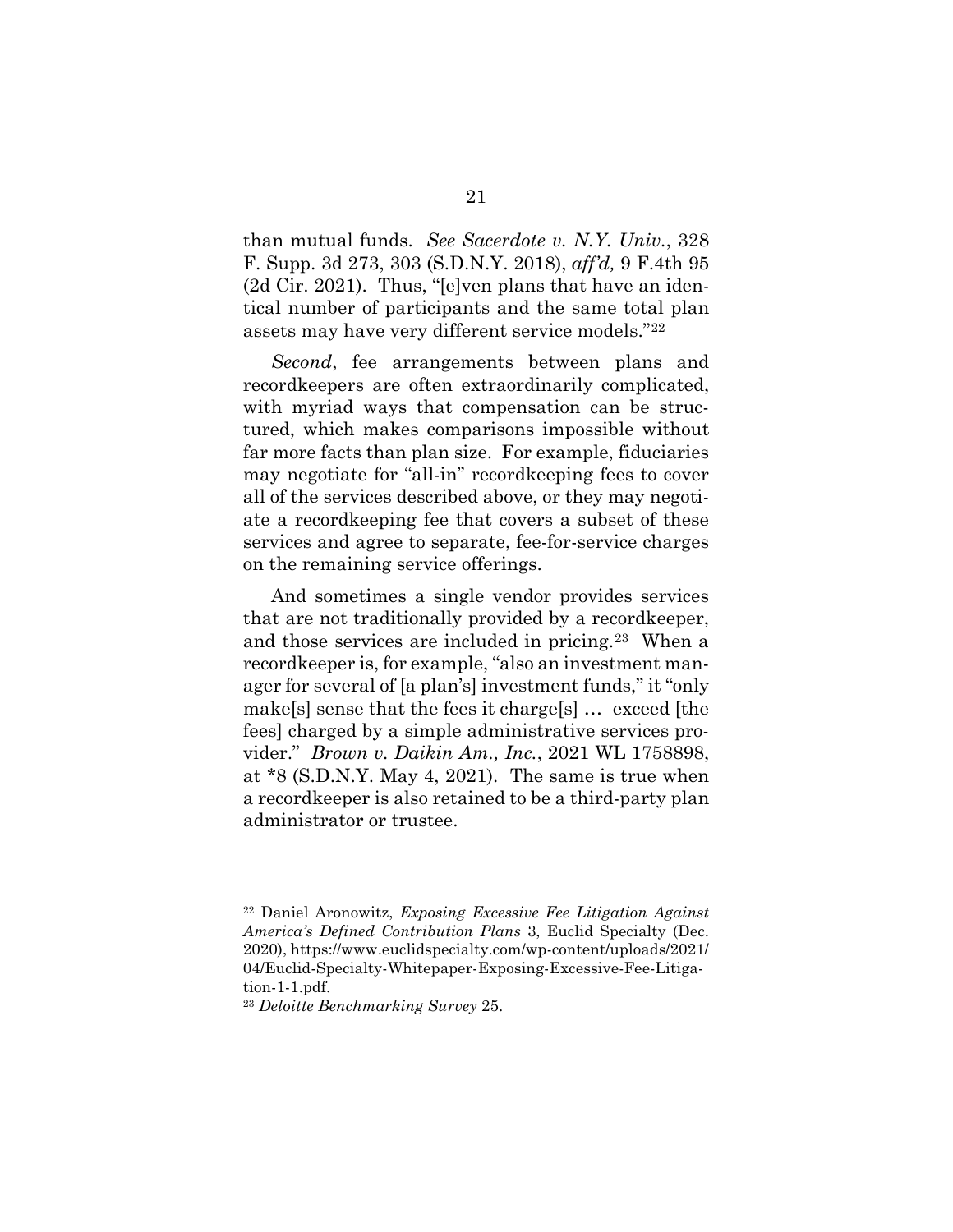Furthermore, as discussed above, plans may have either fixed- or bundled-pricing structures and may pay for recordkeeping services through hard-dollar payments, revenue-sharing, or some combination of the two. *See supra* pp. 9-10. Many plans also obtain a credit—of sometimes many millions of dollars or more—when the revenue-sharing obtained by their recordkeeper exceeds the amount required to cover the cost of the recordkeeping services, and that credit can be allocated back to participant accounts. *See Deloitte Benchmarking Survey*, Exs. 7.6, 7.7 (35% of plans in 2019 received a revenue-sharing rebate and allocated credits to participants 42% of the time).

<span id="page-34-3"></span><span id="page-34-1"></span>ERISA class-action complaints often seek an inference of imprudence from the choice of a bundled-pricing structure in lieu of fixed pricing. But DOL recognizes that different structures may be appropriate, depending on the needs and circumstances of the plan. *E.g.*, FAB No. 2003-03. A prudent fiduciary might conclude that, all else being roughly equal, bundled pricing is preferable to fixed-dollar pricing because bundled pricing is asset-based and, thus, typically results in participants with higher account balances paying a greater proportion of recordkeeping expenses. *See Loomis*, 658 F.3d at 672-673.

<span id="page-34-4"></span><span id="page-34-2"></span><span id="page-34-0"></span>*Third*, as is true of investment options, "cheaper is not necessarily better," because service offerings and service levels differ between service providers. *A Look at Fees* 1. That is why fees are "just one of several factors fiduciaries need to consider in deciding on service providers." *Fiduciary Responsibilities* 5. The fee arrangement of any one plan or even a subset of plans indicates little about whether an arrangement is reasonable for the plan whose fiduciaries are being sued,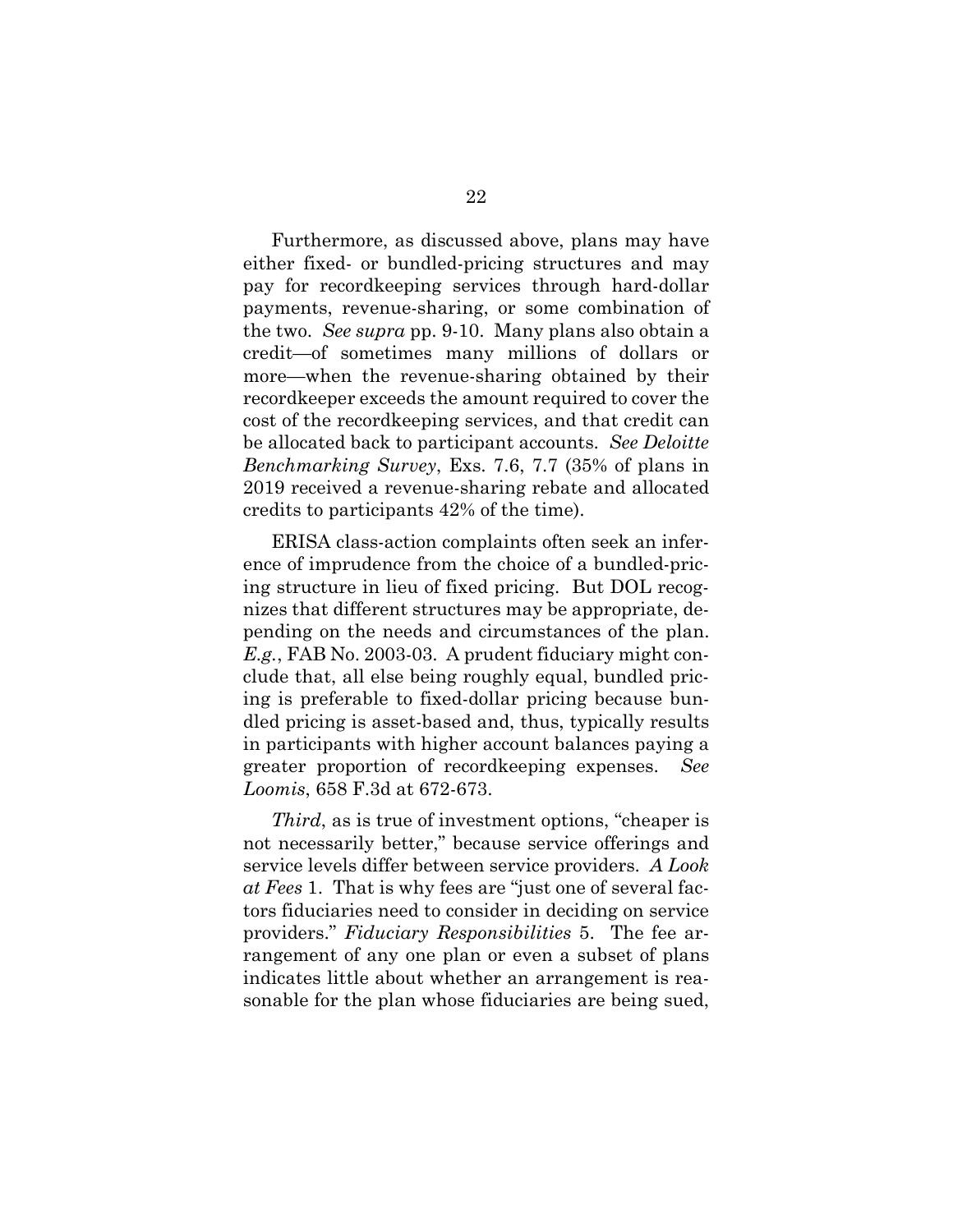much less plausibly suggests that the fiduciaries' decision-making *process* is imprudent.<sup>[24](#page-35-3)</sup>

*4. Tenure of service-provider relationships.—*Recent lawsuits, including petitioners', have also sought an inference of an imprudent process from longstanding relationships between plan and service providers, or from a fiduciary's failure to rebid its service-provider contracts every few years. *See, e.g.*, JA83, 93, 96; *Marks v. Trader Joe's Co.*, 2020 WL 2504333, at \*6 (C.D. Cal. Apr. 24, 2020). This inference is anything but reasonable.

<span id="page-35-1"></span><span id="page-35-0"></span>Although recordkeeping contracts vary in length, *half of plans* report having "been with the same recordkeeper for more than 10 years." *Deloitte Benchmarking Survey* 25. And for good reason: changing recordkeepers can be enormously disruptive and confusing to participants. That is because many participants' primary interactions with their plan is through their recordkeeper, interacting with the recordkeeper's webbased portal, customer service agents, or even investment specialists. Changing recordkeepers can be as disruptive to participants as changing doctors.[25](#page-35-4)

Equally specious is the notion that not requiring a recordkeeper to competitively bid every few years suggests that fiduciaries are running on auto-pilot. As

<span id="page-35-3"></span><sup>24</sup> The government agrees with this reasonable principle with respect to fund expense ratios, U.S. Br. 20, but oddly does not with respect to recordkeeping expenses, which are far more individualized and customizable.

<span id="page-35-4"></span><span id="page-35-2"></span><sup>25</sup> *See* Segal Grp., *Changing DC Plan Recordkeepers Can Be Complex* (2021), https://www.segalco.com/media/2443/changing-dcplan-recordkeepers.pdf (noting the risks associated with a conversion, including disruption to participant accounts, blackout periods, lost data, and misunderstood communications).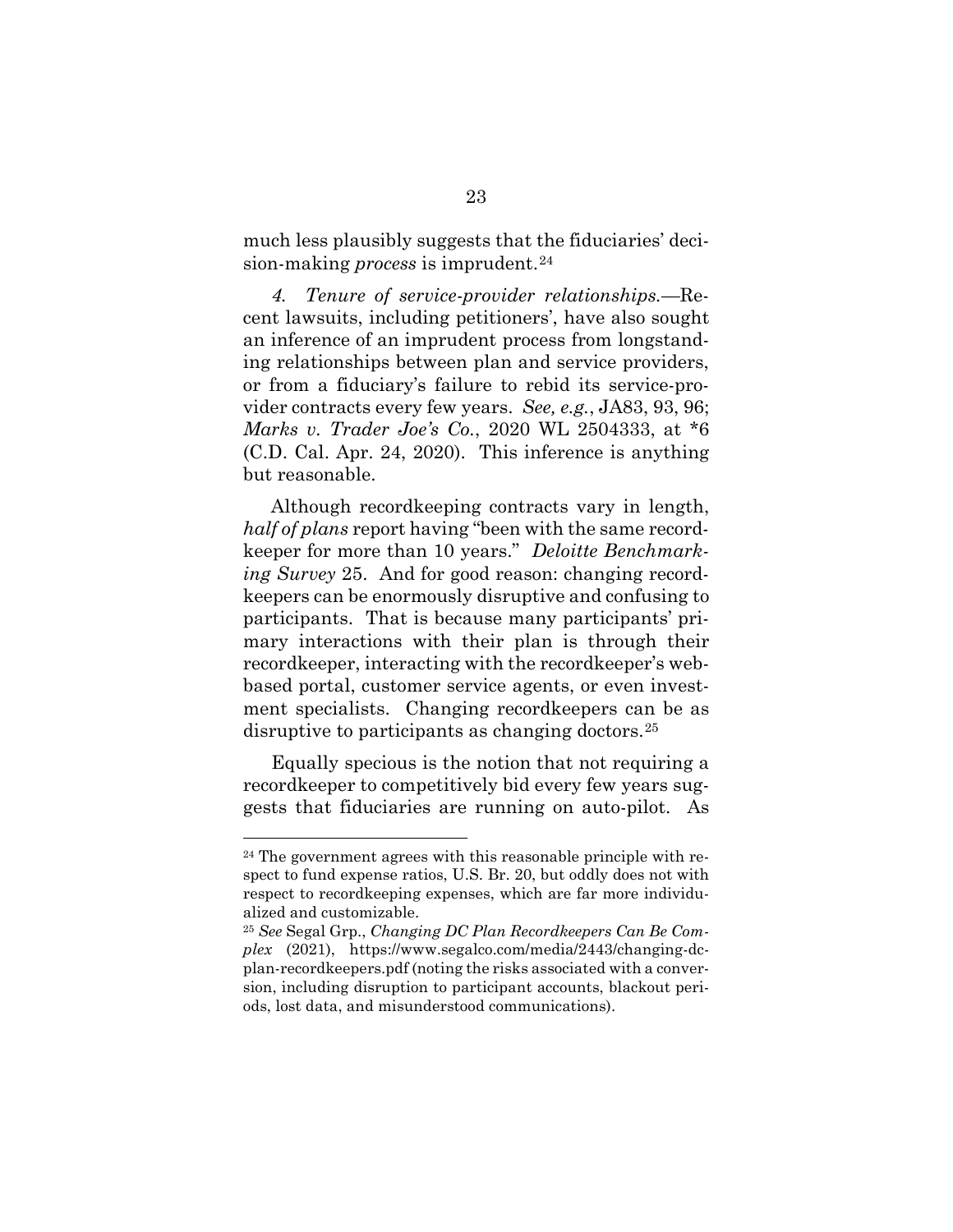<span id="page-36-0"></span>courts have noted, "nothing in ERISA compels periodic competitive bidding." *E.g.*, *White v. Chevron Corp.*, 2016 WL 4502808, at \*14 (N.D. Cal. Aug. 29, 2016). There are many ways fiduciaries can prudently monitor service providers short of an expensive and timeconsuming bidding process. They can, for example, obtain market data from consultants, obtain benchmarking studies, or periodically renegotiate their service and compensation arrangements as the plan's needs evolve—just as Northwestern did. JA447-448.

<span id="page-36-1"></span>The government, attempting to engage in regulation by amicus brief, endorses the proposition that imprudence can be inferred from not requiring competitive bidding. U.S. Br. 27-28. That position is surprising: despite promulgating myriad regulations and guidance about monitoring service-provider compensation, DOL has never—not even through informal guidance, much less rulemaking—suggested that periodic competitive bidding is necessary (or even that a lack of competitive bidding is presumptively imprudent). Instead, DOL has consistently embraced a flexible approach, requiring existing providers to disclose information about their fees and services to plans to ensure fiduciaries can evaluate the reasonableness of the service-provider arrangement, *see, e.g.*, 29 C.F.R. § 2550.408b-2, advising fiduciaries that obtaining formal bids is *one option* that fiduciaries "may want to" use *when initially retaining service providers*, and stating that fiduciaries should "[p]eriodically review the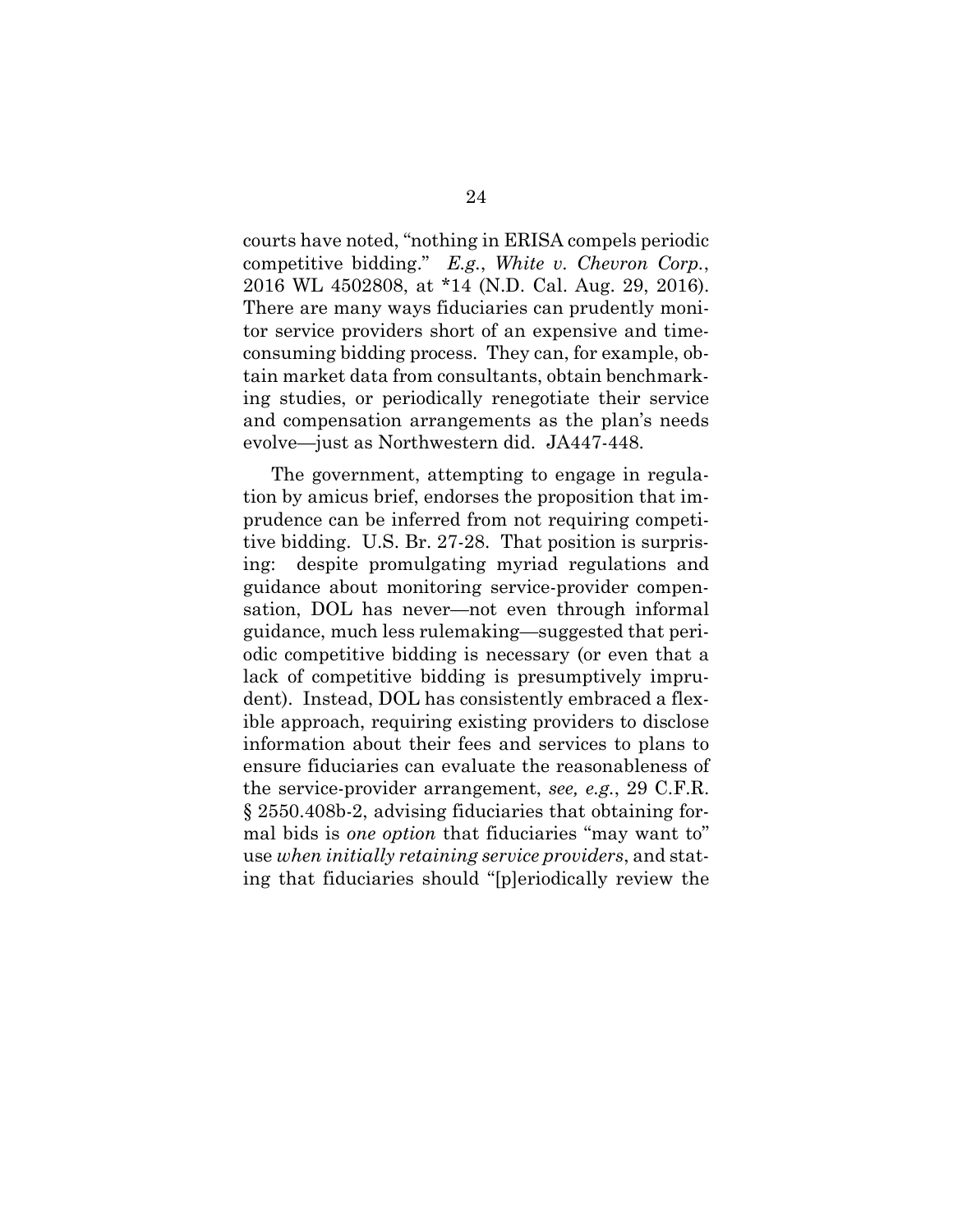performance of your service providers"[26—](#page-37-3)without dictating (or even recommending) any particular mechanism for doing so. Should DOL wish to change its longstanding position, it should do so through rulemaking, with notice and comment, not through an assertion in an amicus brief unaccompanied by any reasoning or explanation.

*4. Share-class selections.—*As in this case, many plaintiffs seek an inference of imprudence from allegations that fiduciaries offered retail share classes of mutual funds that have higher expense ratios than institutional share classes of the same fund. The government, too, endorses this inference, stating (at 21) that "there is no apparent justification" for choosing retail share classes when institutional classes are available. But the government ignores an *obvious* explanation (even aside from the minimum-investment requirements discussed by respondents (at 37-40)) that DOL has long permitted: a decision to pay for recordkeeping expenses through revenue-sharing.

Petitioners are correct that expense ratios are typically higher for retail share classes than for institutional share classes. This price difference reflects the fact that expense ratios are composed of both investment management fees and administrative fees. The investment-management fee must be the same for all fund investors, irrespective of share class. *See* 17 C.F.R.  $\S 270.18f-3(a)(1)$ . But the portion assessed for

<span id="page-37-3"></span><span id="page-37-2"></span><span id="page-37-1"></span><span id="page-37-0"></span><sup>26</sup> DOL, *Tips for Selecting and Monitoring Service Providers for Your Employee Benefit Plan*, https://www.dol.gov/sites/dolgov/files/EBSA/about-ebsa/our-activities/resource-center/factsheets/tips-for-selecting-and-monitoring-service-providers.pdf; *see also Fiduciary Responsibilities* 2, 6 (similar).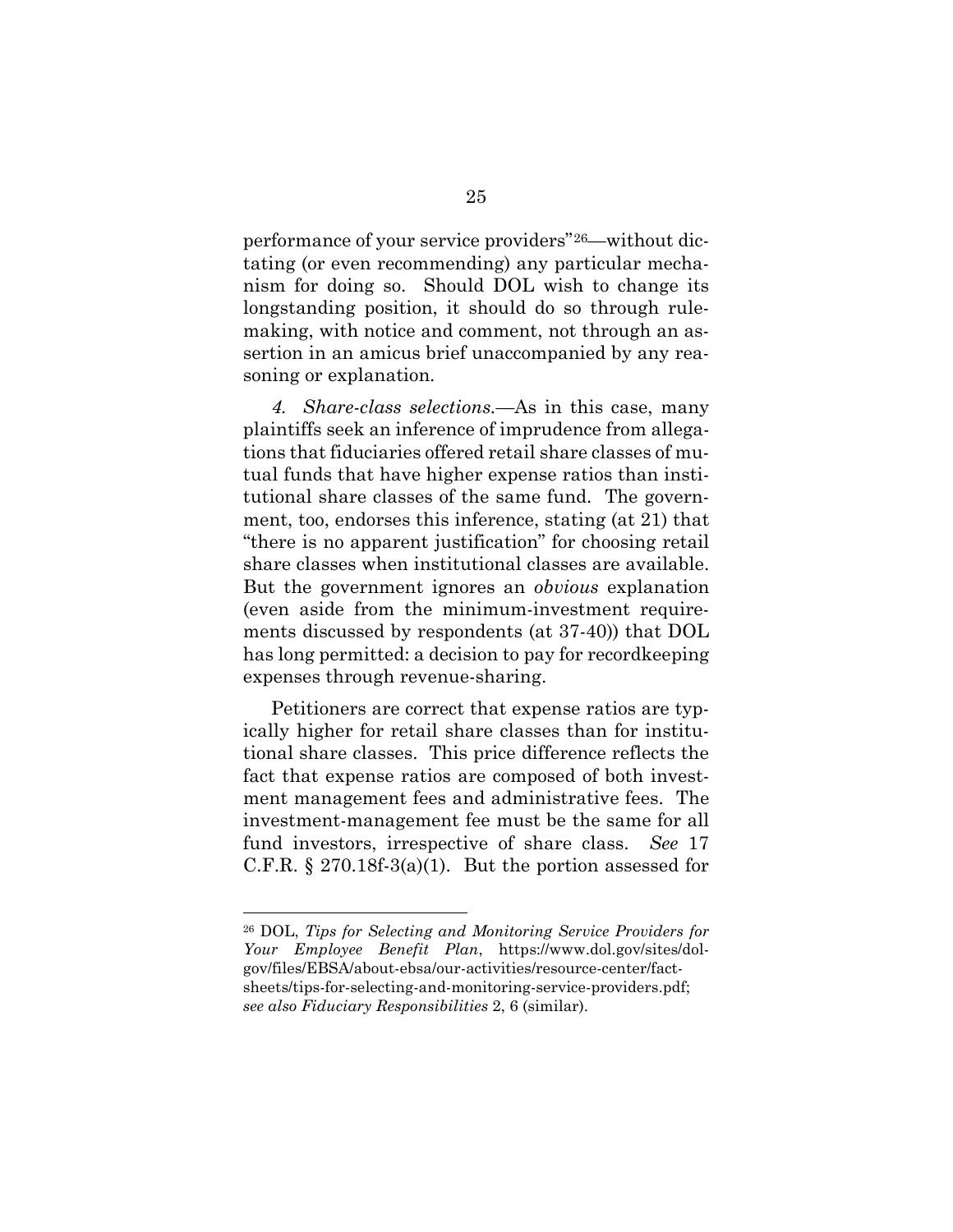<span id="page-38-0"></span>administrative expenses can vary by share class. *See id.*

Retail share classes frequently provide revenuesharing, which, as discussed above, may be credited to the plan to cover recordkeeping fees that participants would otherwise have to bear, and may even result in revenue-sharing rebates to participant accounts. *See supra* pp. 9-10, 22. This fee-sharing reflects the reality that, for plan investments, the plan's recordkeeper performs many of the administrative services that otherwise would have to be performed by the mutual fund's service provider. For institutional share classes, that reality is already reflected in the lower expense ratio, which is why institutional share classes provide far less, if any, revenue-sharing.

Sometimes revenue-sharing credits to a plan on retail shares can exceed the expense-ratio difference between institutional and retail share classes. Indeed, some plaintiffs have complained about plans' failure to offer *higher-expense-ratio retail share classes*, on the theory that doing so would have resulted in a lower "Net Investment Expense" for the funds. *See, e.g.*, Compl. ¶¶ 154, 170-85, *Reichert v. Juniper Networks, Inc.*, No 3:21-cv-06213-JD (N.D. Cal. Aug. 11, 2021), ECF No. 1; Am. Compl. ¶¶ 128-168, *Albert v. Oshkosh Corp.*, No. 1:20-cv-00901-WCG (E.D. Wis. Aug. 31, 2020), ECF No. 20.

That is not to say a plaintiff could *never* plausibly allege an imprudent process based on share-class allegations. If, for example, a complaint alleged that a plan sponsor had voluntarily elected to pay all plan recordkeeping expenses (as a minority of sponsors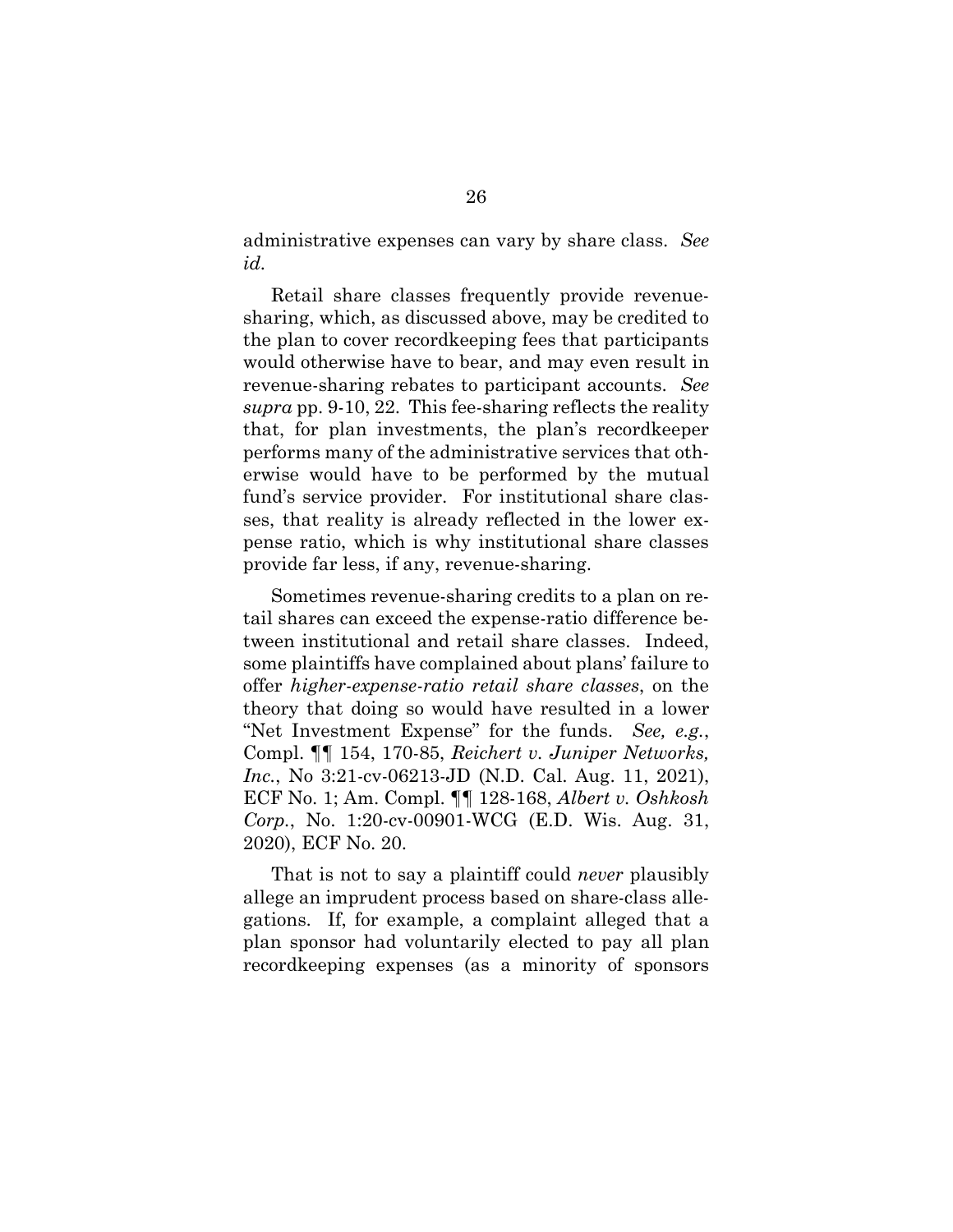do[27\)](#page-39-5) and yet the plan fiduciaries chose to offer *only* retail share classes and rebated no revenue-sharing credits back to participants, then the complaint might state a plausible fiduciary-breach claim. But given the discretion fiduciaries have in deciding how to structure service-provider compensation and the economic realities of revenue-sharing based on share classes, "[s]omething more" than the choice of retail share classes is necessary to nudge an imprudence claim over the line from conceivable to plausible. *Century Aluminum*, 729 F.3d at 1108.

#### <span id="page-39-4"></span><span id="page-39-2"></span><span id="page-39-0"></span>**C. There should be no ERISA exception to Rule 8(a)'s plausibility requirement.**

Each of the above examples of common class-action allegations simply describe common characteristics of many prudently run plans. In the context of a statute that gives enormous flexibility and discretion to fiduciaries, and that focuses on *process* rather than *outcomes*, common plan characteristics should not suffice to open the doors to discovery.

<span id="page-39-3"></span><span id="page-39-1"></span>Nevertheless, some courts have declined to undertake a context-sensitive analysis of ERISA class-action allegations. At least one circuit has even "decline[d] to extend" *Twombly*'s "obvious alternative explanation" pleading rule, finding it categorically inapplicable in ERISA cases, *Sweda*, 923 F.3d at 326—an outcome expressly at odds with *Iqbal*, 556 U.S. at 684. Not even petitioners invite the Court to adopt *Sweda*'s

<span id="page-39-5"></span><sup>27</sup> *See Deloitte Benchmarking Survey* 20.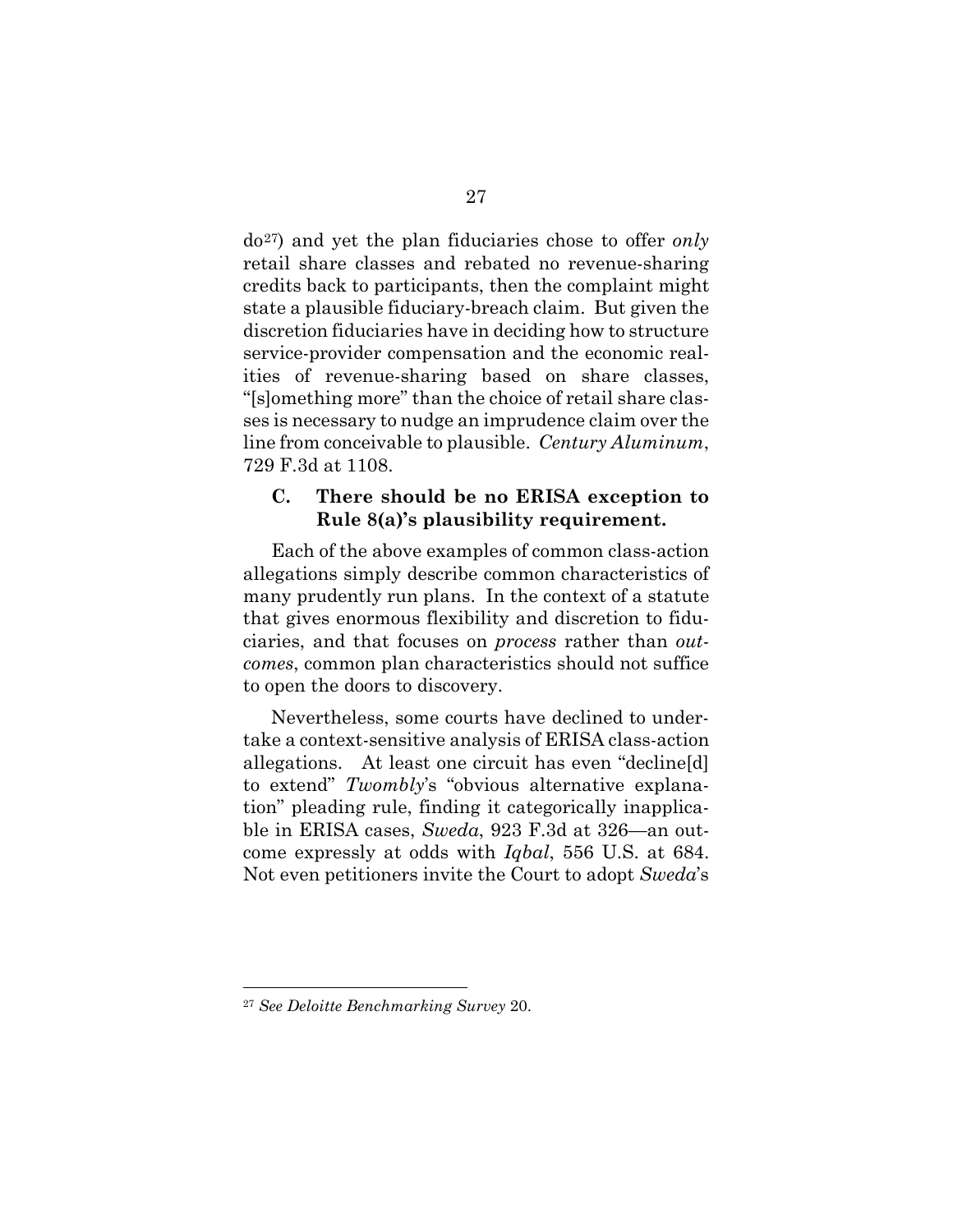diluted standard—although their *amici* do, but their reasons are misplaced.[28](#page-40-4)

<span id="page-40-3"></span>*First*, they argue that a more permissive standard is necessary because participants lack information about the "inner workings" of their plans without discovery. AAJ Br. 24 (citation omitted). Rule 8(a)'s plausibility requirement already takes this into account by allowing plaintiffs to plead using circumstantial allegations—but only where the inference of unlawful conduct is *plausible*. Moreover, ERISA and DOL regulations create *extensive* disclosure requirements permitting participants to obtain all kinds of information about their plan, other plans, and their plan's service providers[29—](#page-40-5)access to information that antitrust and other plaintiffs whose claims are governed by the same pleading standard do not have.

<span id="page-40-0"></span>*Second*, they argue that a rigorous scrutiny of circumstantial allegations in ERISA cases is inconsistent with ERISA's participant-protective "purpose." Pet. Br. 47; AAJ Br. 10-12. But as this Court recognized in *Fifth Third Bancorp*, 573 U.S. at 425*,* a "careful, context-sensitive scrutiny of a complaint's allegations" is *particularly* important in ERISA cases. Given the lack

<span id="page-40-4"></span><sup>28</sup> The amicus brief filed by the American Association for Justice (AAJ)—the advocacy arm of the plaintiffs' bar—is devoted to "prebutting" our arguments here but in fact attacks a straw man, arguing that we seek to impose a heightened pleading standard in ERISA cases. That is wrong—indeed, backwards: AAJ and its allies have convinced some courts to apply a *less* strict pleading standard in ERISA cases. As discussed above, the Court should apply its long-established framework for evaluating *any* inference-based claims.

<span id="page-40-5"></span><span id="page-40-2"></span><span id="page-40-1"></span><sup>29</sup> *See, e.g.*, 29 U.S.C. § 1024; 29 C.F.R. § 2550.404a-5.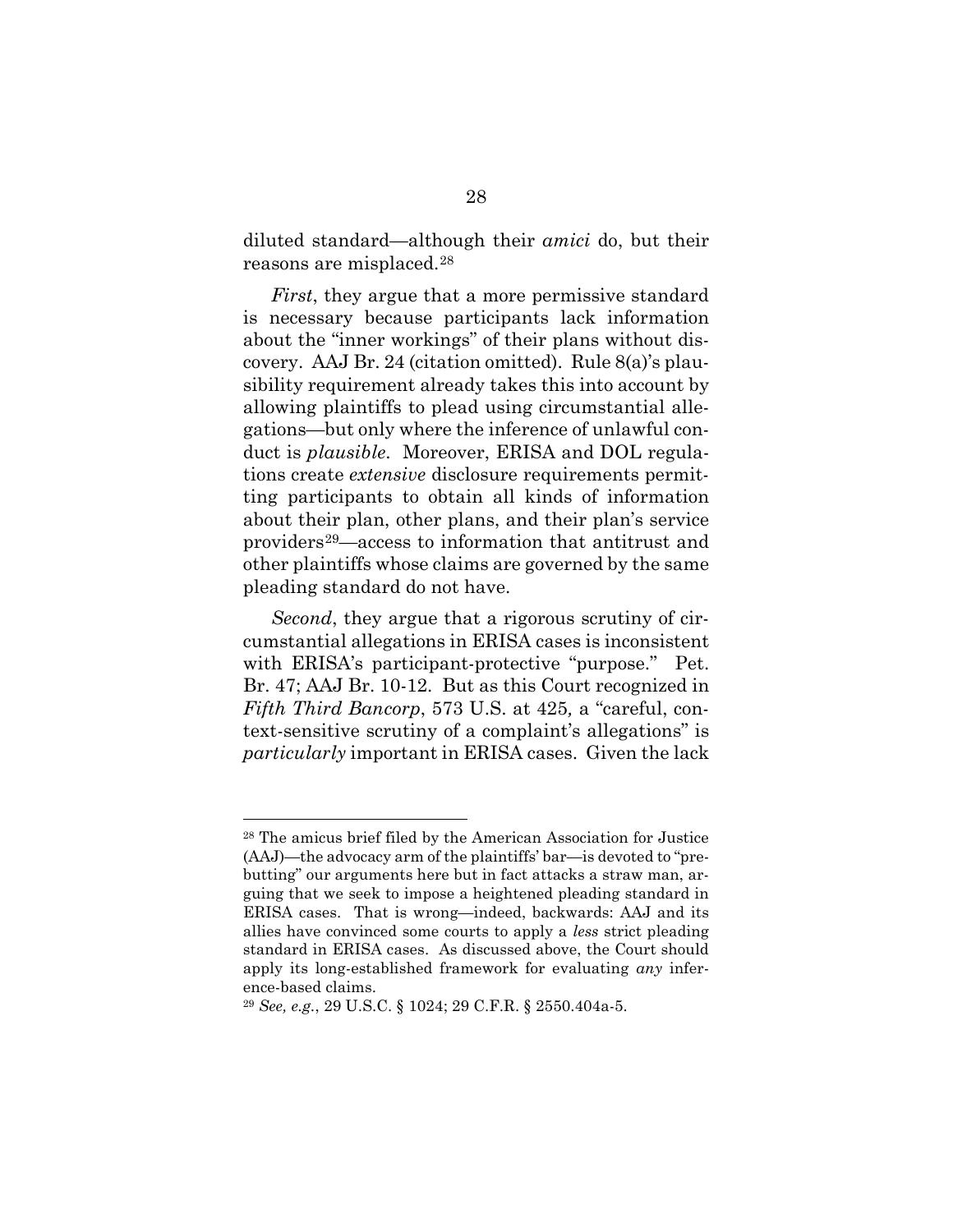<span id="page-41-2"></span>of specific statutory mandates or prohibitions, fiduciaries often find themselves "between a rock and a hard place," sued no matter what decision they make. *Id.* at 424.

Fiduciaries are sued for failing to divest from risky or dropping stock,[30](#page-41-8) and for failing to *hold onto* such stock because high risk can produce high reward.[31](#page-41-9)  They are (like respondents here) sued for offering more than one investment option in the same style,[32](#page-41-10) but also for including *only one option* in each investment style[.33](#page-41-11) They are sued for *not* offering Vanguard mutual funds,[34](#page-41-12) and other times *because they offered* Vanguard mutual funds.[35](#page-41-13) Some plaintiffs allege that plans offered imprudently risky investments,[36](#page-41-14) while others allege that fiduciaries were imprudently *cautious* in their investment approach.[37](#page-41-15) The *same exact* 

<span id="page-41-8"></span><span id="page-41-4"></span><sup>30</sup> *See, e.g.*, *In re RadioShack Corp. ERISA Litig.*, 547 F. Supp. 2d 606, 611 (N.D. Tex. 2008).

<span id="page-41-9"></span><span id="page-41-7"></span><sup>31</sup> *E.g.*, *Thompson v. Avondale Indus., Inc.*, 2000 WL 310382, at \*1 (E.D. La. Mar. 24, 2000) (plaintiff alleged that fiduciaries "prematurely" divested ESOP stock).

<span id="page-41-10"></span><span id="page-41-6"></span><sup>32</sup> *See, e.g.*, *Sweda v. Univ. of Pa.*, 2017 WL 4179752, at \*10 (E.D. Pa. Sept. 21, 2017), *rev'd in part*, 923 F.3d 320 (3d Cir. 2019).

<span id="page-41-11"></span><sup>33</sup> *See, e.g.*, Am. Compl. ¶ 52, *In re GE ERISA Litig.*, No. 1:17-cv-12123-DJL (D. Mass. Jan. 12, 2018), ECF No. 35.

<span id="page-41-12"></span><span id="page-41-3"></span><sup>34</sup> *See, e.g.*, *Moreno v. Deutsche Bank Ams. Holding Corp.*, 2016 WL 5957307, at \*6 (S.D.N.Y. Oct. 13, 2016).

<span id="page-41-13"></span><sup>35</sup> *See, e.g.*, Am. Compl. ¶ 108, *White v. Chevron Corp.*, No. 4:16 cv-00793-PJH (N.D. Cal. Sept. 30, 2016), ECF No. 41.

<span id="page-41-14"></span><span id="page-41-1"></span><sup>36</sup> *E.g.*, *In re Citigroup ERISA Litig.*, 104 F. Supp. 3d 599, 608 (S.D.N.Y. 2015), *aff'd sub nom.*, *Muehlgay v. Citigroup Inc.*, 649 F. App'x 110 (2d Cir. 2016); *PBGC*, 712 F.3d at 711.

<span id="page-41-15"></span><span id="page-41-5"></span><span id="page-41-0"></span><sup>37</sup> *See Brown v. Am. Life Holdings, Inc.*, 190 F.3d 856, 859-860 (8th Cir. 1999) (addressing claim that fiduciaries maintained an overly safe portfolio); Compl. ¶ 2, *Barchock v. CVS Health Corp.*, No. 1:16-cv-00061-ML-PAS (D.R.I. Feb. 11, 2016), ECF No. 1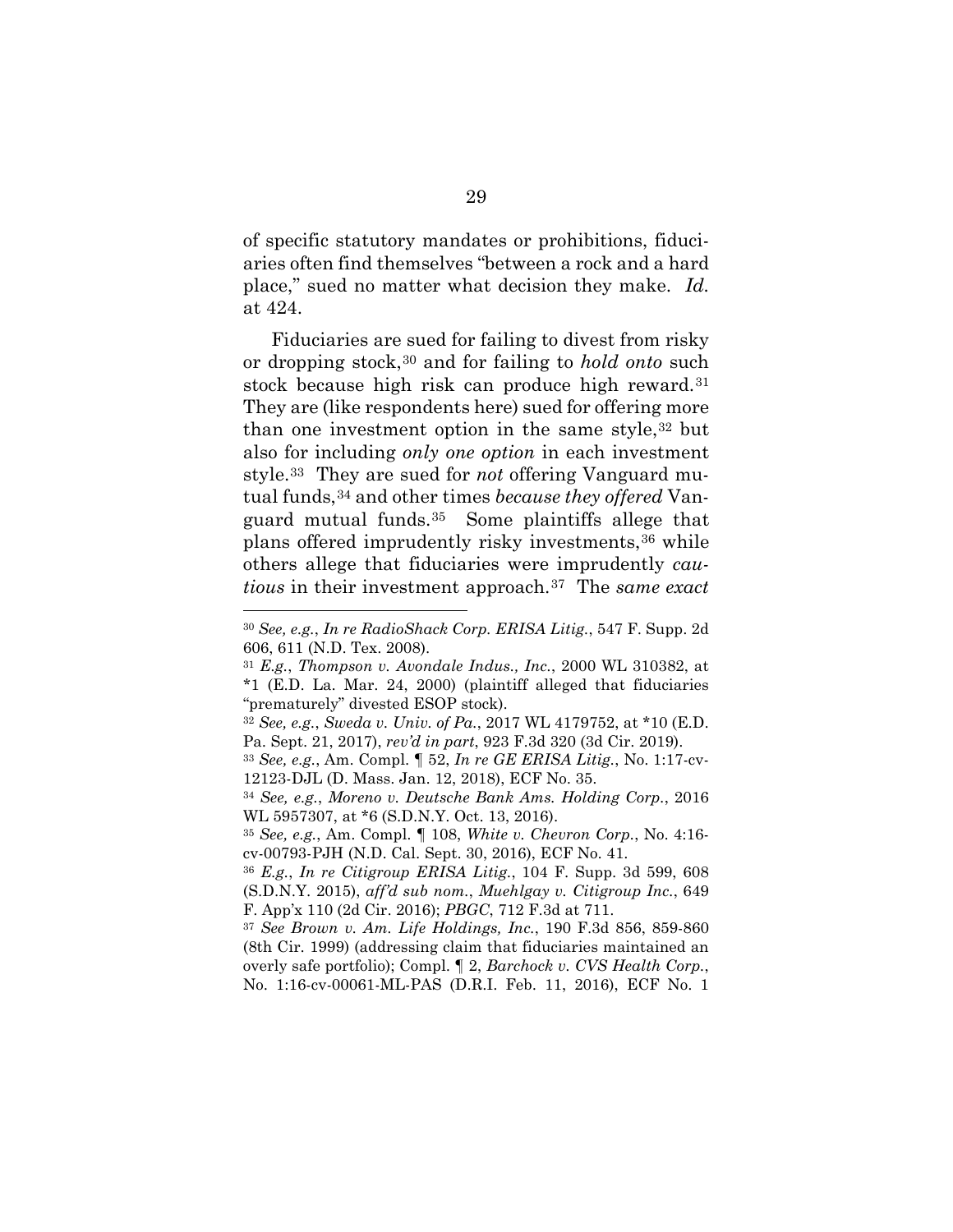*funds* have alternatively been alleged to be a clear sign of imprudence, or of a prudently managed plan. *See supra* p. 18 & nn.18-10. And in some instances, fiduciaries have simultaneously defended against "diametrically opposed" theories of liability, giving new meaning to the phrase "cursed-if-you-do, cursed-if-youdon't."[38](#page-42-3)

This dynamic—with new and often contradictory circumstantial theories of imprudence popping up every year—has created an untenable situation for fiduciaries, whose jobs have become virtually impossible. It creates huge barriers for plan sponsors attempting to recruit individuals (like human-resources professionals) to serve as plan fiduciaries, knowing that at any time they could be sued in an ERISA class action—an event that has very real consequences when a fiduciary tries to refinance her home mortgage, start a business, or apply for a loan for her children's college expenses. *Cunningham v. Cornell Univ.*, 2018 WL 1088019, at \*1 (S.D.N.Y. Jan. 19, 2018) (noting the "tremendous power to harass" individual fiduciaries in this way).

<span id="page-42-1"></span><span id="page-42-0"></span>It also creates enormous settlement pressure. As *Twombly* recognized, enforcing pleading rules is necessary to guard against speculative suits that "push cost-conscious defendants to settle even anemic cases." 550 U.S. at 558-559. In ERISA cases, "the prospect of discovery in a suit claiming breach of fiduciary duty is ominous, potentially exposing the ERISA fiduciary to probing and costly inquiries and document requests

(challenging investment of stable value fund in conservative money market funds and cash management accounts).

<span id="page-42-3"></span><span id="page-42-2"></span><sup>38</sup> *E.g.*, *Evans v. Akers*, 534 F.3d 65, 68 (1st Cir. 2008).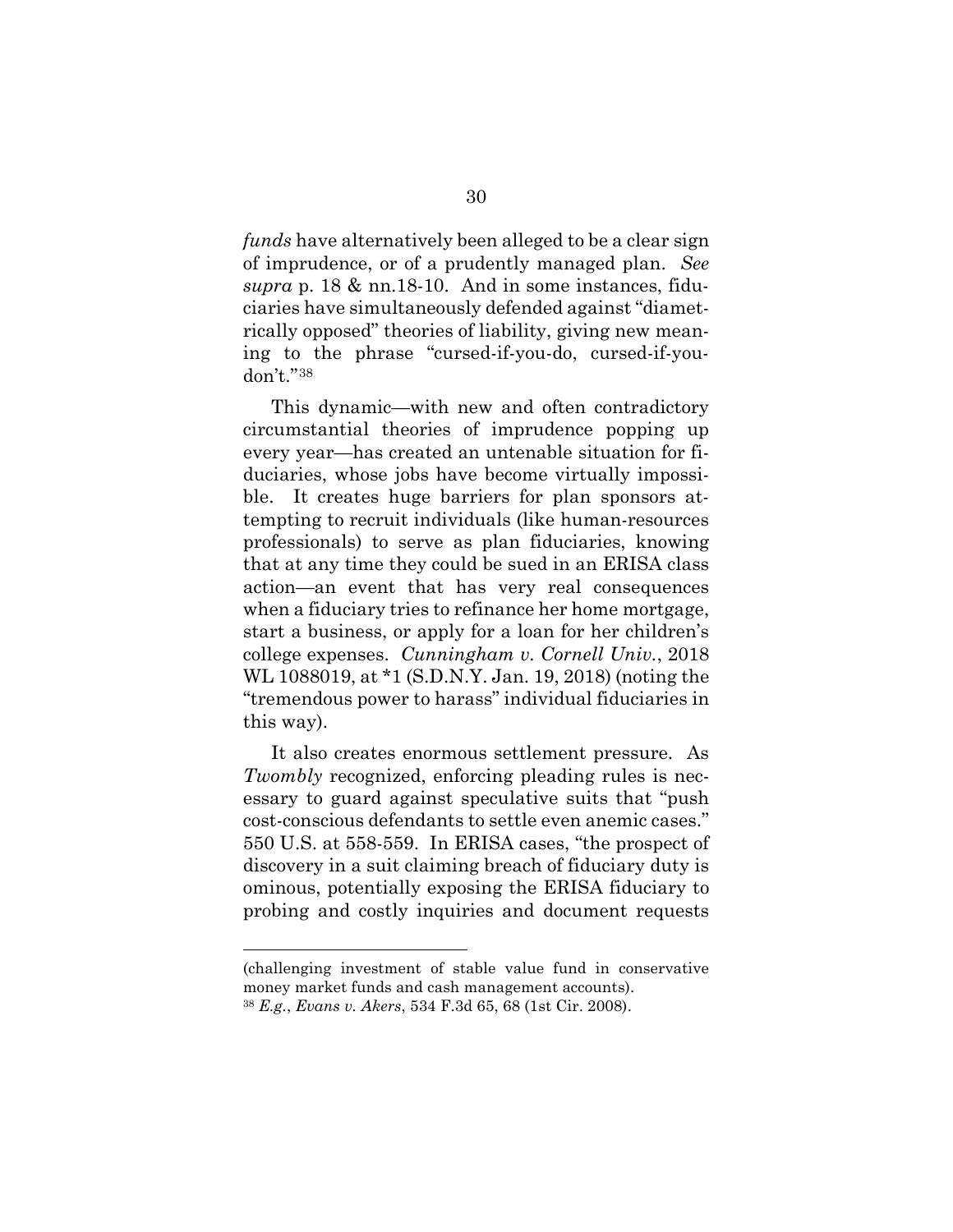<span id="page-43-0"></span>about its methods and knowledge at the relevant times." *PBGC*, 712 F.3d at 719. This "elevates the possibility that 'a plaintiff with a largely groundless claim [will] simply take up the time of a number of other people, with the right to do so representing an *in terrorem* increment of the settlement value, rather than a reasonably founded hope that the discovery process will reveal relevant evidence." *Id.* (citation omitted).

Fiduciary insurance cannot provide a meaningful safety net here as it can in other contexts. The massive and unpredictable risks of ERISA class-action litigation have "wreaked havoc on the market for fiduciary liability insurance,"[39](#page-43-4) pushing fiduciary insurers "to raise insurance premiums, increase policyholder deductibles, and restrict exposure with reduced insurance limits."[40](#page-43-5) The burden is falling on plan sponsors, not insurers.

These outcomes are exactly what Congress sought to avoid in enacting a *voluntary* system of employerprovided benefits that aimed to "induc[e] employers to offer benefits by assuring a predictable set of liabilities" through a system "that is not so complex that administrative costs, or litigation expenses, unduly discourage employers from offering ERISA plans in the

<span id="page-43-4"></span><span id="page-43-3"></span><span id="page-43-2"></span><sup>39</sup> Jacklyn Wille, *Spike in 401(k) Lawsuits Scrambles Fiduciary Insurance Market*, Bloomberg (Oct. 18, 2021), https://news.bloomberglaw.com/employee-benefits/spike-in-401k-lawsuits-scramble s-fiduciary-insurance-market; *see also* Judy Greenwald, *Litigation Leads to Hardening Fiduciary Liability Market*, Business Insurance (Apr. 30, 2021), https://www.businessinsurance.com/article/20210430/NEWS06/912341566/Litigation-leads-to-hardening -fiduciary-liability-market.

<span id="page-43-5"></span><span id="page-43-1"></span><sup>40</sup> *Aronowitz*, *supra*, at 4.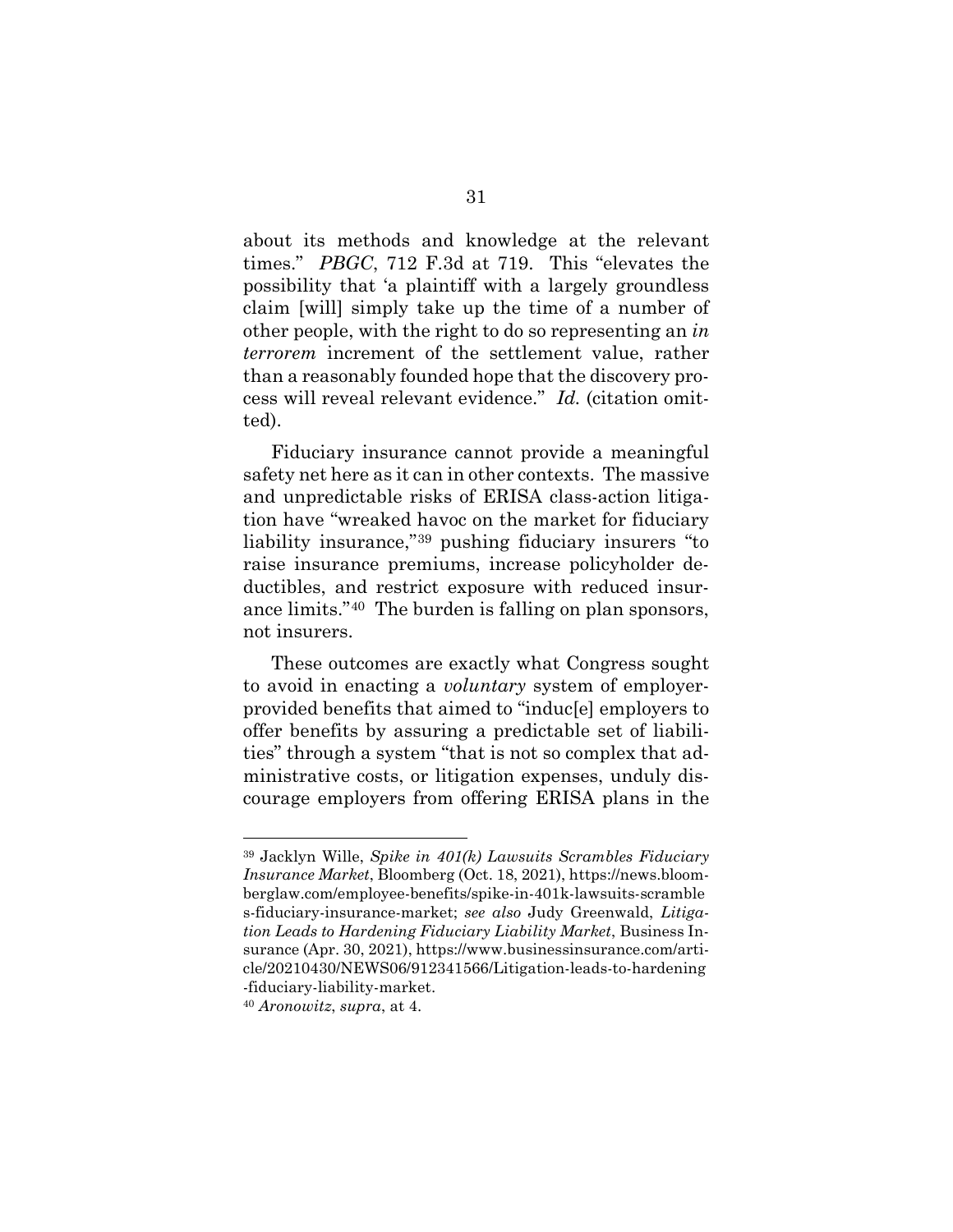<span id="page-44-1"></span>first place." *Conkright*, 559 U.S. at 517 (brackets omitted). That is because ERISA was not enacted with a single-minded focus on expanding employee protections at all costs, as petitioners suggest. ERISA passed unanimously in the Senate and nearly unanimously in the House<sup>[41](#page-44-6)</sup> for a reason—it was the product of legislative compromise. ERISA represents "a careful balancing," intended to encourage employers to offer plans while protecting the benefits promised to employees. *Conkright*, 559 U.S. at 516-517 (citation omitted). Indeed, ERISA's employee-protective elements were primarily concerned with "preventing an employer from pulling the rug out from under promised retirement benefits" due to inadequate vesting protections, *Nemaizer v. Baker*, 793 F.2d 58, 69 (2d Cir. 1986) (quotation marks omitted)—not penalizing fiduciaries for making discretionary decisions that individual participants and their counsel later deem suboptimal.

## <span id="page-44-2"></span><span id="page-44-0"></span>**III. Inferring fiduciary breach from common characteristics of prudently managed plans harms plans and participants.**

Even if ERISA had represented Congress's singleminded focus on enhancing employee protections, it would not warrant adopting a pleading standard that infers imprudence from fee- or performance-based circumstantial allegations. Doing so would *harm* participants, not help them.

Some of the most important aspects of ERISA are the values of innovation, diversification, and participant choice. *See supra* pp. 6-9. Indeed, ERISA *requires* diversification. 29 U.S.C. § 1104(a)(1)(C). But

<span id="page-44-6"></span><span id="page-44-5"></span><span id="page-44-4"></span><span id="page-44-3"></span><sup>41</sup> 120 Cong. Rec. 29963 (1974); 120 Cong. Rec. 29215-29216 (1974).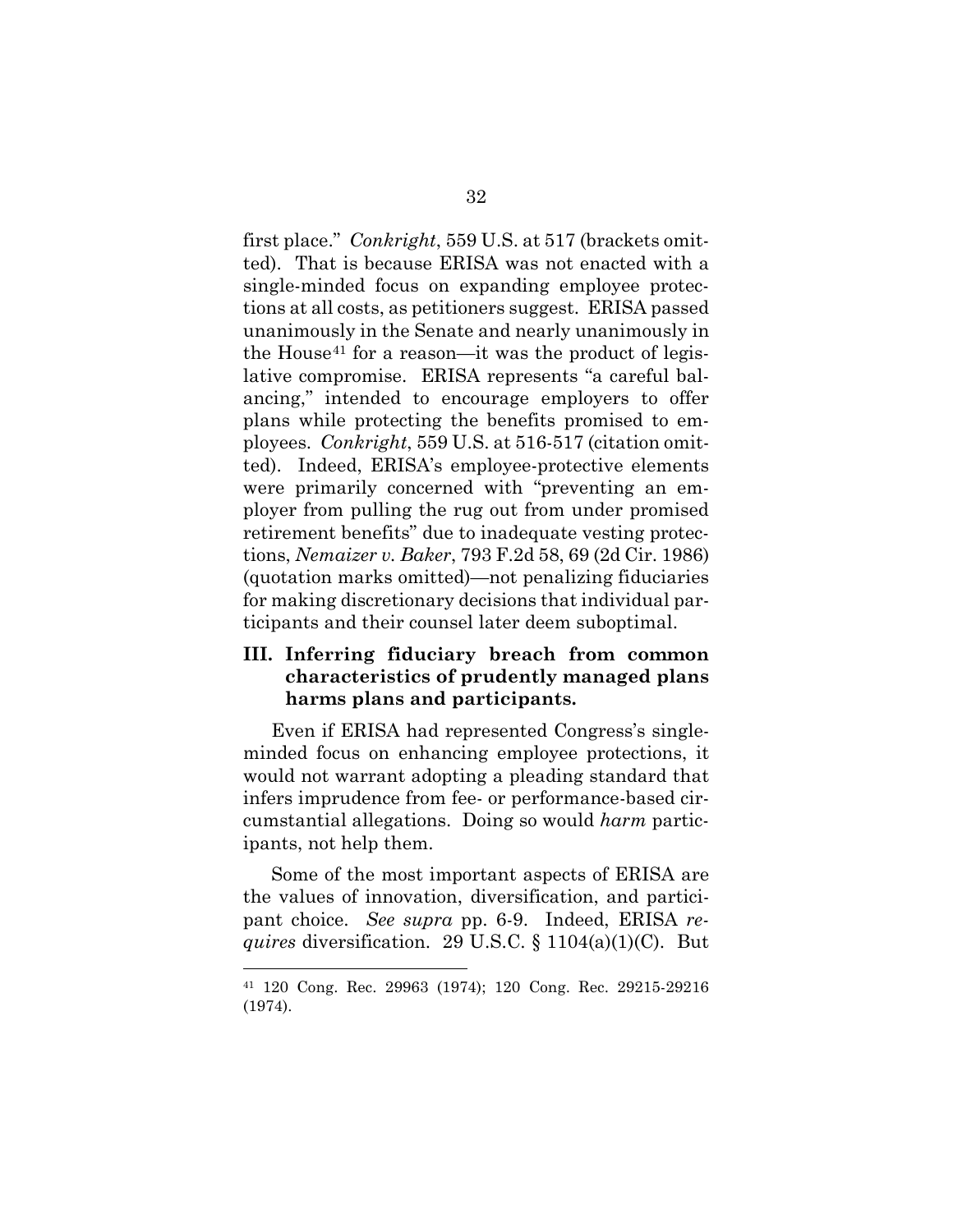the thrust of many ERISA complaints, including petitioners', is that fiduciaries who take into account considerations other than costs *must* be acting imprudently—notwithstanding DOL's contrary directive. *See supra* p. 10.

When courts infer imprudence from these types of circumstantial allegations—placing a judicial imprimatur on the notion that specific funds, services, fee levels, or service-provider arrangements are presumptively imprudent—the collective impact is to implicitly pressure plan fiduciaries to chase investment performance, select only a narrow universe of low-fee funds or bare-bones services, and exclude innovative investment options and service-provider arrangements that could benefit participants. Even though DOL has declined to endorse or forbid any particular investment option, provider-compensation arrangement, or fee level as *per se* or even presumptively prudent or imprudent, some courts are having exactly that type of regulatory impact—without the safeguards in place (including notice and comment) to ensure sound decision-making.

<span id="page-45-1"></span><span id="page-45-0"></span>In a purported effort to protect plaintiffs' retirement funds, many of these lawsuits pressure fiduciaries away from exercising their "responsibility to weigh … competing interests and to decide on a [prudential] financial strategy." *Brown*, 2021 WL 1758898, at \*7. If those theories are endorsed, the result will be to pare down the investment choices available to plan participants—in contravention of the statute's encouragement to "allow more choice to participants." *Loomis*, 658 F.3d at 673-674. Indeed, that is already happening. "Before the increases in 401(k) plan litigation, some fiduciaries offered more asset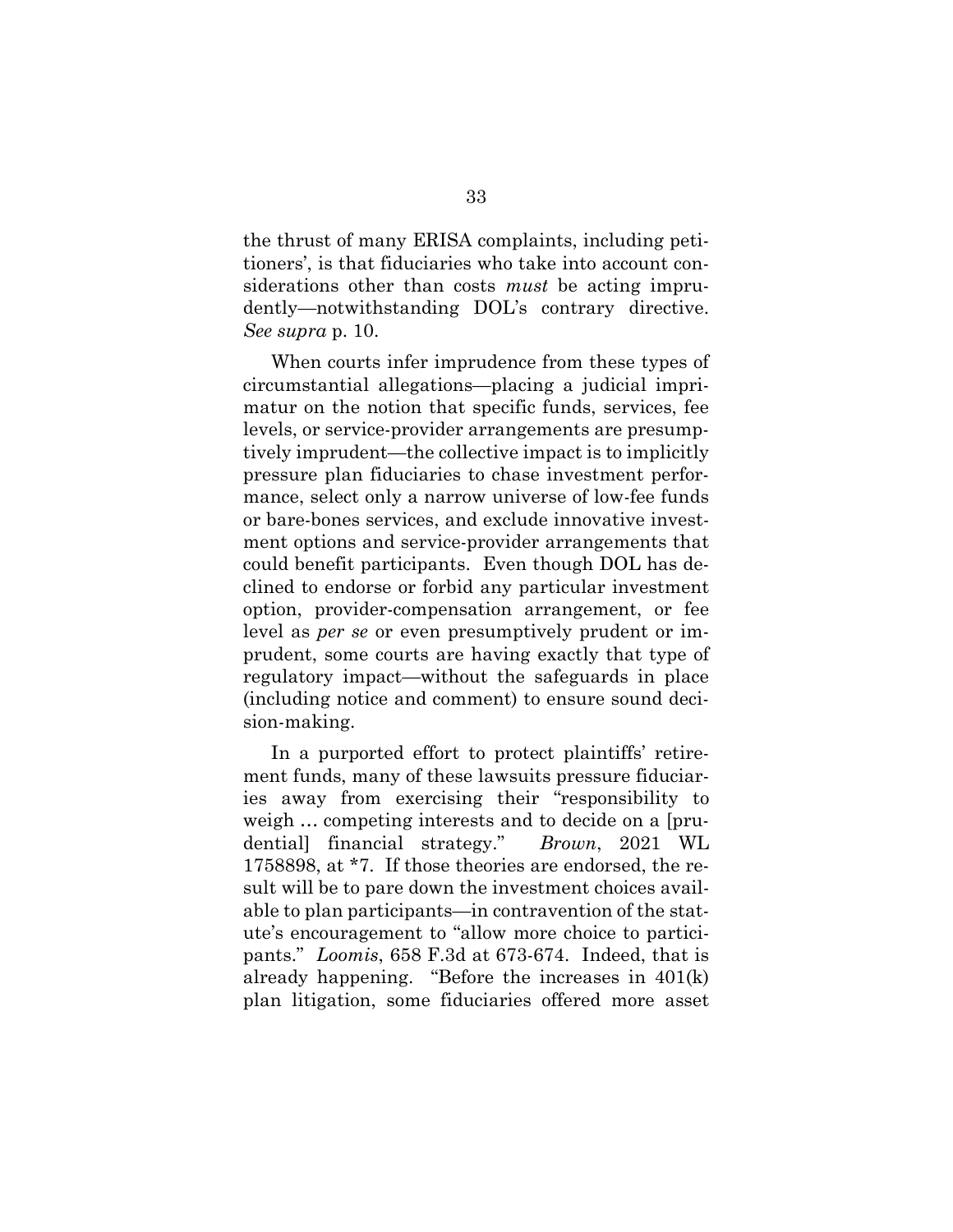class choice by including specialty assets, such as industry-specific equity funds, commodities-based funds, and narrow-niche fixed income funds[,] options [that] could potentially enhance expected returns in well-managed and monitored portfolios."[42](#page-46-3) Now fiduciaries overwhelming choose purportedly "'safe' funds over those that could add greater value." *Id.*

The same is true of service-provider selections: if a plaintiff can open the doors to discovery simply by alleging that a plan has higher recordkeeping fees than some arbitrarily chosen level, then every fiduciary will be encouraged to prioritize cost above all else—even if that means compromising on service quality or excluding innovative services (like financial-wellness education and web-based financial tools) that would benefit participants.

<span id="page-46-0"></span>Furthermore, for the 34% of plan sponsors that are small or mid-sized businesses,<sup>[43](#page-46-4)</sup> there is a real risk that costs inflated through the need to defend meritless lawsuits (with no ability to obtain adequate insurance) may discourage them from offering, or continuing to offer, retirement benefits—just as Congress feared. *See Conkright*, 559 U.S. at 517. And for others, these suits impair the flexibility that Congress provided to fiduciaries; raise the costs of services, indemnification, and insurance; and ultimately divert resources from other key aspects of employee-benefit

<span id="page-46-3"></span><span id="page-46-2"></span><sup>42</sup> George S. Mellman and Geoffrey T. Sanzenbacher, *401(k) Lawsuits: What are the Causes and Consequences?* 5, Center for Retirement Research at Boston College (May 2018), https://crr. bc.edu/wp-content/uploads/2018/04/IB\_18-8.pdf.

<span id="page-46-4"></span><span id="page-46-1"></span><sup>43</sup> *See* Deloitte Benchmarking Survey 7.